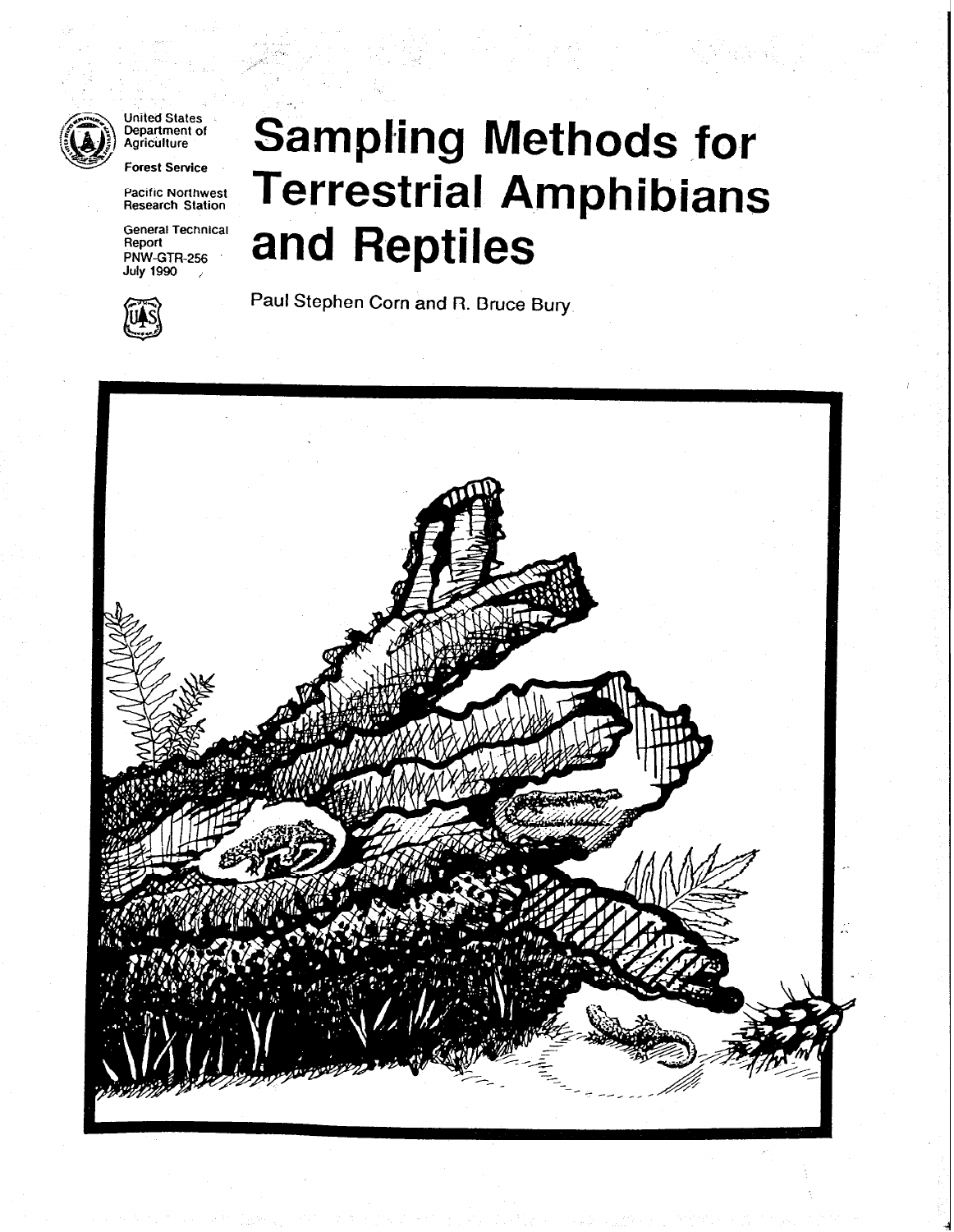## **Wildlife-Habitat Relationships: Sampling Procedures for Pacific Northwest Vertebrates**

Andrew B. Carey and Leonard F. Ruggiero, Technical Editors

 $\ddot{\phantom{a}}$ 

## **Sampling Methods for Terrestrial Amphibians and Reptiles**

Paul Stephen Corn Zoologist U.S. Department of the Interior Fish and Wildlife Service National Ecology Research Center 4512 McMurray Avenue Fort Collins, Colorado 80525-3400

## R. Bruce Bury

Research Zoologist U.S. Department of the Interior Fish and Wildlife Service National Ecology Research Center 4512 McMurray Avenue Fort Collins, Colorado 80525-3400

USDA Forest Service Pacific Northwest Research Station Portland, Oregon General 'Technical Report PNW-GTR-256 1990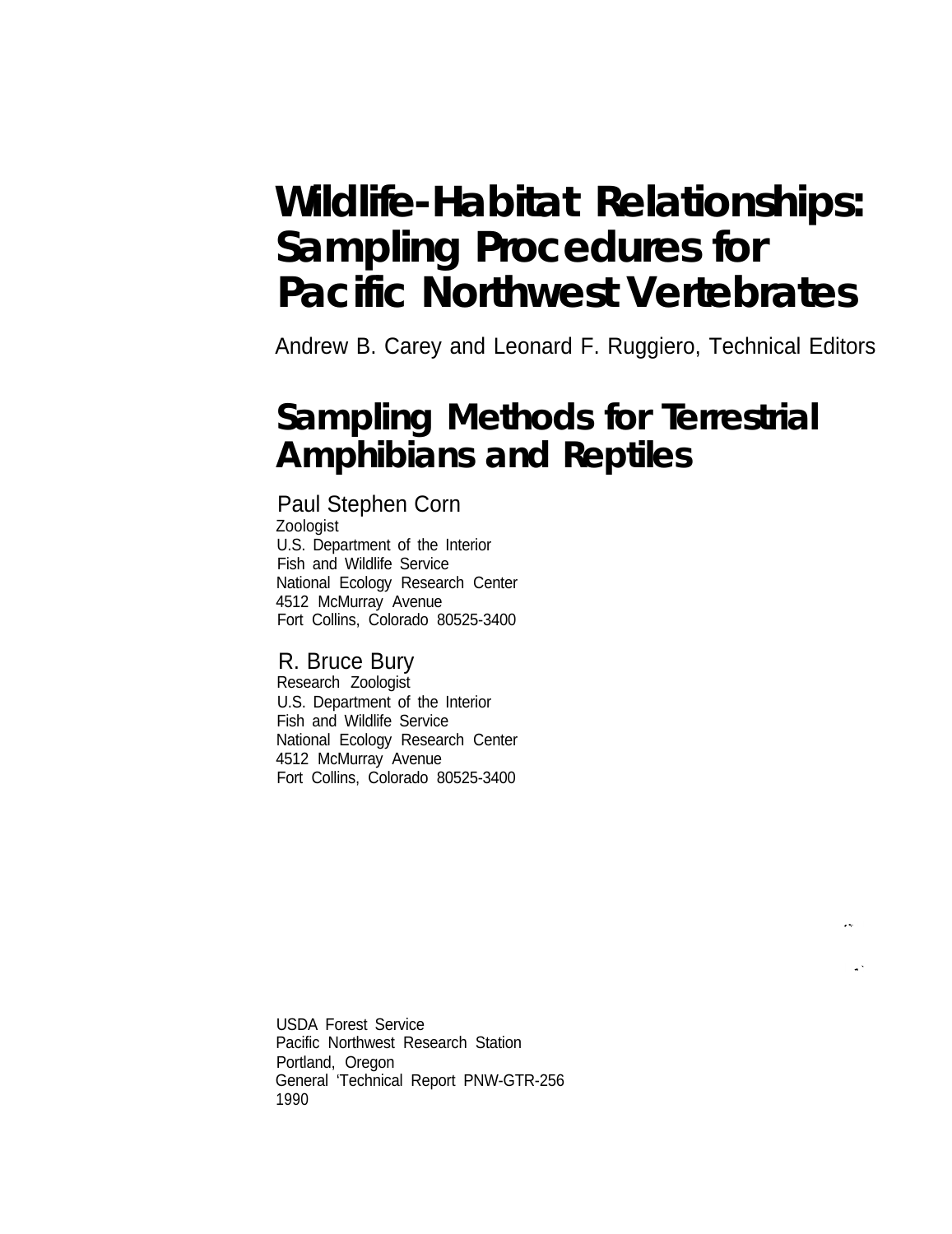Preface Concern about the value of old-growth Douglas-fir forests to wildlife in the Pacific Northwest began escalating in the late 1970s. The available information on wildlifehabitat relationships suggested that as many as 75 species including amphibians, birds, and mammals, could be dependent on old-growth forests. The USDA Forest Service chartered the Old-Growth Forest Wildlife Habitat Program to investigate the role old growth plays in maintaining viable populations of wildlife. It was apparent that broad surveys of vertebrate communities would be necessary to determine which species were truly closely associated with old-growth forests. Insufficient guidance on techniques, procedures, and sample sizes was available in the existing literature. We assembled a team of researchers from universities and Federal agencies to conduct pilot studies to develop sampling protocols and to test the basic experimental design for contrasting the wildlife values of young, mature, and old-growth forests. The sampling protocols resulting from the pilot studies were implemented in 1984-86 across broad areas of the Cascade Range in southwestern Washington and in Oregon, the Oregon Coast Ranges, and the Klamath Mountains of southwestern Oregon and northern California. Naturally, improvements were made to the protocols as time passed. A tremendous amount of experience in sampling was gained.

> Our goal in this series is to compile the extensive experience of our collaborators into a collection of methodology papers providing biologists with pilot study-type information for planning research or monitoring populations. The series will include papers on sampling bats, aquatic amphibians, terrestrial amphibians, forest-floor mammals, small forest birds, and arboreal rodents, as well as papers on using telemetry for spotted owl studies and a guide to bird calls.

> > Andrew B. Carey Leonard F. Ruggiero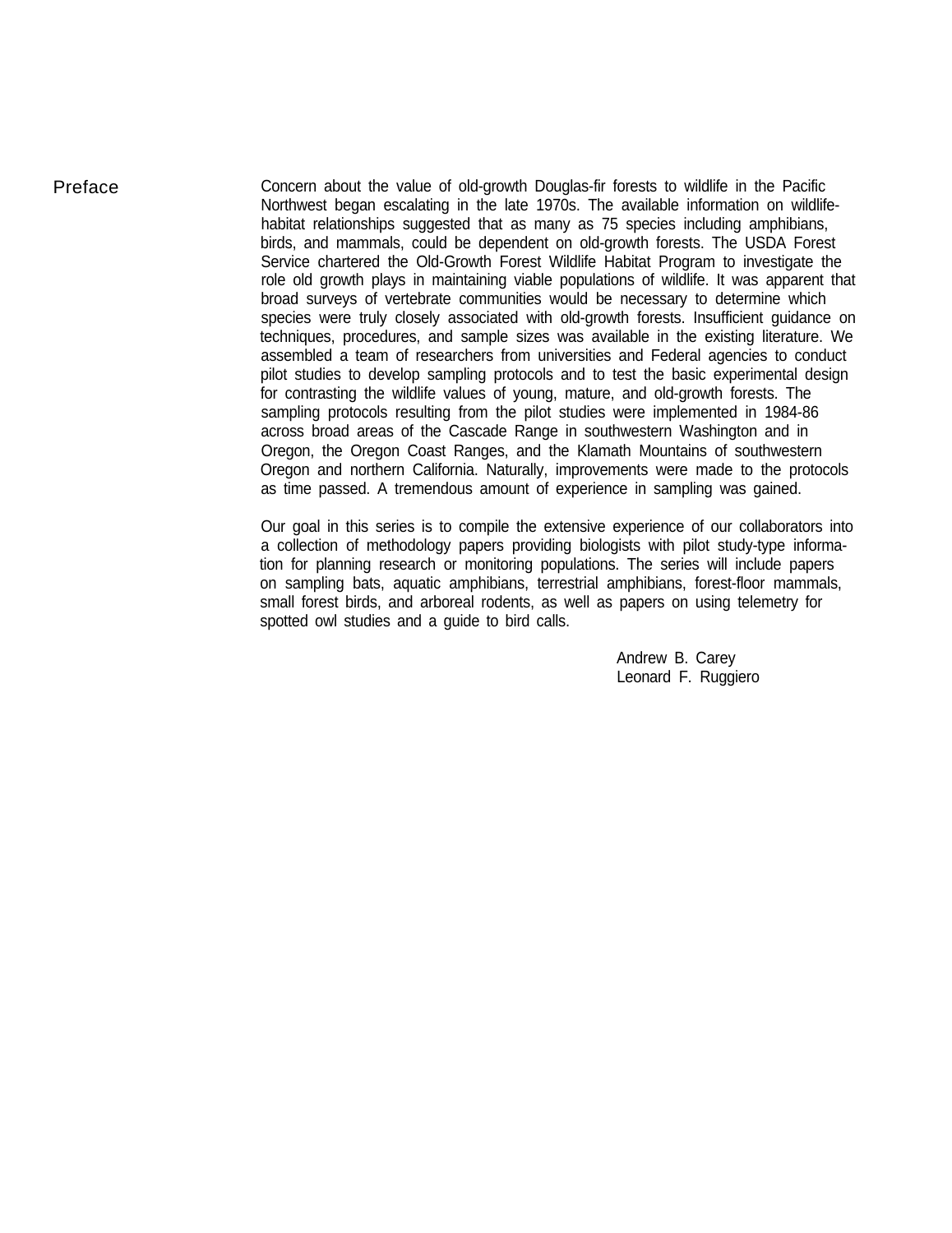Abstract Corn, Paul Stephen; Bury, R. Bruce. 1990. Sampling methods for terrestrial amphibians and reptiles, Gen. Tech. Rep.. PNW-GTR-256. Portland, OR: U.S. Department of Agriculture, Forest Service, Pacific Northwest Research Station. 34 p.

> Methods described for sampling amphibians and reptiles in Douglas-fir forests in the Pacific Northwest include pitfall trapping, time-constrained collecting, and surveys of coarse woody debris. The herpetofauna of this region differ in breeding and nonbreeding habitats and vagility, so that no single technique is sufficient for a community study. A combination of pitfall trapping and hand collecting is the most effective approach.

Keywords: Amphibians, reptiles, sampling techniques, pitfall trapping, timeconstrained collecting, downed wood.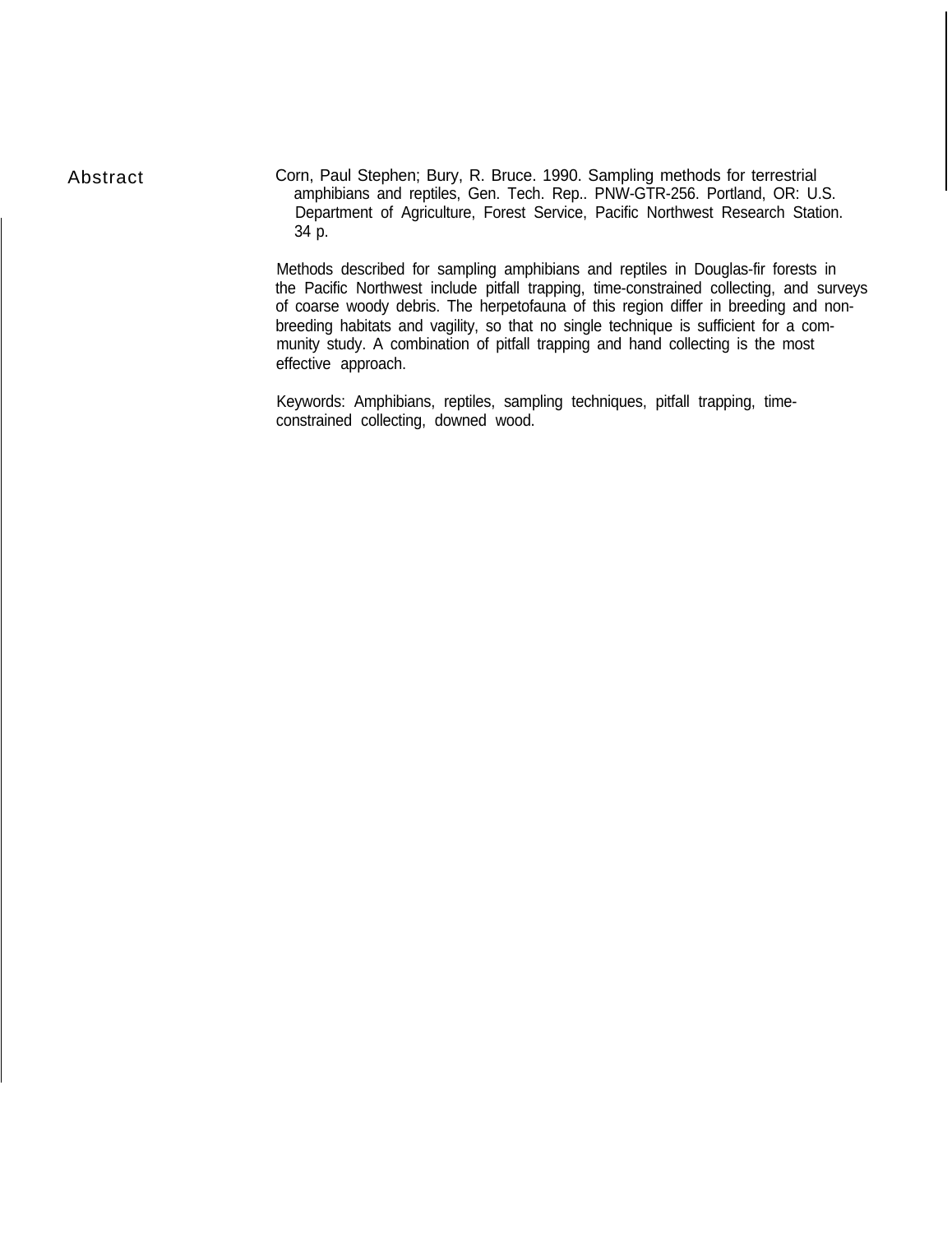- Contents 1 Introduction
	- Objectives
	- Overview
	- Time-Constrained Searches
	- Surveys of Coarse Woody Debris
	- Pitfall Trapping
	- Experimental Design
	- Time-Constrained Searches
	- Surveys of Coarse Woody Debris
	- Pitfall Trapping
	- Field Methods
	- Crew Sizes
	- Time Frame and Weather
	- Operating Guidelines
	- Identification
	- Disposition of Specimens
	- Data Analysis
	- Conclusions
	- Acknowledgments
	- Equivalents
	- Literature Cited
	- Appendix 1
	- Appendix 2
	- Data Sheets
	- Appendix 3
	- Materials Needed for TCS or Surveys of CWD
	- Materials Needed for Pitfall Installation and Operation
	- Materials Needed in the Lab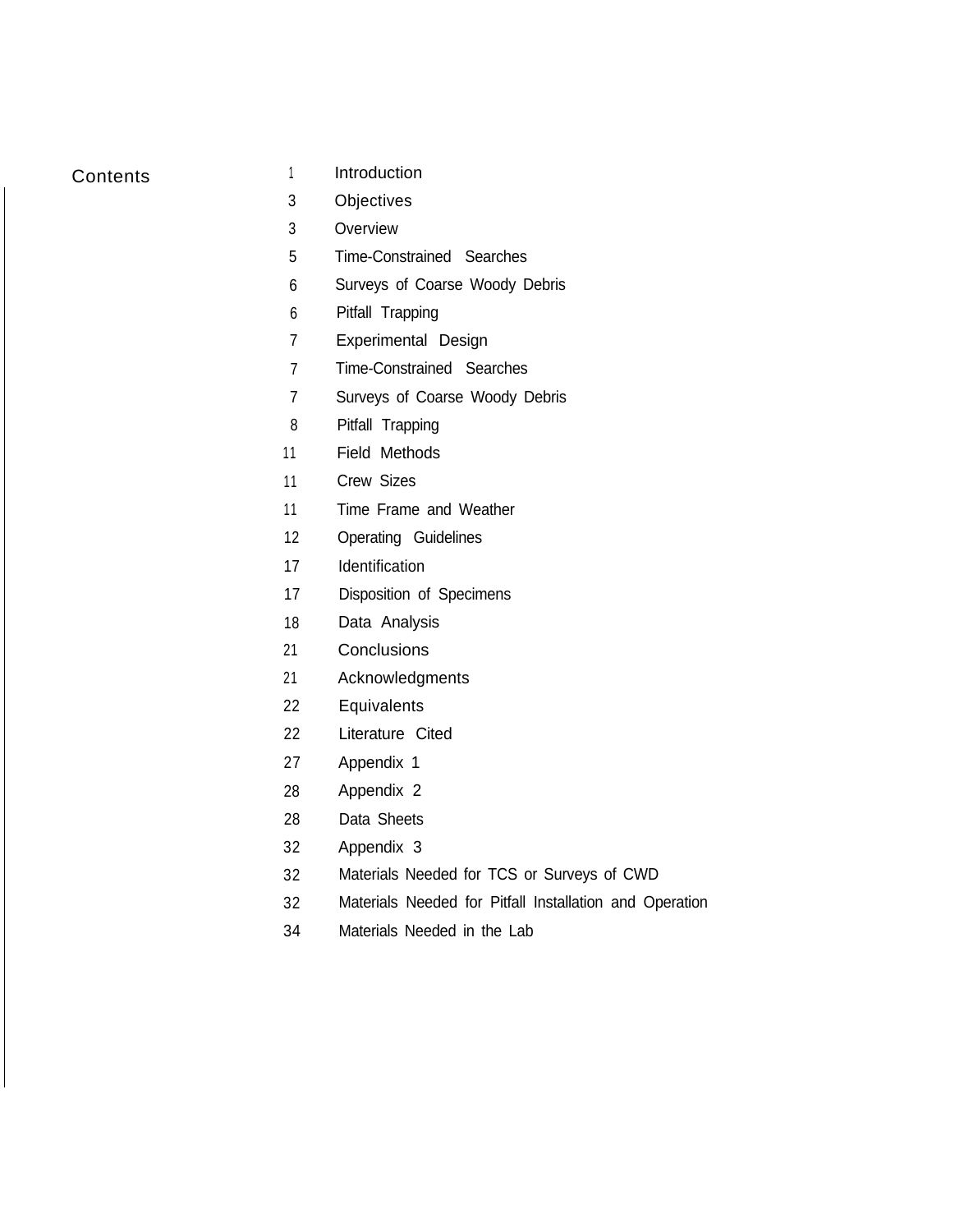Introduction There is a rich herpetofauna in the Pacific Northwest, with 43 species of amphibians and reptiles present west of the Cascade Range (appendix 1). Depending on the geographical area, 19 to 32 species may be present at a given site (fig. 1). The number of species of amphibians is consistent at 13 to 15 species in most areas in this region, but reptiles range from 5 species in southwestern Washington to 17 species in both southwestern Oregon and northwestern California. The difference is due to increased aridity and higher temperatures in the southern locales, which favor reptiles. Although a diverse reptilian fauna may occur in an area, many species (particularly snakes) are locally rare or restricted to certain habitats; for example, oak-woodland (many snakes) or permanent water (turtles).



Figure l-Number of amphibians and reptiles potentially present in different regions of the Pacific Northwest west of the crest of the Cascade Range. The histograms are by major taxonomic groups:  $F = \text{frogs}, S = \text{salamanders}, L = \text{lizards}, Sn = \text{snakes},$ and  $T =$  turtles.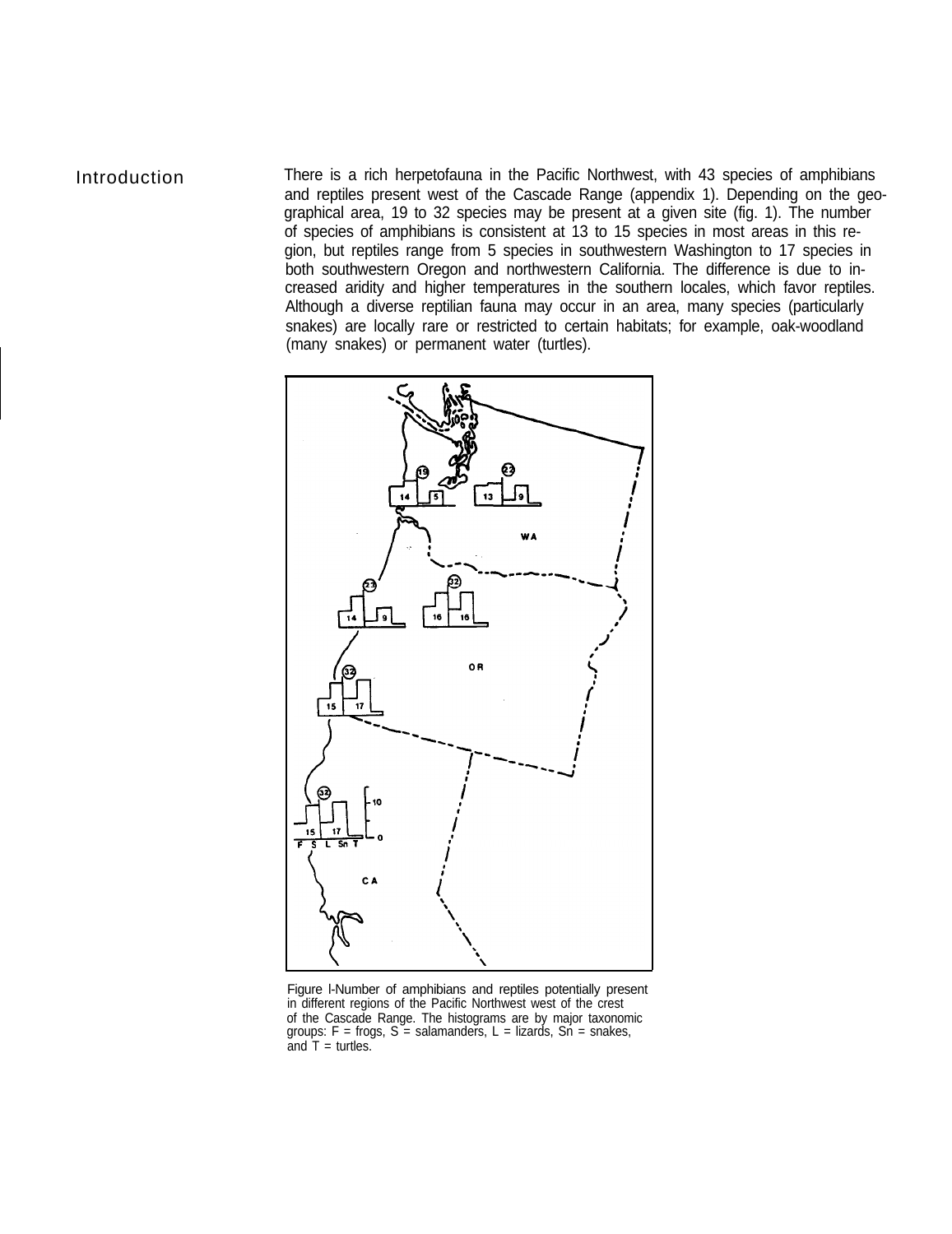During recent research in western Oregon and Washington, we found few or no reptiles present in closed-canopy Douglas-fir (Pseudotsuga menziesii (Mirb.) France) forests (Bury and Corn 1987, 1988; Corn and Bury, in press). Reptiles are usually encountered in rocky, open areas (for example, cliff faces) or in grasslands and oak woodlands (Herrington 1988, Nussbaum and others 1983); these habitats were rare or absent in the forest stands we studied. Thus, reptiles were a small fraction of the sampled herpetofauna, and they will receive little mention here. Biologists will need to employ special techniques if reptiles are encountered at a study site (see Bury and Raphael 1983, Jones 1986, Scott 1982b).

In the Pacific Northwest, amphibians are often found in terrestrial habitats, particularly in forests, and among terrestrial vertebrates may be the most numerous group. Terrestrial salamanders, for example, can exceed over five individuals/m\* in local aggregations (Bury and Raphael 1983, Jaeger 1979). In 1983, Bury estimated that there were over 400 salamanders/ha in old-growth redwood forests in northern California (Bury 1983). In 1984, Raphael reported densities of 10 to 180 salamanders/ha in Douglas-fir forests in northern California (Raphael 1984). We estimated that mean density of plethodontid salamanders associated with downed wood ranged from 364/ha in young Douglas-fir forests to 744/ha in old-growth forests (Corn and Bury, in press). For eastern deciduous forests in New Hampshire, Burton and Likens (1975) estimated about 3,000 salamanders/ha, and Hairston (1987) estimated that energy present in salamanders in southern Appalachian forests exceeds that of all other vertebrate predators combined.

Amphibians are important components of the northwestern fauna in ways other than numbers or biomass. Of 22 amphibian species inhabiting forest habitats in the Pacific Northwest, 14 species (64 percent) are endemic (species whose distributions are restricted to the Pacific Northwest). Many of these habitats are affected increasingly by human activities.

Several species of plethodontid salamanders are more abundant in older forests, or show relations to habitat features that are prominent in old-growth forests. Ensatinas<sup>1</sup> are more abundant in older Douglas-fir forests than in younger stands in northern California (Raphael 1984). Ensatinas, Oregon slender salamanders, and clouded salamanders are often associated with large pieces of downed wood (Aubry and others 1988; Bury and Corn 1988; Corn and Bury, in press). Coarse woody debris (CWD) is a major component of old-growth forests and is severely reduced by modern forestry practices (Harmon and others 1986, Maser and Trappe 1984). The plethodontid salamanders in general are useful for assessing logging impacts because they have completely terrestrial life cycles (the eggs are deposited on land and hatch into miniature individuals), and most species have stable populations (Hairston 1987).

<sup>&</sup>lt;sup>1</sup> Scientific names of reptiles and amphibians are given in table 6 (appendix 1).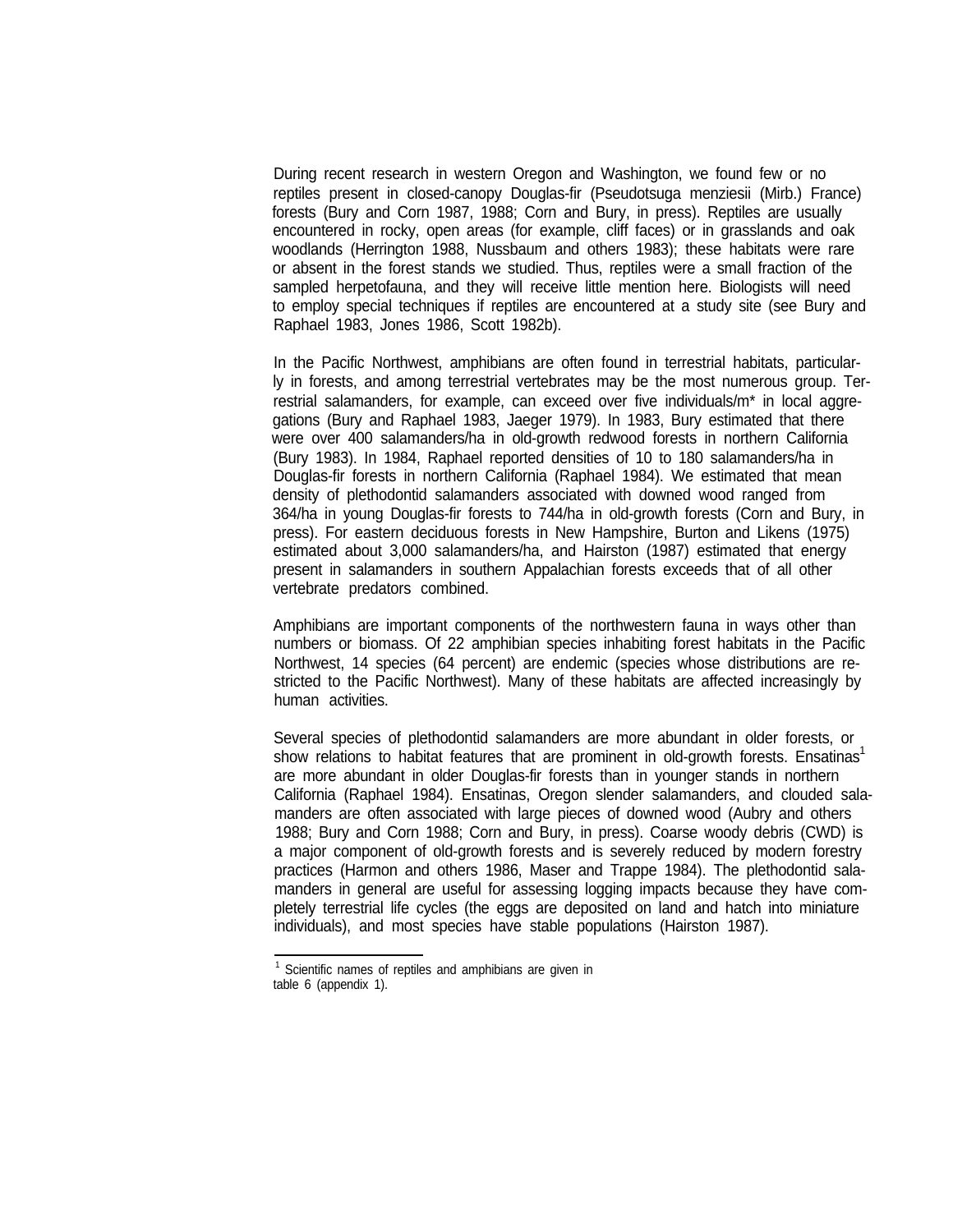The relations of frogs and aquatic-breeding salamanders to older forests are more difficult to explain than are the relations of plethodontids. Most of these species use terrestrial habitats to a degree, especially for feeding. They also may migrate overland to breeding ponds or streams and, thus, temporarily occur in many habitats during their travels. Tailed frogs previously had been considered to be closely tied to streams (Metter 1967) but we discovered that they are found in forests long distances from flowing water (Bury 1988). Our results also suggest that juvenile tailed frogs disperse into terrestrial habitats away from streams.

Given the diversity of amphibian life histories, habitat preferences, and different means of locomotion, more than one sampling technique is needed to sample adequately all species of amphibians. We used several methods to sample amphibians; methods for sampling aquatic species are discussed separately (Bury and Corn, in press). We sampled the terrestrial herpetofauna in three main ways: (1) time-constrained searches (TCS), (2) searching specified numbers of pieces of downed wood (CWD surveys), and (3) pitfall trapping.

We will discuss the objectives, sampling design, and techniques specific to each method separately. We will then discuss techniques common to all the methods we used and make recommendations for effectively sampling the herpetofauna in the Pacific Northwest.' The methods described here were used by the Old-Growth Forest Wildlife Habitat Program (Ruggiero and Carey 1984) in field work from 1983 to 1985. This program included studies of vertebrates in Douglas-fir forests in California, Oregon, and Washington west of the Cascade Range (Ruggiero and others, in press). With the exception of experiments to determine the most effective design for pitfall trapping (Bury and Corn 1987), these methods were not rigorously tested against alternatives (field methods, particularly hand-collecting techniques, have rarely been subjected to experimental comparisons). Rather, they reflect our current professional judgment and draw heavily from other recent descriptions of field methods (Campbell and Christman 1982, Jones 1986, Raphael and Barrett 1981, Vogt and Hine 1982).

**Objectives Overview** The primary objective of our study was to identify species associated with old-growth Douglas-fir forests (Ruggiero and Carey 1984), and so the techniques we used were slanted to favor survey methods. Pitfall trapping and CWD surveys will provide some information on populations. These data can be used to analyze habitat use by individual species and the patterns shown by groups of species in different habitats. Coarse woody debris surveys and TCS can also provide detailed information on the use of. microhabitats by various species. Basic ecological data are needed that can be applied to recommendations for management of specific habitats.

> There are marked differences in catch between hand collecting (TCS and CWD  $\cdot$ surveys) and pitfall trapping (table 1). Species such as clouded salamanders and Oregon slender salamanders are closely associated with CWD and were frequently caught by hand but were trapped infrequently. Tailed frogs, newts and other migratory species were trapped effectively in pitfalls but rarely were caught by hand.

> The choice of a specific method to achieve stated objectives depends on the species under study as well as the scope of the objectives. If a small-scale study on one or a few species is intended, then only one method may be needed. A survey of community structure over a large geographic area will likely require all three methods.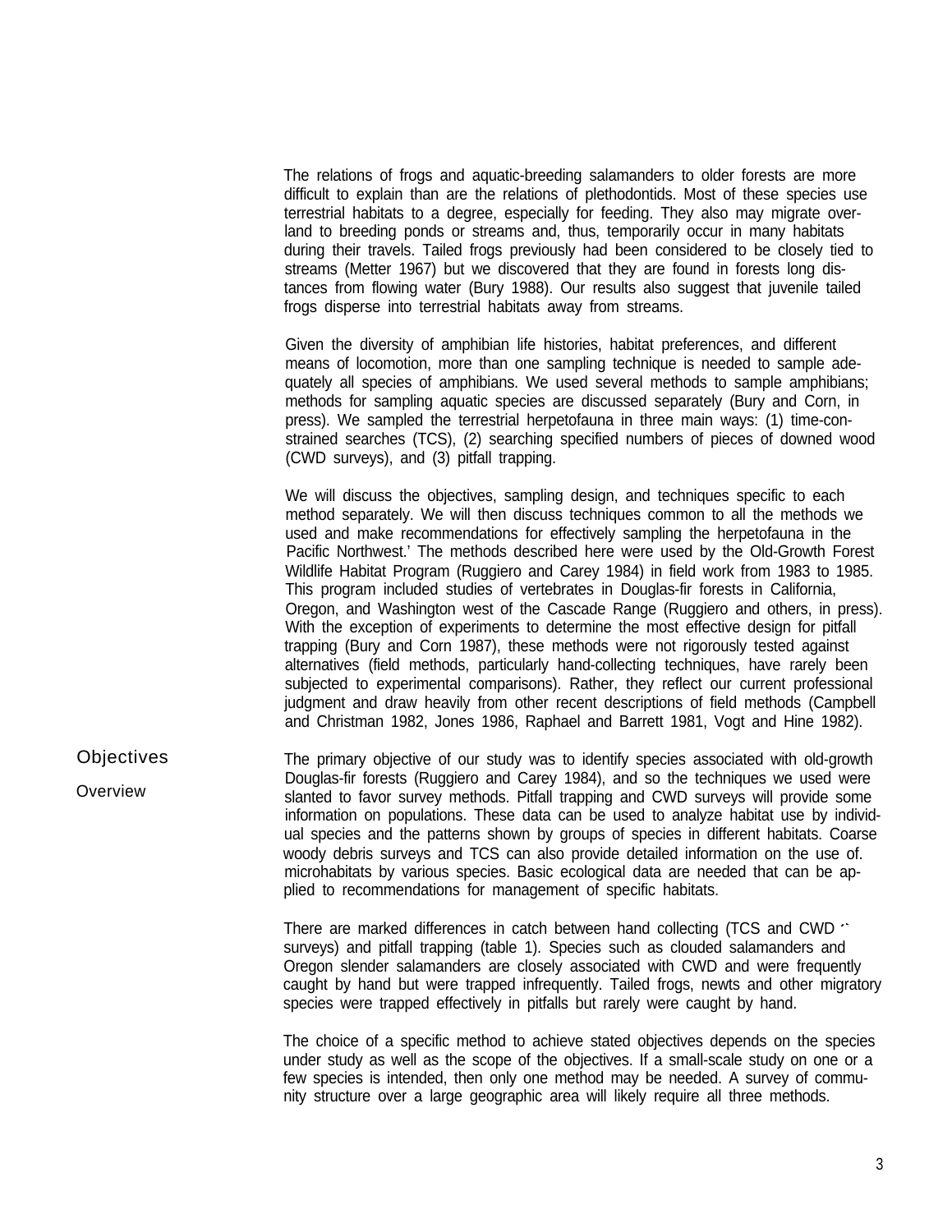|                                                                                                                                                                                                                                               | Number of captures                                                                                                               |                                                                                                   |                                                                                          |  |  |  |  |  |  |
|-----------------------------------------------------------------------------------------------------------------------------------------------------------------------------------------------------------------------------------------------|----------------------------------------------------------------------------------------------------------------------------------|---------------------------------------------------------------------------------------------------|------------------------------------------------------------------------------------------|--|--|--|--|--|--|
|                                                                                                                                                                                                                                               |                                                                                                                                  | Pitfalls <sup>b</sup>                                                                             |                                                                                          |  |  |  |  |  |  |
| Species                                                                                                                                                                                                                                       | TCS <sup>a</sup>                                                                                                                 | Summer <sup>c</sup>                                                                               | Fall <sup>c</sup>                                                                        |  |  |  |  |  |  |
| Total                                                                                                                                                                                                                                         | 281                                                                                                                              | 206                                                                                               | 822                                                                                      |  |  |  |  |  |  |
|                                                                                                                                                                                                                                               |                                                                                                                                  | Percent of captures (rank)                                                                        |                                                                                          |  |  |  |  |  |  |
|                                                                                                                                                                                                                                               |                                                                                                                                  | <b>Pitfalls</b>                                                                                   |                                                                                          |  |  |  |  |  |  |
|                                                                                                                                                                                                                                               | <b>TCS</b>                                                                                                                       | Summer                                                                                            | Fall                                                                                     |  |  |  |  |  |  |
| Salamanders:<br>Northwestern salamander<br>Pacific giant salamander<br>Clouded salamander<br>Oregon slender salamander<br>Ensatina<br>Dunn's salamander<br>Rough-skinned newt<br>Frogs:<br>Tailed frog<br>Pacific treefrog<br>Red-legged frog | $(\cdot)$<br>0<br>0<br>$(\cdot)$<br>28(2)<br>22<br>(3)<br>43<br>(1)<br>(5)<br>1<br>1<br>(6)<br>$(\cdot)$<br>0<br>2(4)<br>$0 (-)$ | $0(-)$<br>(13)<br>1.<br>3(10)<br>(7)<br>4<br>24(1)<br>(14)<br>1<br>15(2)<br>9(5)<br>4(8)<br>1(12) | 5(5)<br>2(6)<br>1<br>(8)<br>1<br>(10)<br>25(2)<br>1<br>(9)<br>37(1)<br>19(3)<br>1<br>(7) |  |  |  |  |  |  |
| Lizards:<br>Western skink<br>Northern alligator lizard<br>Western fence lizard                                                                                                                                                                | (8)<br>(9)<br>1<br>1<br>(7)                                                                                                      | 11<br>(4)<br>13(3)<br>3(11)                                                                       | 6(4)<br>(12)<br>(11)<br>(15)<br>1                                                        |  |  |  |  |  |  |
| Snakes:<br>Rubber boa<br>Northwestern garter snake<br>Common garter snake                                                                                                                                                                     | $0( - )$<br>$0( - )$<br>$0( - )$                                                                                                 | 1(15)<br>(6)<br>7<br>4(9)                                                                         | $(\cdot)$<br>0<br>(14)<br>(13)                                                           |  |  |  |  |  |  |

Table 1-Comparison of captures of amphibians and reptiles by pitfall trapping and time-constrained searches (TCS), H.J. Andrews Experimental Forest, 1983

<sup>a</sup> TCS were done for 8 staff hours in 18 study areas in April.<br><sup>b</sup> Arrays of pitfall traps with drift fences (Bury and Corn 1987) were operated in the same areas for 180 days from late May to November. c The results of pitfall trapping are divided into the first 90 days of trapping (summer) and the second 90

days (fall).

Throughout this paper, we will use the terms study site and stand interchangably. This is due to the bias of working in forests, where study sites tend to encompass areas of more or less uniform habitat, which are referred to as stands. Stands in the old-growth studies were patches of forest of uniform age with a minimum area of 10 ha (Carey and Spies, in press).

-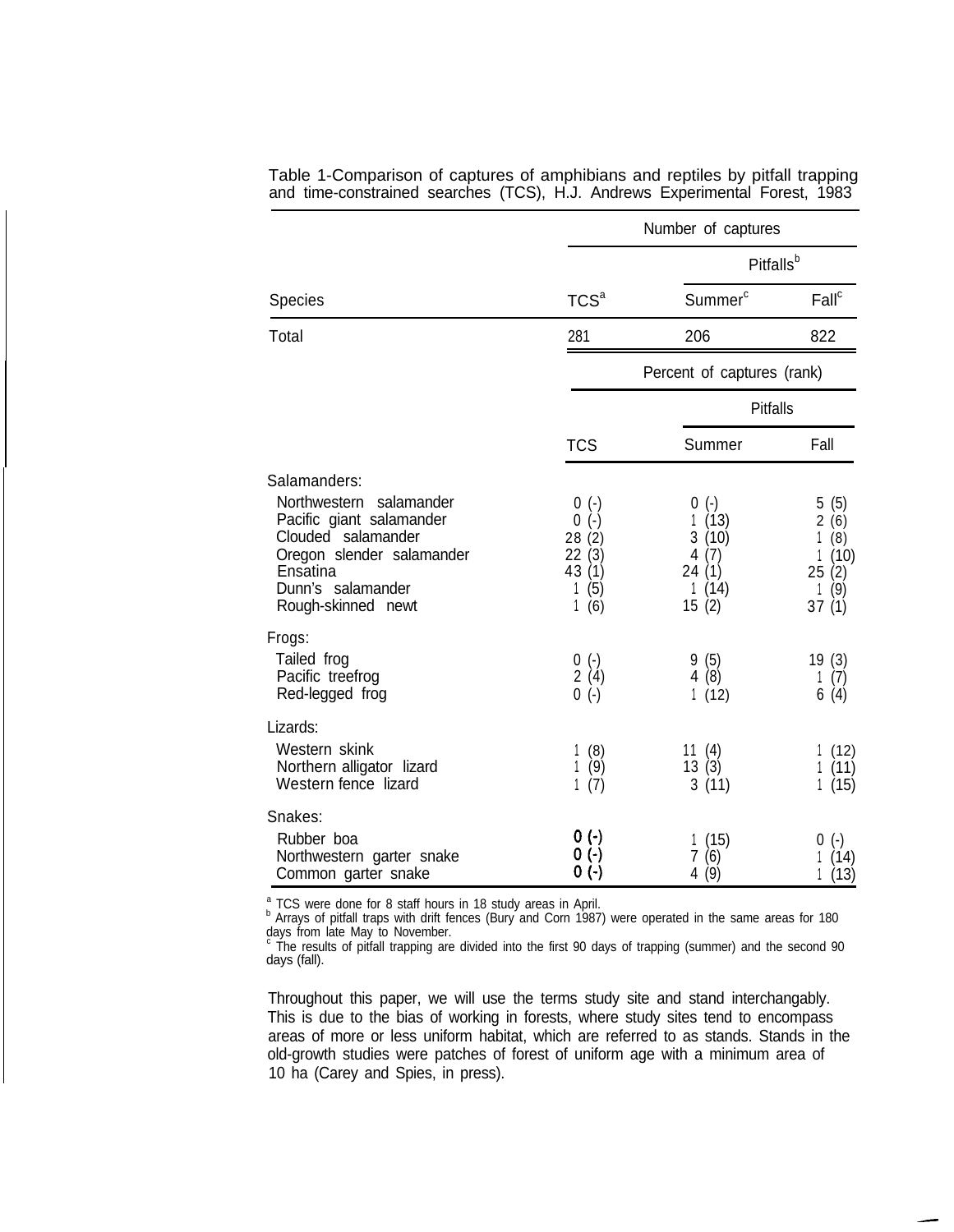Time-Constrained Searches

Time-constrained searches involve searching study areas for amphibians and reptiles, which are immediately collected by hand (Bury and Raphael 1983, Campbell and Christman 1982). Equal effort is expended in each area searched, as measured by the number of staff hours spent searching. Thus, each search will have a specific time limit, dependent on the prescribed effort and the crew size. Time-constrained searches are most useful for determining presence or absence of species and for providing initial data on the types of microhabitats occupied by individual species.

Time-constrained searches are not suitable for providing population data beyond presence or absence. Because this is a "plotless" technique, the same amount of potential habitat tends to be searched in each study area: however, amounts of suitable habitat differ among study areas. Results from some TCS may show habitat-poor areas yielding similar numbers of animals as habitat-rich areas, even though the population sizes may be quite different. Indeed, evidence is that salamanders are more clumped in areas with less habitat, which will increase the bias in favor of these areas. In the Coast Ranges of Oregon, we found the density in downed wood (number per  $m<sup>3</sup>$ ) of ensatinas was significantly higher in young and mature stands compared to old growth (fig. 2) (Corn and Bury, in press). In this case, TCS could possibly result in an inverse relation of numbers caught to' actual population size.

If population estimates are an objective, then other techniques need to be applied. We used CWD surveys effectively (explained below), but another common method is complete removal of all residents of a predetermined area (Bury 1983; Campbell and Christman 1982; Jaeger 1979; Raphael 1984; Scott 1976, 1982a). Plot searches are labor intensive: Bury (1983) required 20 to 44 staff hours to search 0.125-ha plots in old-growth redwood forests in northern California. For surveys of several study areas, plot searches may require too much effort to produce sample sizes large enough for statistical analysis.



Figure 2-Salamander density in downed wood. The density of salamanders (number/m<sup>3</sup>) in downed logs is inversely related to the amount of downed wood present in the study areas. Salamanders appear to be less clumped as more habitat is available.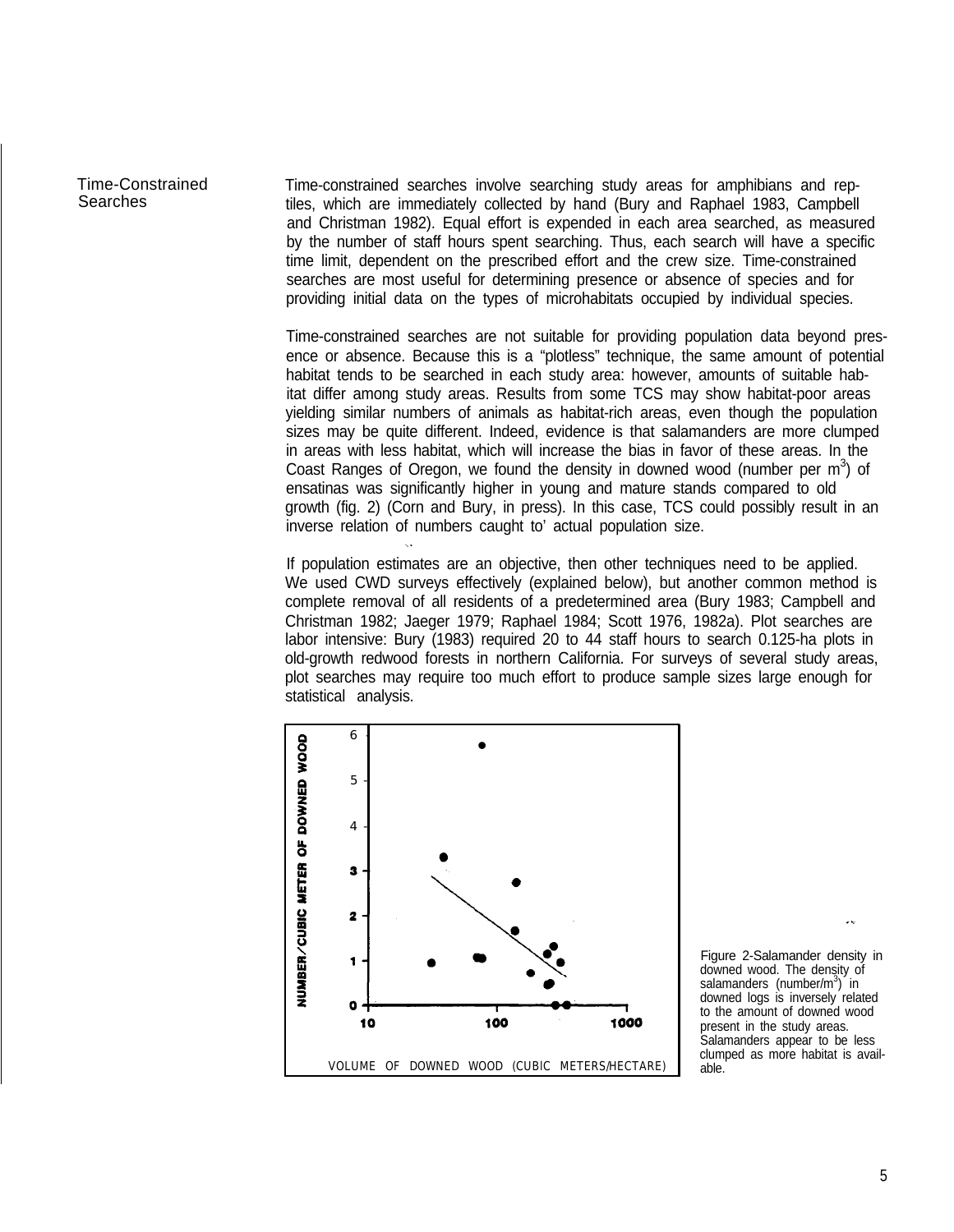For initial surveys of presence or absence, TCS are more effective than plot searches because collectors are free to examine large objects over a wide area, and usually more amphibians are found in large objects than in the leaf litter, at least in the Pacific Northwest. This method is efficient because the objects searched are most likely to yield animals. In northwestern forests, TCS may produce as much as a 10 times greater yield than will area-constrained collecting (Bury and Raphael 1983). In recent studies, capture rates of TCS have ranged from one to two animals per staff hour in the Cascade Range in Oregon and Washington (Aubry and others 1988, Bury and Corn 1988), to over eight animals per staff hour in northern California (Welsh and Lind 1988). Time-constrained searches are best employed when several study areas need to be surveyed in a short time.

Surveys of Coarse Woody Debris In 1985, we were confronted with the choice of initiating TCS in the Oregon Coast Ranges or developing a technique to quantify habitat use and estimate density of selected species of salamanders. We chose the latter and developed a technique involving searches of predetermined numbers of pieces of downed wood. Numbers of animals caught were then related to the amounts of CWD in the stand, and minimumdensity estimates were calculated.

> Surveys of CWD are operationally similar to TCS; but to estimate animal densities, the density of CWD must be known. Knowing the amount of CWD present also allows for quantifying microhabitat use and drawing meaningful comparisons of microhabitat use among species.

> The primary drawback of surveys of CWD is that density estimates apply to only one feature of the habitat. Surveys of CWD underestimate density of species using downed wood only occasionally; for example, most species of woodland salamanders *(Plethodon* spp.) frequent rocky soils, but an unknown fraction of a population may occur in CWD. For species strongly associated with CWD (for example, the clouded salamander or the Oregon slender salamander), surveys of CWD should provide general estimates of population sizes.

Pitfall Trapping Pitfall trapping is a flexible technique that can be used to achieve several objectives; for example, drift fences with pitfall traps have been used to encircle specialized habitats such as amphibian breeding ponds (Gibbons and Semlitsch 1981, Shoop 1968, Storm and Pimentel 1954). This technique can be used for complete enumeration of breeding populations. Pitfall trapping also has been employed widely for surveys of amphibian and reptile diversity and abundance in different habitat types (Bury and Corn 1987; Campbell and Christman 1982; Friend 1984; Jones 1981, 1986; Raphael 1984; Vogt and Hine 1982; also see selected papers in Ruggiero and others, in press; and Szaro and others 1988). The main drawback of pitfall trapping is that trapability differs widely among species (Bury and Corn 1987, Campbell and Christman 1982, Gibbons and Semlitsch 1981). A survey of ail species of herpetofauna in an area therefore requires more than one technique.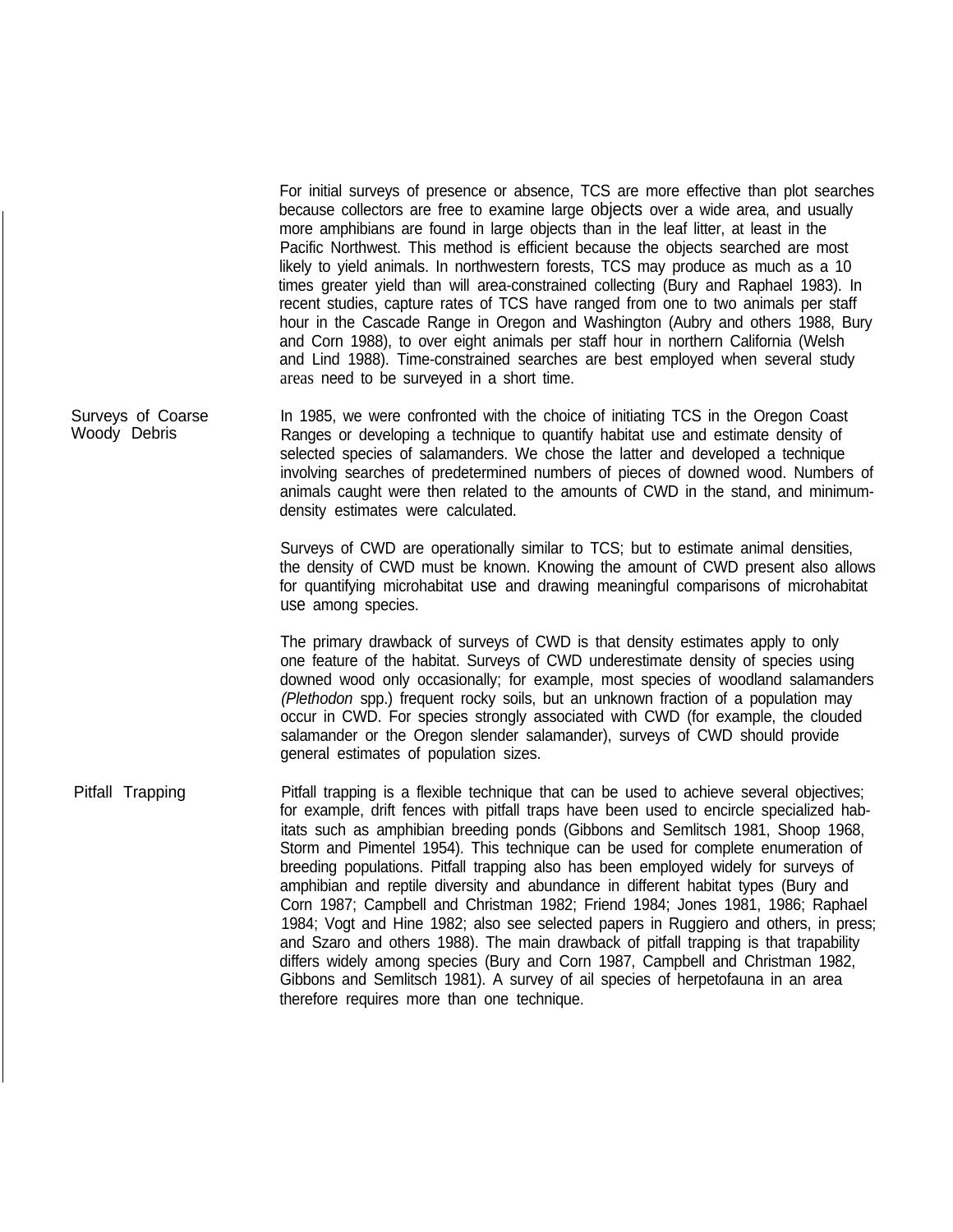Pitfall trapping provides data on the presence or absence of species, and because the trapping effort can be quantified and standardized across study areas, relative abundances can be calculated. Estimates of actual population size may be possible, though probably only for abundant species. Pitfalls may be used as live traps if checked frequently, and mark and recapture techniques also may be used. If pitfalls are used as a removal method to estimate density, then the area being trapped must be known. This is extremely difficult to determine for most herpetofauna and is something we have not done in any of our studies.

Pitfall trapping is also useful for investigating seasonal activity patterns. Traps can be operated continuously, so that variation in activity due to weather can be detected (Bury and Corn 1987). Pitfall traps are permanent structures, so long-term monitoring can be accomplished by operating the same trap array or grid periodically over several years. Trapping has unknown effects, however, on population structure due to the removal of resident individuals.

Experimental Design This technique is a quick survey method requiring few restrictions on the approach. Three points need to be considered: (1) collecting should be done away from forest Time-Constrained **Searches** edges; (2) aquatic habitats, such as breeding ponds or creeks should be avoidedthese are covered by a separate protocol (Bury and Corn, in press); and (3) collecting should cover as much of the stand as possible. There are two ways to accomplish this last point. One is to devote enough time to the search to be able to collect across the entire study area. The second is to restrict the search to a fairly small area (for example, a circle with a radius of 25 m) and restrict the amount of time spent collecting. The number of smaller areas that can be searched in each study area depends on the amount of time devoted to the TCS. We found that 6 or 8 staff hours of collecting were sufficient; few additional species were detected by collecting for longer than that. If 1 hour is spent in each of the subsamples, then six to eight areas can be searched in each study area.

Surveys of Coarse Woody Debris This technique is somewhat more complicated than TCS in that it involves systematicaily searching a predetermined number of logs in each study area. Several questions must be addressed when a study is designed, including how many logs to sample, how to apportion the sample among the different decay states of downed wood, and how to select the logs sampled.

> in 1985 in the Oregon Coast Ranges, we conducted CWD surveys in 18 study areas. Each survey included 30 logs greater than 10 cm in diameter. We selected 10 logs in decay classes 1 and 2, 10 in decay class 3, and 10 in decay classes 4 and 5 (see Franklin and others [1981] or Maser and Trappe [1985] for methods of classifying CWD). The three decay categories that we used reflected natural divisions of the five-class scale. Class 1 and 2 logs are intact with more or less complete bark cover. Class 3 logs have decaying sapwood, and the bark is beginning to slough off. Class 4 and 5 logs are thoroughly decayed, have little bark, and are disintegrating. We recommend sampling equal numbers of logs in each of these decay categories. We searched each log for a maximum of 20 staff minutes.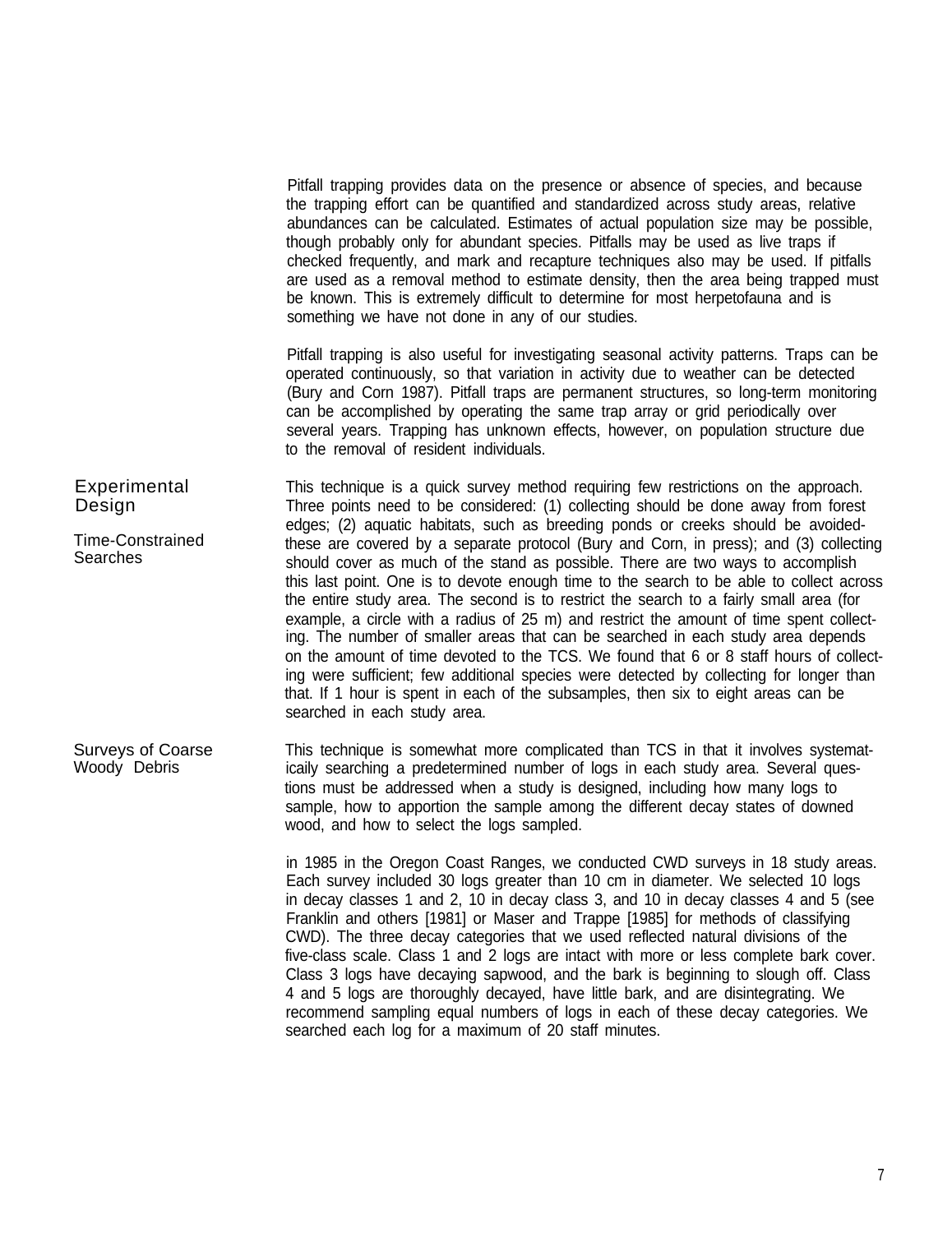We found salamanders in only 37 percent of the logs (198 of 536) that we examined, so a sample size of 30 logs per stand should probably be considered the minimum. if few logs are sampled and salamanders occupy a small percentage of these, then the estimates of salamander density will be based on minimal information.

Logs to be sampled are best selected by a systematic sampling scheme (Mendenhaii and others 1971). If the study area has not been mapped and the locations of ail logs determined, it will not be possible to draw a random sample. A systematic sample involves selecting logs in a specified order as they are encountered while the crew moves through the stand.

Pitfall Trapping Planning pitfall trapping mainly involves selecting the appropriate trap design. We used two different pitfall designs in our old-growth studies (fig. 3). in 1983, we used arrays of pitfall traps with aluminum drift fences (Bury and Corn 1987). in 1984 and 1985, we used grids of single pitfall traps without fences. There were quantitative and qualitative differences in the yield of each technique that must be considered in planning a project.



Figure 3-Designs for arrangements of pitfall traps either with or without drift fences.  $PT =$  pitfall trap,  $FT =$  funnel trap.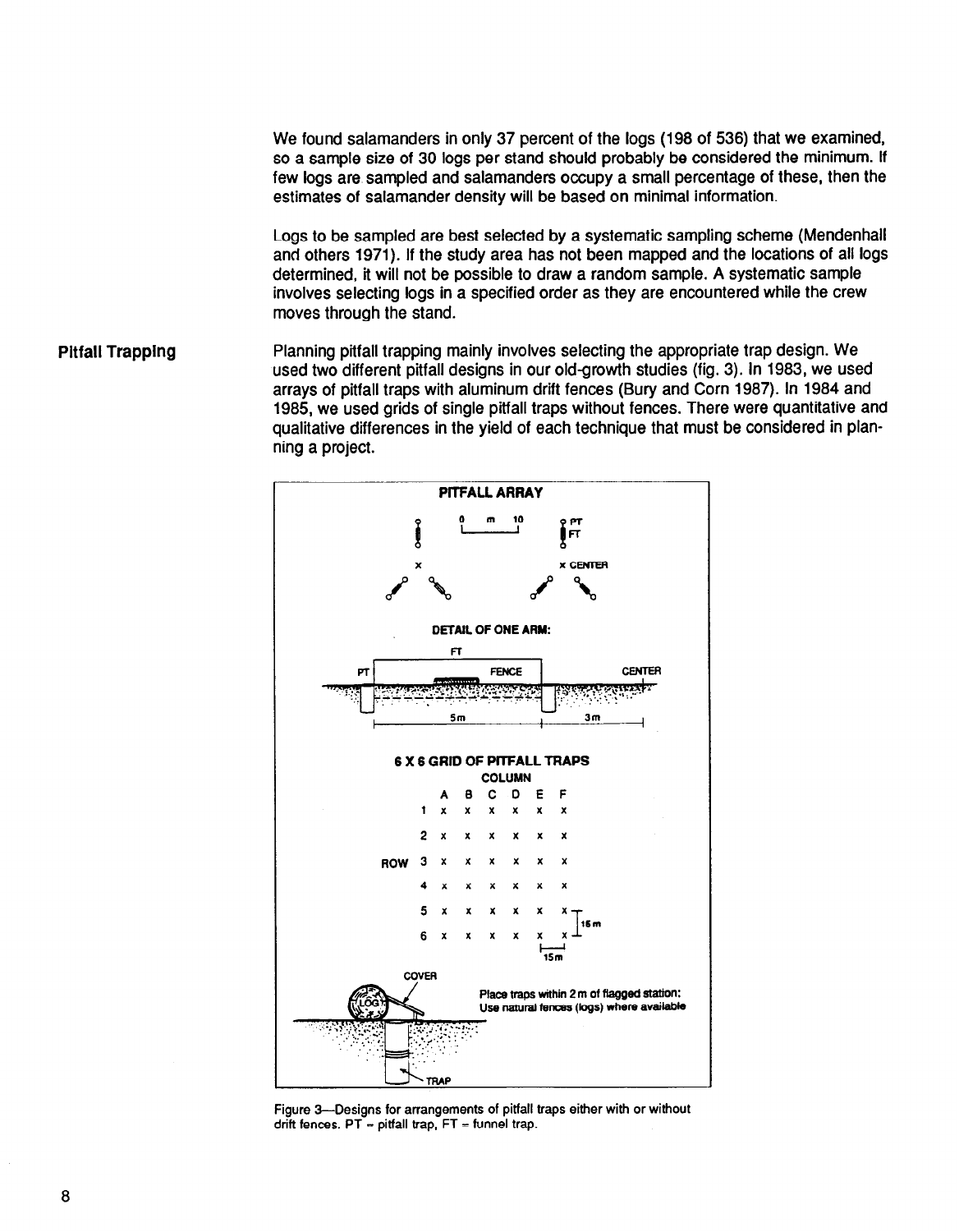Trap rates for salamanders are similar for both arrays and grids, but arrays caught considerably more frogs and reptiles than grids did (table 2). The differences were due, in part, to the absence of drift fences in pitfall grids and the season when trapping was done. Pitfall arrays were open continuously for 180 days in 1983, from May to November. Grids were open for 30-50 days, beginning in October 1984. The grids were operated too late in the year to capture reptiles and large numbers of postmetamorphic juvenile frogs, which disperse from breeding sites in late summer or early fall. These frogs composed the majority of frogs caught by the arrays.

Although arrays catch more animals than grids do, arrays are not necessarily better for determining presence or absence of amphibians. Grids caught few reptiles but were able to detect amphibians, including frogs, as well as or better than arrays (table 3).

Table 2-Capture totals and trap rates (captures/100 trap nights) for major groups of amphibians and reptiles for 30 pitfall arrays in the Cascade Range of Oregon and Washington, 1983 (180 days), and for 48 pitfall grids in the Oregon Coast Ranges, 1984 and 1985 (80 days)

| Group         |                | Pitfall arrays |           | Pitfall grids  |          |           |  |  |  |
|---------------|----------------|----------------|-----------|----------------|----------|-----------|--|--|--|
|               | <b>Species</b> | Captures       | Trap rate | <b>Species</b> | Captures | Trap rate |  |  |  |
| Salamanders   | 10             | 1145           | 1.77      | 8              | 1762     | 1.27      |  |  |  |
| Frogs         | 3              | 915            | 1.41      | 2              | 103      | .07       |  |  |  |
| Lizards       | 3              | 79             | .12       |                |          | $-.01$    |  |  |  |
| <b>Snakes</b> | 3              | 41             | .06       | 0              | 0        |           |  |  |  |

Table 3-Species of amphibians and reptiles inhabiting Douglas-fir forests at Old-Growth Wildlife Habitat Program study areas in Washington and Oregon

|                               | Pitfall<br>arrays <sup>a</sup>     | <b>Pitfall</b><br>$grids^a$             |                           |  |
|-------------------------------|------------------------------------|-----------------------------------------|---------------------------|--|
| <b>Species</b>                | Central<br>Oregon<br>Cascade Range | Southern<br>Washington<br>Cascade Range | Oregon<br>Coast<br>Ranges |  |
| Amphibians:                   |                                    |                                         |                           |  |
| Northwestern salamander       |                                    | C                                       |                           |  |
| Long-toed salamander          | $C_{P2}b$                          | P?                                      |                           |  |
| Cope's giant salamander       |                                    | P                                       |                           |  |
| Pacific giant salamander      | C                                  | С                                       | $\frac{c}{c}$             |  |
| Olympic salamander            | P                                  | C                                       |                           |  |
| Clouded salamander            | C<br>C                             |                                         |                           |  |
| Oregon slender salamander     |                                    |                                         |                           |  |
| Ensatina                      | С                                  |                                         | C<br>C                    |  |
| Dunn's salamander             | Ć                                  |                                         |                           |  |
| Larch Mountain salamander     |                                    | C                                       |                           |  |
| Van Dyke's salamander         |                                    |                                         | P?                        |  |
| Western red-backed salamander | P?                                 |                                         | с                         |  |
| Rough-skinned newt            |                                    |                                         | с                         |  |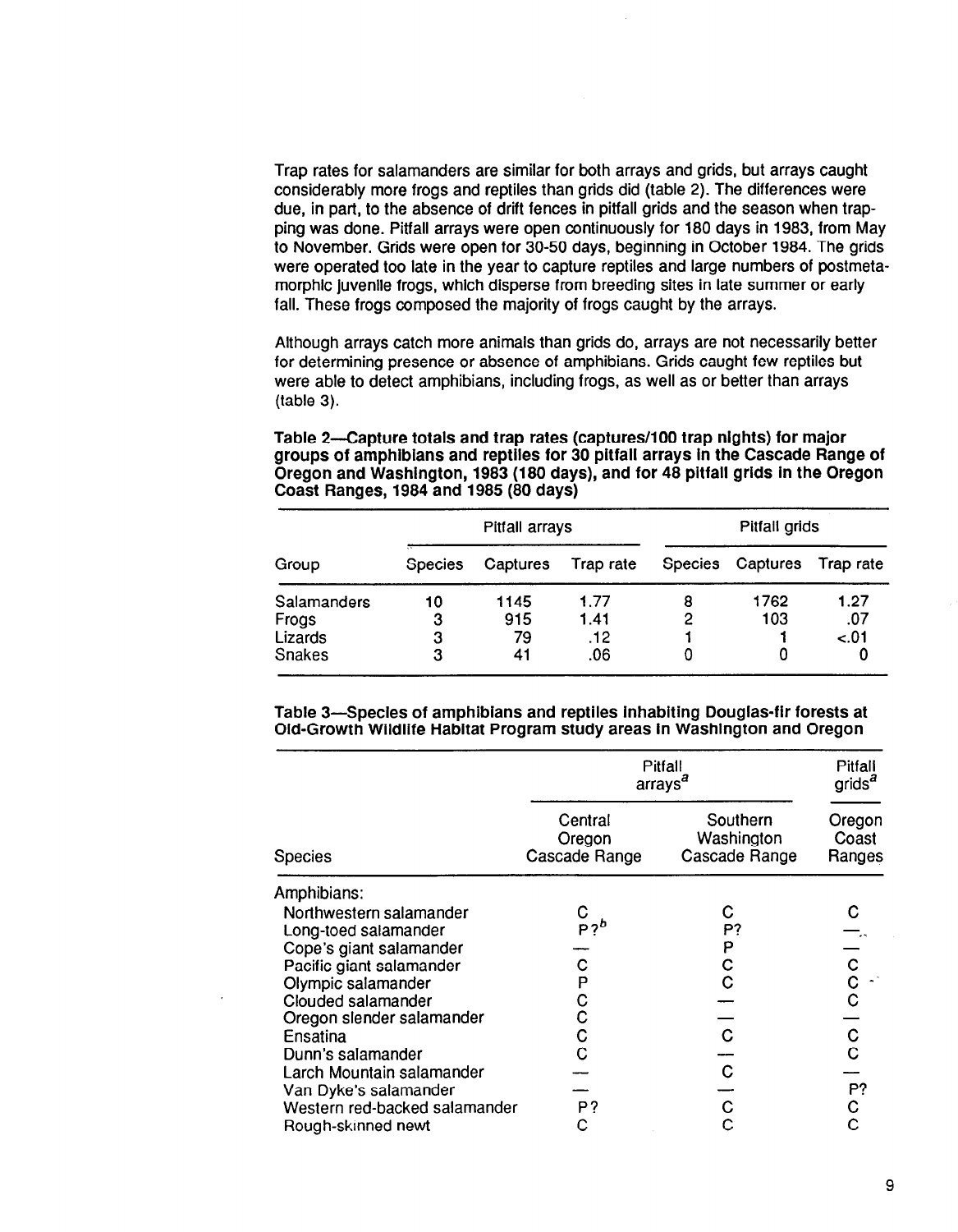|                                                                                                                                                                                                                                                                                             | Pitfall<br>arrays <sup>a</sup>                            |                                                                  |                                                           |  |  |  |  |  |  |
|---------------------------------------------------------------------------------------------------------------------------------------------------------------------------------------------------------------------------------------------------------------------------------------------|-----------------------------------------------------------|------------------------------------------------------------------|-----------------------------------------------------------|--|--|--|--|--|--|
| <b>Species</b>                                                                                                                                                                                                                                                                              | Central<br>Oregon<br>Cascade Range                        | Southern<br>Washington<br>Cascade Range                          | Oregon<br>Coast<br>Ranges                                 |  |  |  |  |  |  |
| <b>Tailed frog</b><br><b>Boreal toad</b><br>Pacific tree frog<br>Red-legged frog<br>Yellow-legged frog<br>Cascades frog<br>Spotted frog<br>Detection Efficiency <sup>c</sup>                                                                                                                | C<br>P<br>C<br>C<br>P<br>?<br>P?<br>P<br>59-77            | C<br>P<br>C<br>C<br>P?<br>P<br>62-77                             | C<br>P<br>P<br>C<br>P?<br>77-83                           |  |  |  |  |  |  |
| Reptiles:<br>Western skink<br>Northern alligator lizard<br>Southern alligator lizard<br>Western fence lizard<br>Rubber boa<br>Sharp-tailed snake<br>Ring-necked snake<br>Gopher snake<br>Sierra water snake<br>Terrestrial garter snake<br>Northwestern garter snake<br>Common garter snake | C<br>C<br>$\frac{C}{C}$<br>$\overline{P}$<br>P?<br>C<br>C | C<br>P<br>P<br>P<br>$\begin{bmatrix} P? \\ C \\ C \end{bmatrix}$ | P<br>C<br>P<br>P<br>P<br>P<br>P<br>P<br>P?<br>P<br>P<br>P |  |  |  |  |  |  |
| Western rattlesnake<br><b>Detection Efficiency</b>                                                                                                                                                                                                                                          | 75-86                                                     | 43-60                                                            | P<br>8                                                    |  |  |  |  |  |  |

美津

### Table 3-continued

 $^{\circ}$  P= potential occurrence, C = captured in pitfall traps,  $-$  = species does not occur in the area.

 $b^{\text{P}}$  potential occurrence of a species in our study areas was uncertain.

 $^c$  Species captured + species potentially present  $\times$  100.

The choice of whether to install arrays or grids ultimately depends on the needs of the study. Arrays are superior for catching reptiles, but reptiles may not be abundant in forest habitats or of interest to the goals of a study. Arrays can provide large sample sizes in relatively short periods. Grids remove fewer animals than arrays and may be more suitable for long-term monitoring. Both techniques are effective for catching small mammals as well as amphibians.

Arrays may be placed in pairs, as we operated them in 1983 (fig. 3), or single arrays may be placed at more than one location within a stand. Three or four single arrays scattered throughout the stand may better assess the variation within study areas, but this approach requires significantly more time for checking the traps in each area.

 $\mathbf{I}$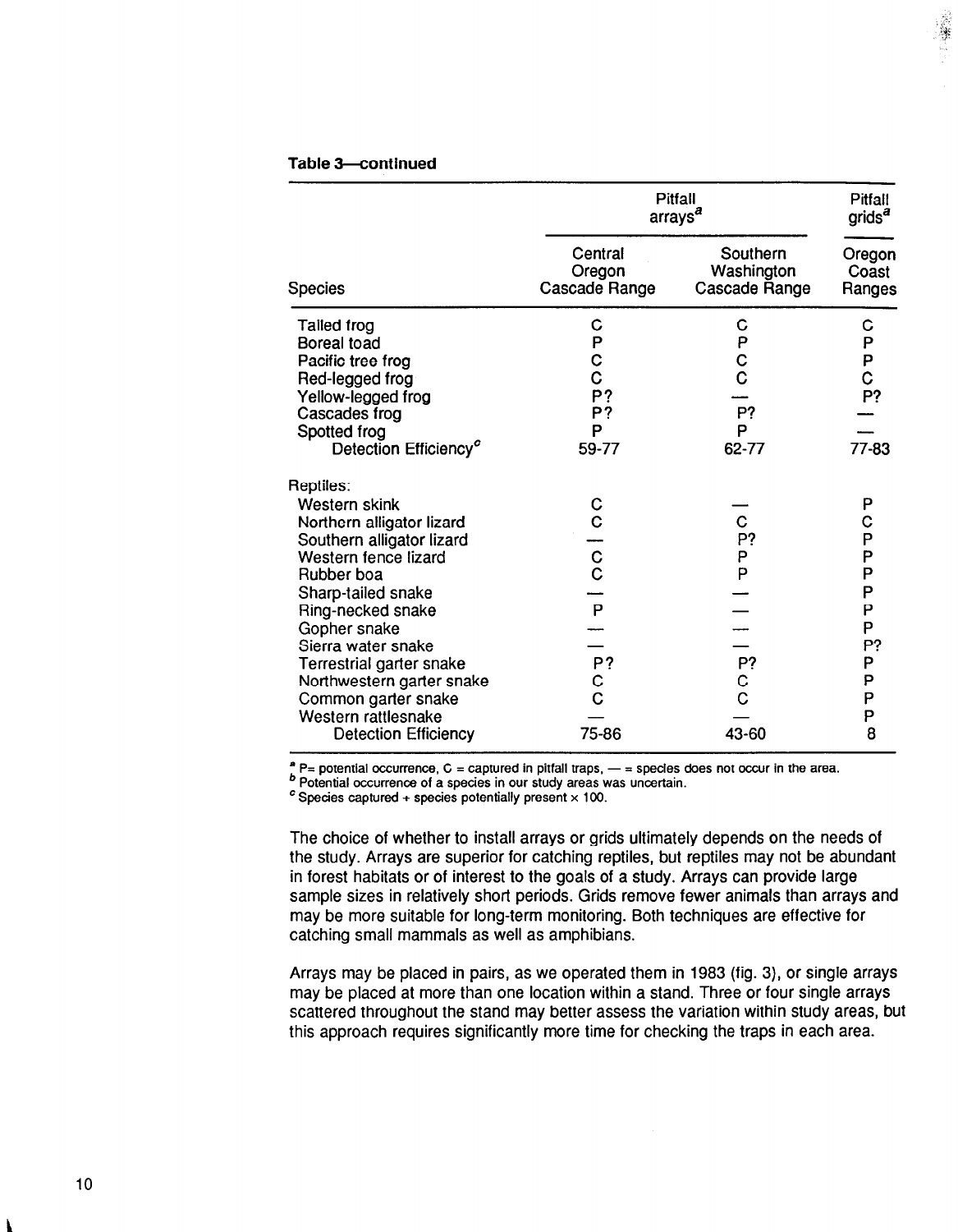Cost may be part of the decision on whether to install arrays or grids. Grids are not substantially cheaper in cost of materials, because more pitfall traps can supplant the cost of fencing. Grids took only about one-half the effort to install as the arrays did. When personnel costs are high, this can result in a large difference in cost between the two methods. The cost involved in checking the traps is similar and depends mainly on the number of stands and the travel time between them.

- Field Methods This section provides instructions for carrying out TCS, surveys of CWD, and pitfall trapping. We will not discuss selection of study areas. If the study is an integrated wildlife survey, then study areas for mammals or birds can be used just as well for studying the herpetofauna. All the techniques discussed here require small areas as compared to bird or mammal studies.
- Crew Sizes Optimal crew sizes depend on the technique being used. Time-constrained searches and surveys of CWD use the same collecting techniques, and three to four persons are suitable for both. In both crews, one person is the data recorder, and the remaining people do the collecting. A 6-staff-hour TCS, done with a two-person crew plus a recorder who does not collect, requires 3 hours, plus the time for breaks.

For pitfall trapping, a large crew is generally necessary to install traps, but only one or two people are needed to check the traps once they are open. Installation of either arrays or grids is relatively fast with a crew of six. Crews of this size can install two arrays or grids per day. Two people can check a grid of 36 traps in an hour or less. Several sites can be checked in one day, depending on the travel time between study areas.

Time Frame and Weather Hand collecting (TCS and surveys of CWD) should be done when amphibians are most likely to be active; that is, in the rain. In the Pacific Northwest, this is either in spring or fall (it rains in winter also, but low temperatures inhibit surface activity by amphibians). If there are several study areas, then the primary consideration is that the weather be as consistent as possible throughout the collecting period. Activity of amphibians is highly dependent on weather, and comparisons between areas of collection under radically different weather conditions may not be valid. Collecting therefore should begin as early as possible in spring or as late as possible in fall, but still avoiding lengthy periods of cold and snow. Collecting should not be done in heavy snow; light snowfall in a period of wet weather probably will not seriously affect amphibian activity. Two TCS can usually be done in one day, but one survey of CWD requires most of a day. It is possible, but not recommended, to split a survey between two days.

> Pitfall trapping has more flexibility, because all traps are open at the same time; thereby reducing variability among study areas due to weather. The best season for operating pitfalls depends on the animals being trapped. For amphibians, spring and fall are again the periods of highest activity and will result in the largest catch. If reptiles are being sampled, then early summer is the best time to open pitfall traps. Pitfall installation can be done at any time, but data (Bury and Corn 1987) suggest that pitfalls should be in the ground at least 1 month before trapping begins.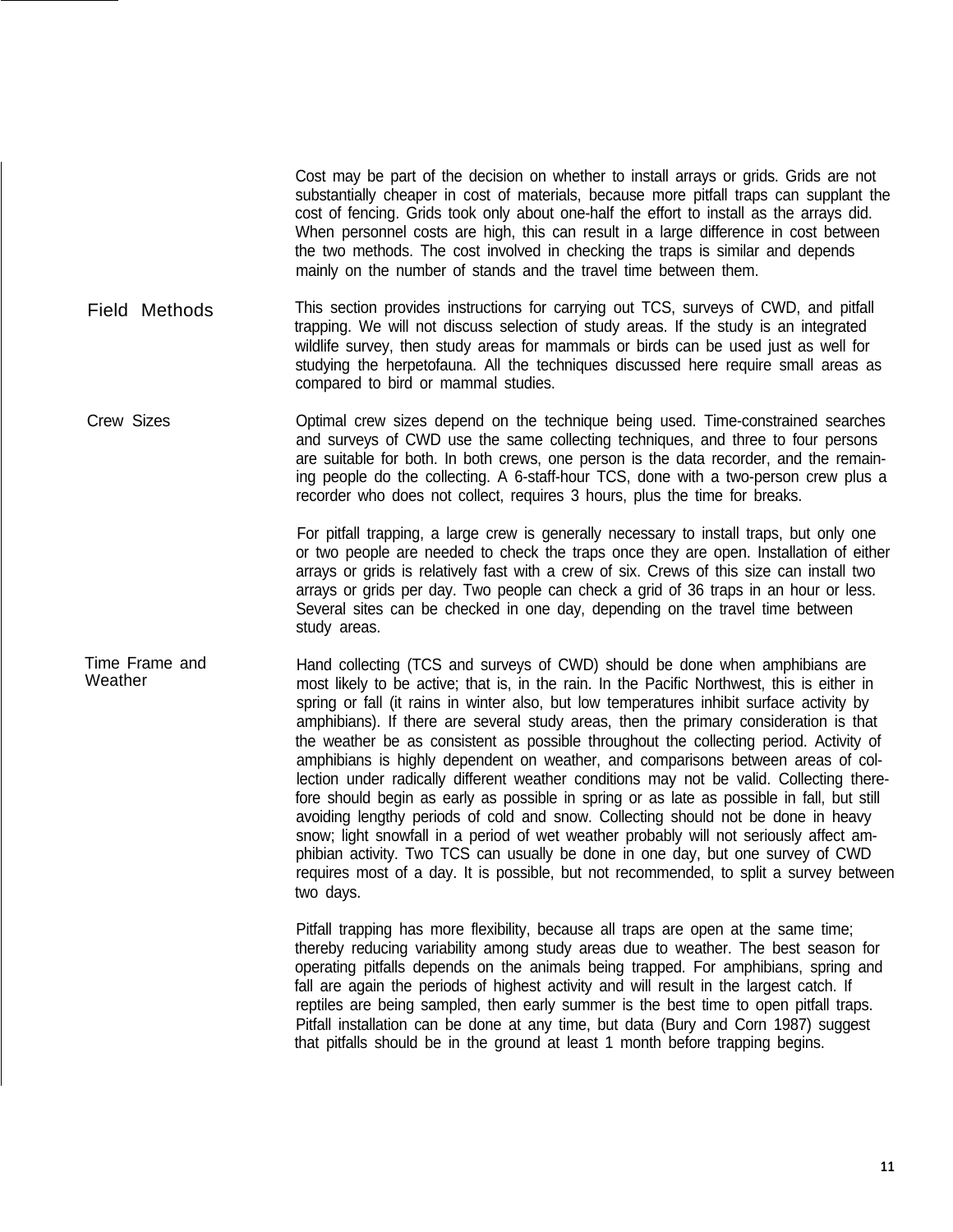Operating Guidelines Time-constrained searches-Determine the number of 1-staff-hour searches that can be done in the amount of time allotted to each study area. On a topographic map or aerial photo of the study area, distribute the 1-hour searches for maximum coverage of the study area. The crew should enter each TCS with a map of the study area that shows the approximate location of each l-hour search and the path to follow between searches, with compass headings and approximate distances. Each 1-hour search should be confined to an area with a radius of about 25 m, and the center of each 1-hour search should be at least 75 m from any forest edge.

> Each TCS is a survey of as much habitat as possible within each study area. Move from one object to the next after a few minutes. It is possible to spend over an hour at one large log, but a maximum of 10 minutes per object should suffice. Assuming a crew of two collectors and one recorder, each staff hour of search takes 30 minutes of actual time. When an animal is found, time is spent by the collector in assisting the recorder. The recorder should keep track of this time, and the total amount of data recording time is added to the end of the search, so that 1 full hour of collecting is achieved. This becomes more important in searches yielding many animals, because data recording will require more time.

> Surveys of CWD-The techniques involved here are more precise than those used in TCS. Logs are chosen by a systematic sampling scheme. Specifically, a choice is made to sample one log out of a certain number of logs encountered. In most habitats, choosing one out of every three logs will produce a survey covering a large proportion of the study area. Further, logs are divided into subsamples based on the decay state of the log. We compressed the standard five-point decay classification into three categories: category A-decay classes 1 and 2, category B-decay class 3, and category C-decay classes 4 and 5. Sample 10 logs in each category (one of every three logs encountered in each category) for a total of 30 in each study area.

Plot a path through the study area that will cover a large portion of the area but will not intersect itself. For each decay category, choose a random number from one to three. Begin following the designated path. At every downed log, determine the decay category and whether the log should be sampled. The recorder keeps a running tally of the number of logs encountered in each category. Each category of log accumulates at its own pace, and whether a log is sampled depends on the number of logs encountered in that decay category. The decision may be, for example, to sample every second category-A log, every third category-B log, and every first category-C log. For this example, table 4 shows which logs will be selected from the first 20 logs encountered.

When a log is selected, measure the total dimensions (see appendix 2 for data forms and a description of the data to be recorded). Determine the tree species, if possible, and the slope and aspect of the site where the log occurs. Search the log for a maximum of 20 staff minutes. Carefully remove any bark and tear into the decayed wood layer by layer. If the entire log cannot be sampled within the time limit, search a portion of the log as completely as possible. This is very important, because salamander densities are based on the volume of wood actually searched.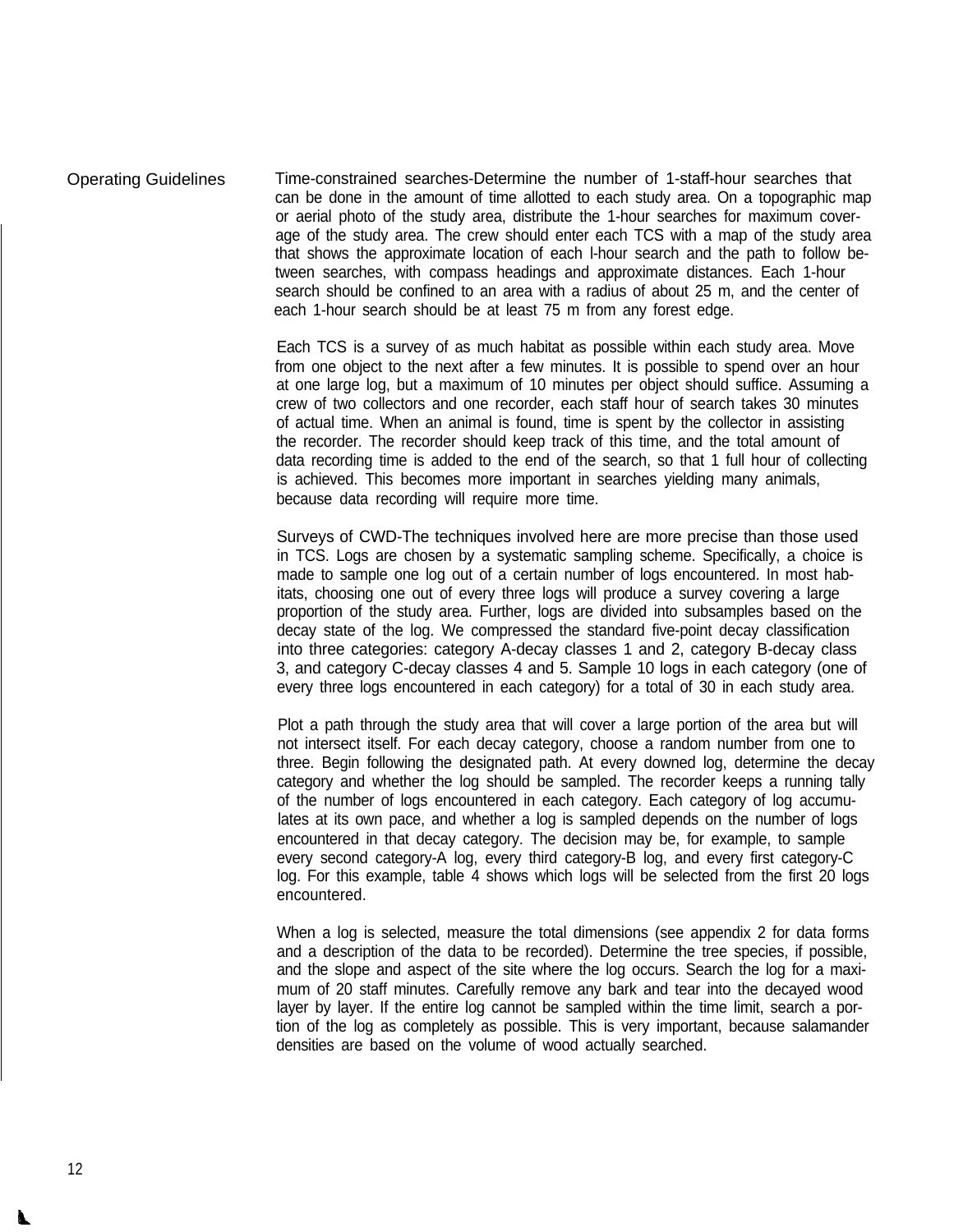|                                 |                          |                         | Number encountered<br>in decay category |                |                          |  |
|---------------------------------|--------------------------|-------------------------|-----------------------------------------|----------------|--------------------------|--|
| Log number                      | <b>Decay</b><br>category | A                       | B                                       | C              | Sample log? <sup>a</sup> |  |
| 1                               | $A^b$                    | 1                       |                                         |                | <b>No</b>                |  |
|                                 |                          | $\mathbf{2}$            |                                         |                | Yes                      |  |
| $\frac{2}{3}$                   | ACBB                     |                         |                                         | 1              | Yes                      |  |
|                                 |                          |                         | 1                                       |                | No                       |  |
| 4567                            |                          |                         | $\overline{2}$                          |                | <b>No</b>                |  |
|                                 | A                        | 3                       |                                         |                | No                       |  |
|                                 |                          | $\overline{\mathbf{4}}$ |                                         |                | <b>No</b>                |  |
| 8                               | <b>ABCACAB</b>           |                         | 3                                       |                | Yes                      |  |
| 9                               |                          |                         |                                         | $\overline{2}$ | No                       |  |
| 10                              |                          | 5                       |                                         |                | Yes                      |  |
| 11                              |                          |                         |                                         | 3              | No                       |  |
| 12                              |                          | 6                       |                                         |                | No                       |  |
| 13                              |                          |                         | 4                                       |                | <b>No</b>                |  |
| 14                              | A                        | 7                       |                                         |                | No                       |  |
| 15                              | B                        |                         | 5                                       |                | <b>No</b>                |  |
| 16                              |                          |                         | $\frac{6}{7}$                           |                | Yes                      |  |
| 17                              |                          |                         |                                         |                | <b>No</b>                |  |
| 18                              |                          |                         |                                         | 4              | Yes                      |  |
| 19                              |                          | 8                       |                                         |                | Yes                      |  |
| 20<br>and so forth <sup>c</sup> | <b>BBCAB</b>             |                         | 8                                       |                | <b>No</b>                |  |

Table 4-A hypothetical example of log selection in surveys of CWD

' Assume that 1 out of every 3 logs is to be sampled, and the following sampling scheme is to be followed: category A, log number 2 of 3, category B, log number 3 of 3, and category C, log number 1 of 3.<br>B Docavi category C, log number 1 of 3. Decay categories:  $A =$  decay classes 1 and 2;  $B =$  decay class 3; and  $C =$  decay classes 4 and 5.

' Continue selecting logs until 10 logs in each decay category have been sampled.

Collecting tips-We have several pointers for more effective collecting for both TCS and surveys of CWD. Tools needed for both techniques include potato rakes and crowbars. It is necessary to purchase high-quality potato rakes; the less expensive ones cannot withstand extensive use. Crowbars are handy for peeling bark and breaking up the less-decayed logs. (See appendix 3 for a complete list of materials and tools needed to take samples.)

Large logs and bark piles adjacent to these or large, well-decayed snags are the most productive sites for TCS. Follow the instructions above for sampling logs. Cther habitats should not be ignored during TCS, however. Moderate-sized debris (10 cm or more in diameter) on the forest floor should be turned over; often two people are needed to roll logs. In general, avoid raking through leaf litter or turning very small objects, but search piles of bark, slash, or mounds, because these often house amphibians. Rocks or boulders, if present, should be turned. Exercise caution when turning rocks on steep slopes. Be alert; searches often occur on rainy days when visibility is poor, especially under closed canopies. Salamanders can flee rapidly down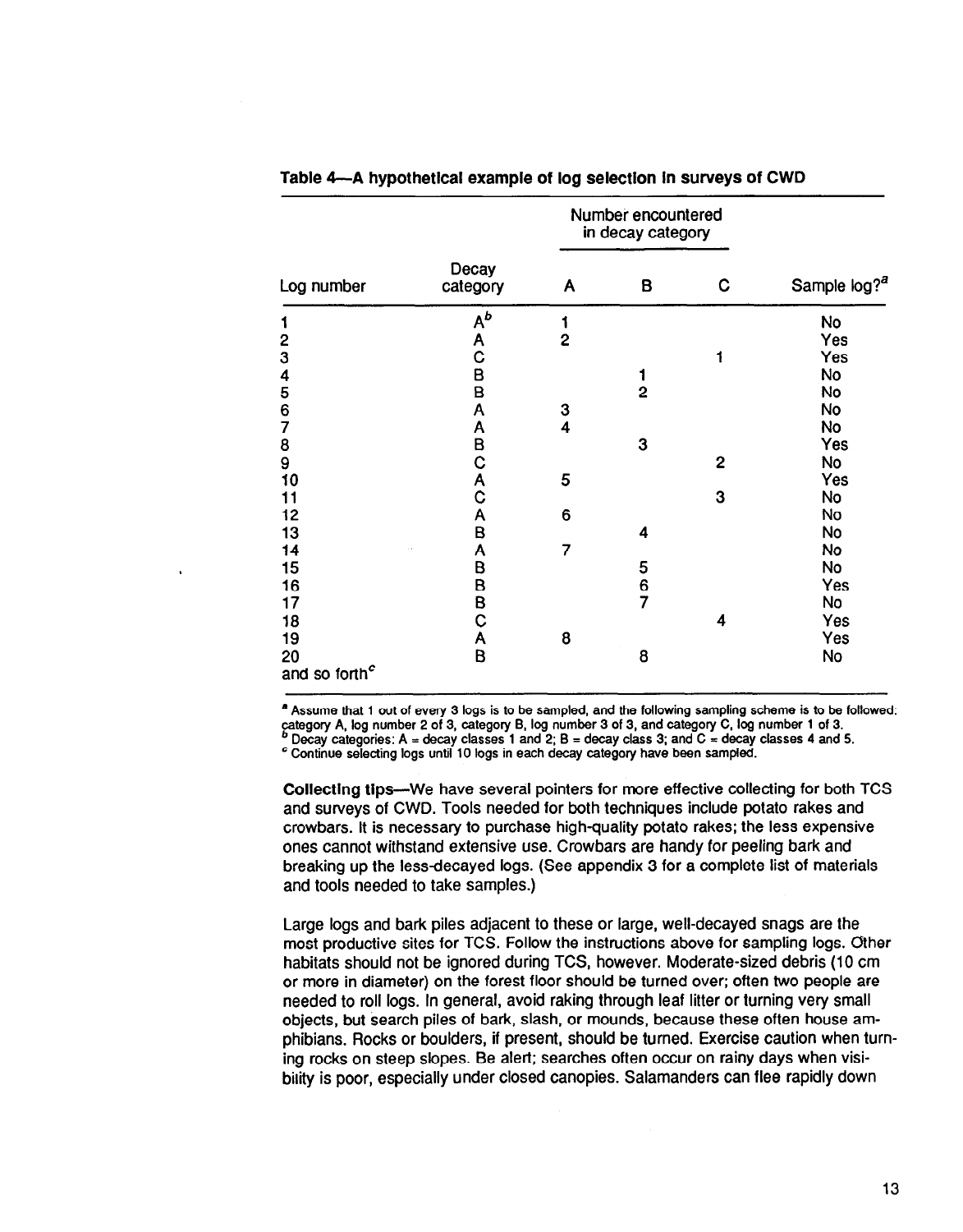a crevice, so grab them by cupping your hand on top of them. Frogs are elusive, and to catch them you may need the cooperation of two or three people to surround the quarry. Collectors should scrutinize the area under turned objects. Salamanders often freeze and most are cryptically colored.

Some species have special traits. Ensatinas are commonly found, and they rarely move once exposed. They are easily captured but must be picked up carefully or else they will autotomize (spontaneously amputate) their tail. Newts are slow moving but possess a highly toxic skin poison. This poison typically is released only if the animal is under attack but may show up during rough handling (for example, if the newt is hit by a rake tine). All terrestrial salamanders have some toxic secretions, but they rarely exude these substances when being handled.

The Oregon slender salamander and the Larch Mountain salamander often coil up, an apparent mimicry of distasteful millipedes that also curt up. Check any coiled animal closely. Clouded salamanders and western redback salamanders can move rapidly and need to be grabbed quickly. At least one hand should be bare to capture animals; gloves are usually too awkward for collecting agile species.

Snakes might be encountered during searches. Rattlesnakes occur at low elevations in Oregon and California, especially around rock outcrops. We recommend no collecting of rattlesnakes. Other snakes or lizards can be grabbed or, if fleeing, stepped on gently. Reptiles should be sluggish in cool, wet weather.

Habitat destruction can be minimized by returning cover items to their original positions. Roll small logs and rocks back and replace large pieces of bark slabs. Rake decayed logs back together and replace as much bark as possible. Some habitat destruction is unavoidable, but the organic material remains, and at least a portion of the log-soil interface can be restored by careful replacement of disturbed objects.

Installation of pitfalls-Place pitfall arrays and grids in spots representative of the study area. If single arrays are to be placed around the study area, the locations should be preselected from maps or aerial photos. The array or grid location should be at least 75 m from any forest edges (the farther, the better). For arrays, establish the center point of the first array at random. If a pair of arrays is used, measure 25 m from this point in a random direction for the center of the second array. For a grid, select one corner at random for the location of the grid. The grid is then laid out by using handheld compasses and 15-m tapes or measured ropes (necessary in dense brush). Installation of grids is generally fast with a six-person crew; four people lay out the grid, and two people begin installing traps. Two-person teams are best for grid layout. One person pulls the tape or rope until stopped by the second person, who remains at the previous station. Flag the new point and continue.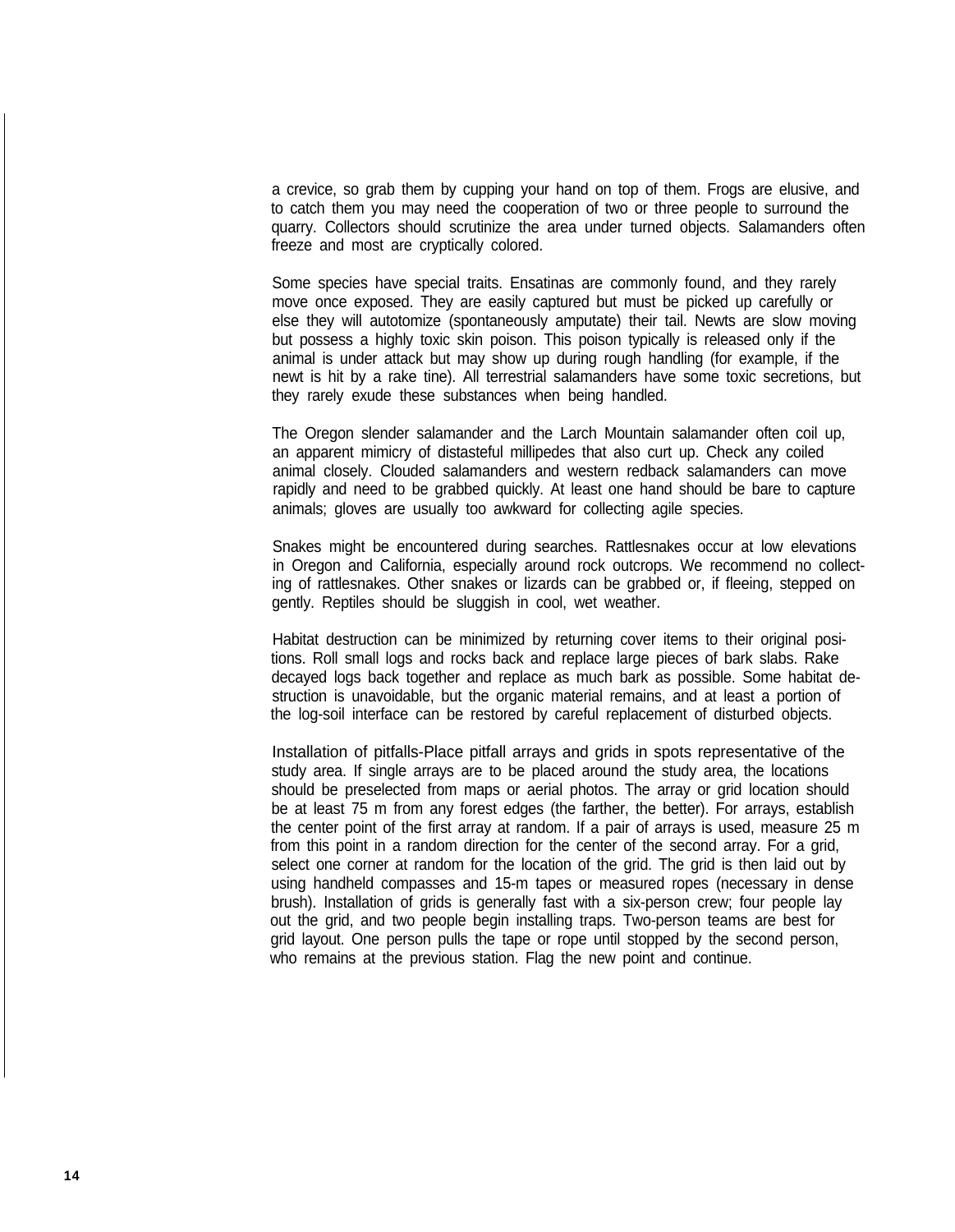Pitfalls are constructed by fastening the open ends of two number 10 tin cans together with duct tape and then cutting the bottom out of one end (fig. 4). Traps are installed flush with the ground and have a plastic collar inserted at the top. This collar functions to keep animals from crawling out of the trap and is constructed by cutting the bottom out of a l-lb plastic margarine tub. When not being used for trapping, the traps should be closed; use the plastic lids from the margarine tubs. In grids, place the trap within 2 m of the station flag. If possible, place the trap next to a cover object, such as a rock or downed log. Traps next to logs should be placed on the downhill side of the log. The hole for the trap is dug most easily with a posthole digger, which creates a hole with the correct diameter. A tile spade can also be used. Traps have an additional optional wood cover. When the trap is open, the cover is suspended above the opening. This functions in part as a rain cover and partly to attract animals.

If an array design is being used, drift fences are constructed from 50-cm-tall aluminum valley roofing metal. This comes in 15.2-m rolls, which should be cut into 5-m sections before it is taken to the study area. We placed fences pointing away from the center of the array at equal  $(120^\circ)$  intervals. The interior end of each fence began 3 m from the center of the array (fig. 3). There are many other possible arrangements for placing pitfall arrays; see figures in Campbell and Christman (1982), Jones (1981, 1986), and Vogt and Hine (1982).



Figure 4-Construction and placement of a pitfall trap.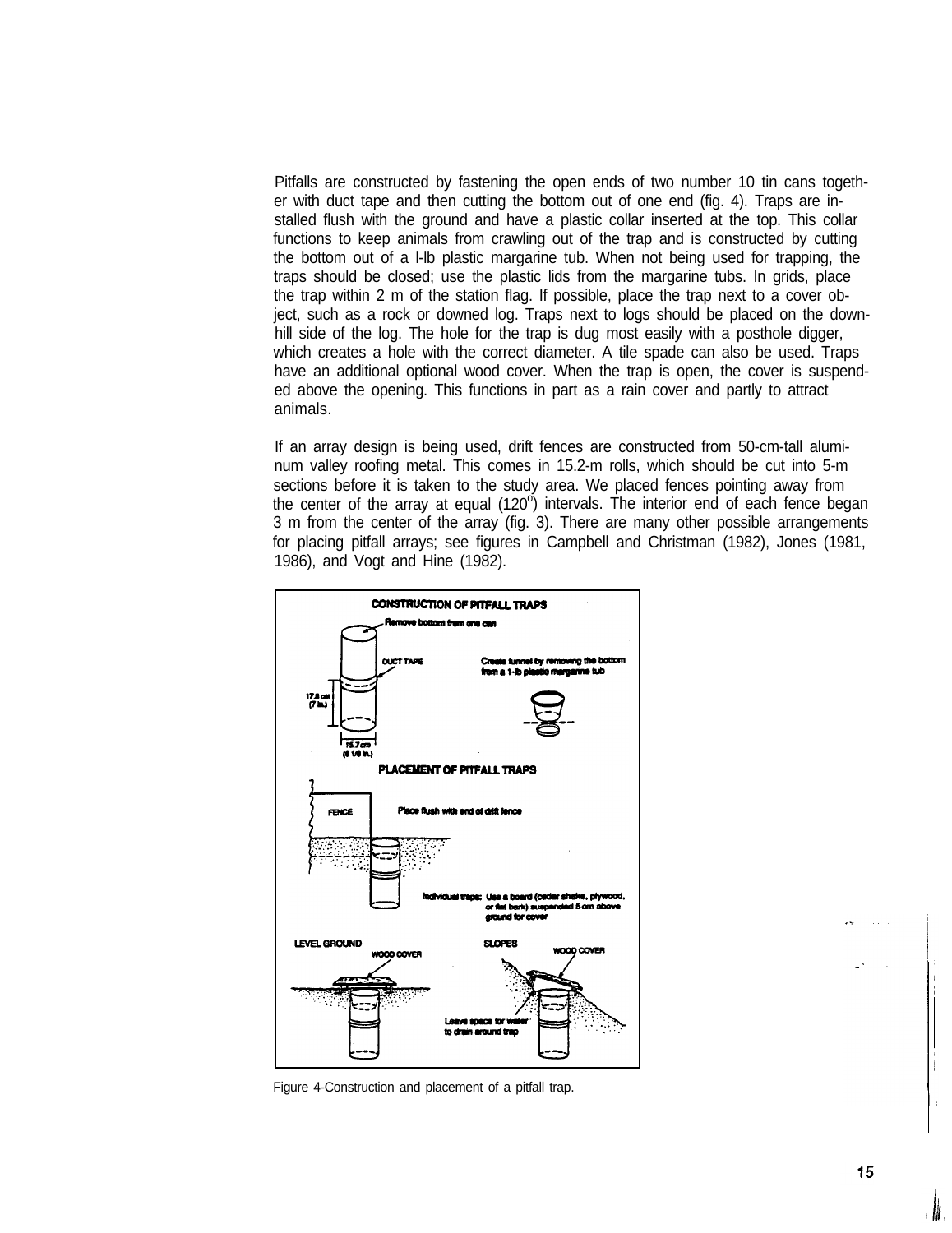Use a mattock or hoe to dig a trench 20 cm deep and 5 m long, stand the fence into the trench, and back fill with soil. Occasionally an axe is needed to cut large roots. Tamp down the loose dirt so that the fence is self-supporting (stakes are not necessary for these relatively short fences), and smooth the dirt alongside the fence to create a runway. Move small obstacles (twigs, rocks) away from the fence. Traps are placed at the ends of the fence so that no gaps occur between the fence and the rim of the trap.

There are two important safety rules to follow when installing arrays. First, always wear gloves to handle the aluminum. The sharp edges can inflict serious cuts on unprotected hands. Second, exercise extreme caution in wet weather. The tools quickly become coated with slick mud, and a mattock or axe flying out of someone's hands is a lethal weapon.

Funnel traps will need to be constructed if reptiles are a target of the study (see Jones 1986, Vogt and Hine 1982). Funnel traps are constructed from window screen, which comes in rolls 76 cm wide. Cut a piece 90 cm long, and staple the ends together along the cut edge. Fold back the stapled edge so that you have a tube 25 cm in diameter by 76 cm long. Construct funnels by rolling square pieces of screen into a cone and stapling. Fold back the edge and attach to the tube. One end is fastened permanently with staples, and paper clips are used at the other end so that animals may be easily removed. Funnel traps are placed midway on both sides of each drift fence. Shape the trap and fill in with dirt so that no gap occurs between the fence and the trap. Shade the trap by placing loose bark or litter over the trap.

Pitfall operation-operating pitfall traps is a simple task. Techniques do not differ between arrays and grids. The primary decision is how frequently the traps should be checked. Check the traps every other day, if possible, but if there are a large number of study areas, then traps may have to be checked lessfrequently. Intervals of more than 5 days between checks should be avoided. Checking traps more frequently produces better specimens, particularly among the mammals that will be caught. If the number of study sites is such that all traps cannot be opened on the same day, care must be taken that all traps are closed in the same order they were opened in. This ensures the same trapping effort for each area.

Each time a trap is checked, remove debris that has fallen into the trap, and bail out excess water. A small amount of water should be placed in traps when they are opened, but in wet weather, most traps will accumulate more water than is desired. It has previously been recommended that water be placed in pitfall traps (Raphael and Barrett 1981, Williams and Braun 1983), and this is probably the quickest, most humane way to kill small mammals. Current guidelines for using pitfall traps to kill trap small mammals (American Society of Mammalogists 1987) specify drowning as the only acceptable method. But drowning is a slow and inhumane way to kill amphibians, and it has been prohibited in the current guidelines for field methods for herps (ASIH and others 1987). A generally acceptable compromise between these apparently incompatible recommendations is to keep a small amount of water (2 to 5 cm) in traps and check them frequently. Small mammals, particularly shrews, will become hypothermic and drown in this amount of water, but most amphibians should be able to survive.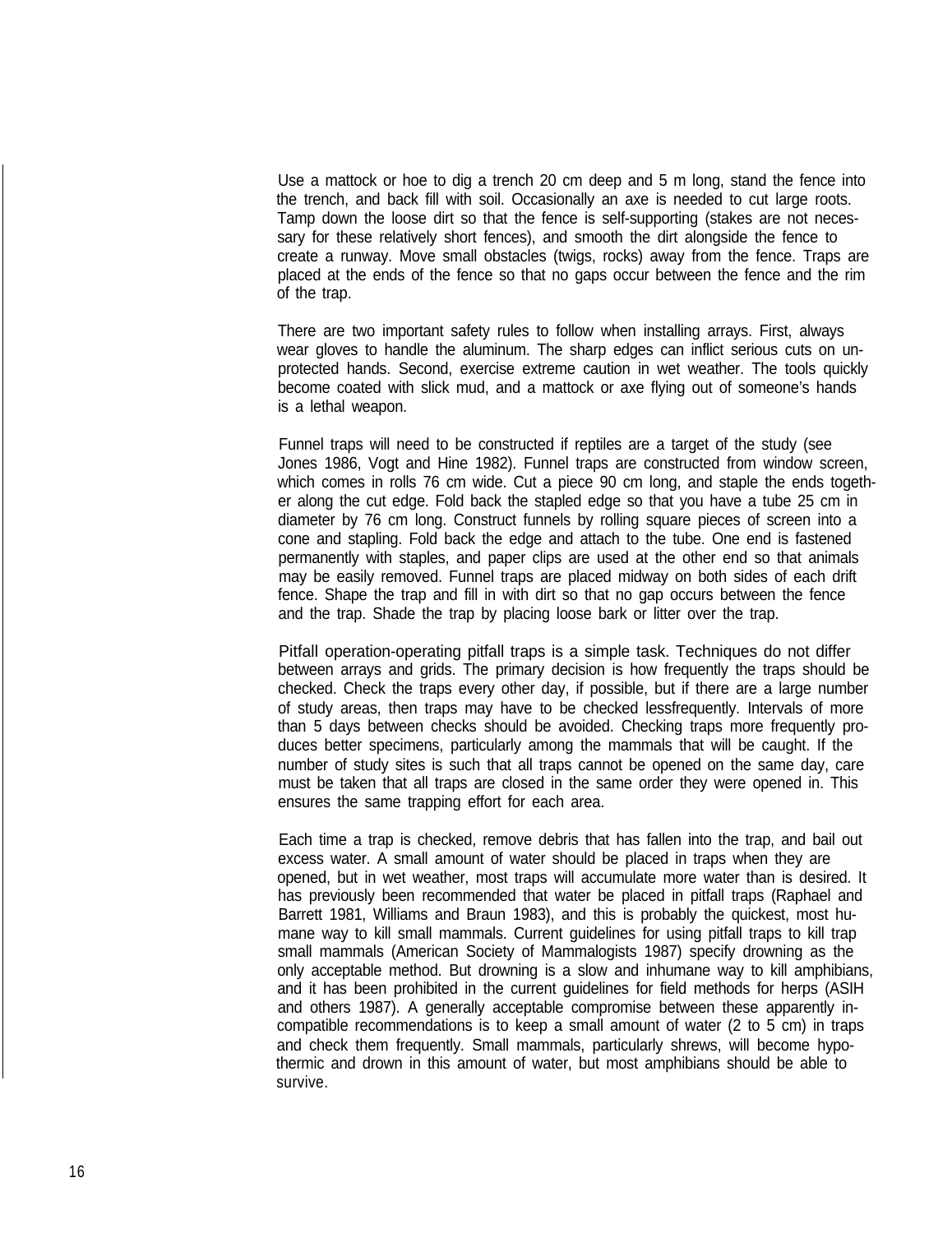All animals trapped in pitfalls are to be returned to the laboratory for processing. Separate mammals, live herps, and dead herps, but otherwise place all animals from the same trap in one plastic bag. Carry a field notebook with waterproof paper to record the number of individuals, species, and trap number of all animals caught. This record is important and should become a permanent part of the data set. It provides critical information during the initial processing of specimens and is a valuable reference for the questions that inevitably arise even after the data have been processed. Record the study area, date, and trap number in pencil on a small piece of waterproof paper and place in each bag of specimens. Bag all the specimens from a single study area together in a large plastic bag. Keep the specimens in a cooler with reusable ice containers while in the field. On returning to the lab, place dead specimens in a freezer and live herps in a cool space or refrigerator.

- Identification Accurate identification of specimens in the field is critical for TCS and surveys of CWD. Field identification is less important for pitfalls, because all specimens are examined later in the laboratory. The field notes listing the specimens caught in each trap are more valuable, however, if they are accurate. To increase accuracy, it is helpful for team members to examine series of specimens at a museum before field work begins. An additional field practice session is recommended to catch animals alive and to practice field identification. Most forms have distinct shapes or colors, but some species present problems. Most people have difficulty with woodland salamanders (Plethodon spp.), ranid frogs *(Rana* spp.), and juvenile salamanders. References for identification of northwestern herps are Nussbaum and others (1983) and Stebbins (1985). Other useful regional references are by Green and Campbell (1984) and Gregory and Campbell (1984).
- Disposition of **Specimens** All animals captured in pitfall traps are routinely euthanized and preserved (special consideration will need to be given to species with special status, such as those listed by the Federal or State governments as threatened or endangered). Specimens from TCS or CWD surveys may be treated in the same manner, or they may be released after the surveys near points where they were captured. If specimens are released, then positive identification is absolutely necessary (see above). Also, if animals are released, a representative series of voucher specimens should be retained from each study area and preserved. Capturing animals and retaining specimens requires valid scientific collecting permits from the appropriate State wildlife agency, and arrangements should be made before the study begins to deposit the specimens in an appropriate museum.

Process all specimens from a given survey, or all specimens collected from a pitfall site on a given day, together. This will provide for the most accurate recordkeeping, and it helps in solving the mystery of the occasional unlabeled specimen. Thaw any frozen specimens, and kill the live ones. Be sure to keep the label identifying the specimen closely associated with each specimen. Kill by relaxing amphibians in a dilute solution of Chloretone and by injecting reptiles with aqueous sodium pentobarbital. Chloretone is a saturated solution of hydrous chlorobutanol in 95 percent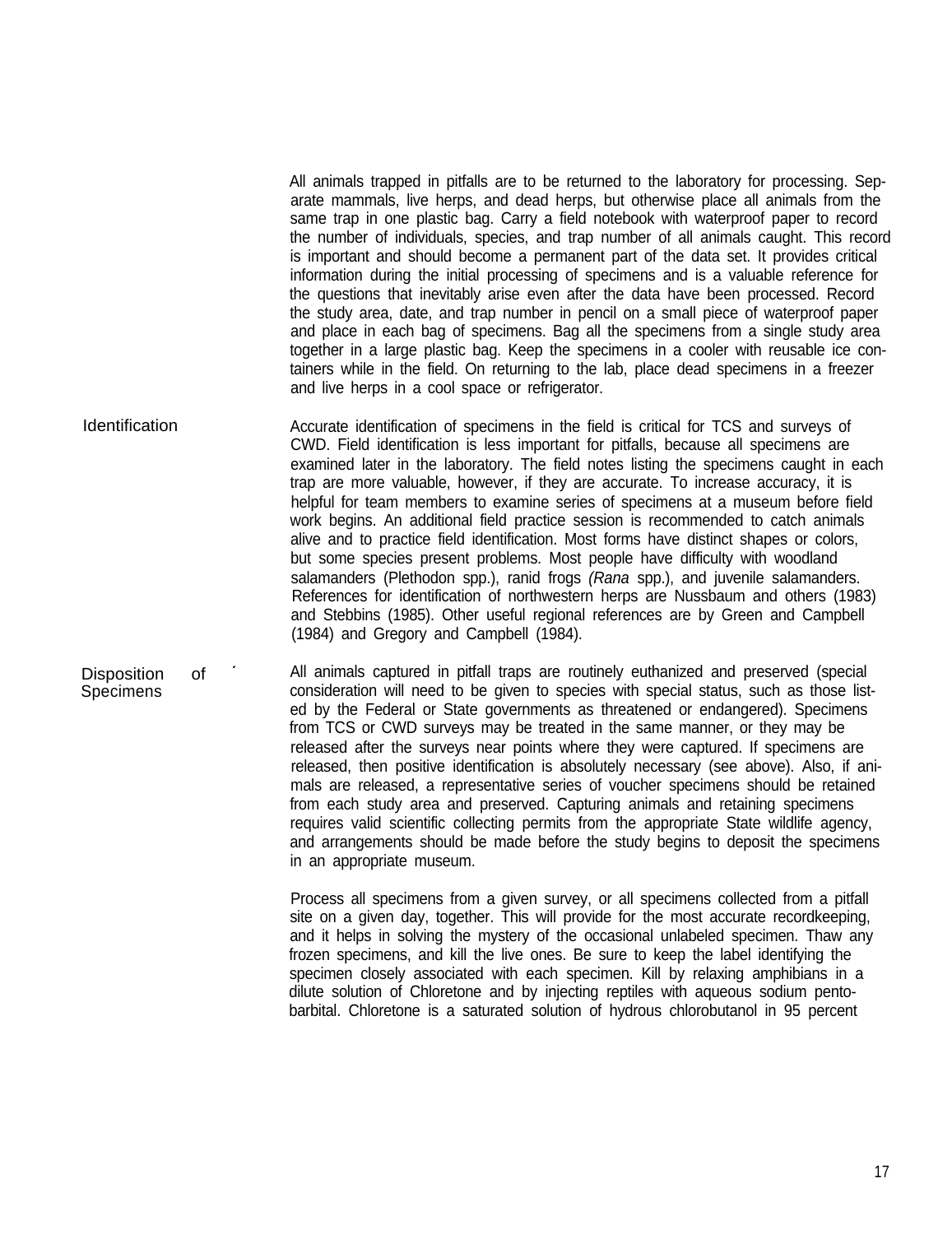ethanol. An effective dilution is 2 ml per 570 ml of water. Sodium pentobarbital (Nembuto1 $2$  is one trade name) is a restricted drug and may be difficult to obtain. Reptiles may also be killed by injecting 95 percent ethanol into the heart region.

After the animal is dead, weigh and measure it (see appendix 2), tie a numbered tag to the right hind leg, and preserve in formalin. Create a lo-percent solution of buffered formalin by diluting commercial formalin to 10 percent and adding 4 g of baking soda or sodium carbonate per 400 ml of solution. Amphibians that appeared dead may begin to move when placed in the formalin. These should immediately be rinsed in water and returned to the Chloretone until dead. Amphibians and lizards should be laid out ventral side down in a shallow pan with a tight-fitting lid; for example, a plastic freezer container. Line the bottom of the pan with commercial paper towels (household towels have "dimples" that become imprinted on the skins of the animals), and pour a small amount of formalin into the pan. Snakes should be folded into an oblong coil with the head on the inside. The coil should be short enough to fit in the storage jars. Reptiles also must have formalin injected into the body cavity, limbs, and tail. Do not inject so much that a balloonlike specimen is created. If injection is not possible, then the body cavity, limbs, and tail must be slit to allow the formalin to enter the body. Body cavities of large Pacific giant salamanders should also be slit for thorough preservation. Pisani (1973) provides a thorough discussion of preservation techniques. Let the specimens fix in the formalin for at least 24 hours, then store in 50 percent isopropyl alcohol.

If specimens are released, then reasonably accurate measures of snout-vent and total lengths can still be made. Place the animal in a plastic bag and restrain it against the bottom of the bag. When the animal is quiet and relatively straight, measure to the nearest millimeter with a ruler. Mass can also be measured in the field with spring scales available in forestry supply catalogs.

The investigator should be aware that in northwestern forests, twice as many small mammals as herps generally are captured in pitfall traps. If a study is planned that uses pitfall traps, provision should be made for preserving the mammals. Neglecting this would be a criminal waste of valuable data.

Data Analysis Mumerous analyses can be done on the types of data collected from surveys of amphibian occurrence and abundance (see papers in Szaro and others [1988] and Ruggiero and others [in press] for examples). We will give a couple examples of the types of analyses that can be done, and we will discuss any special analyses that need to be performed.

> All the techniques are excellent at providing data on presence or absence of species, and two or more techniques can be combined to provide a complete assessment of all the species potentially present. One example is provided by considering amphibians and reptiles detected by pitfall trapping with arrays and TCS at 18 study areas

 $2$  The use of trade, firm, or corporation names in this publica-

tion is for the information and convenience of the reader.

Such use does not constitute an official endorsement or ap-

proval by the U.S. Department of Agriculture of any product or service to the exclusion of others that may be suitable.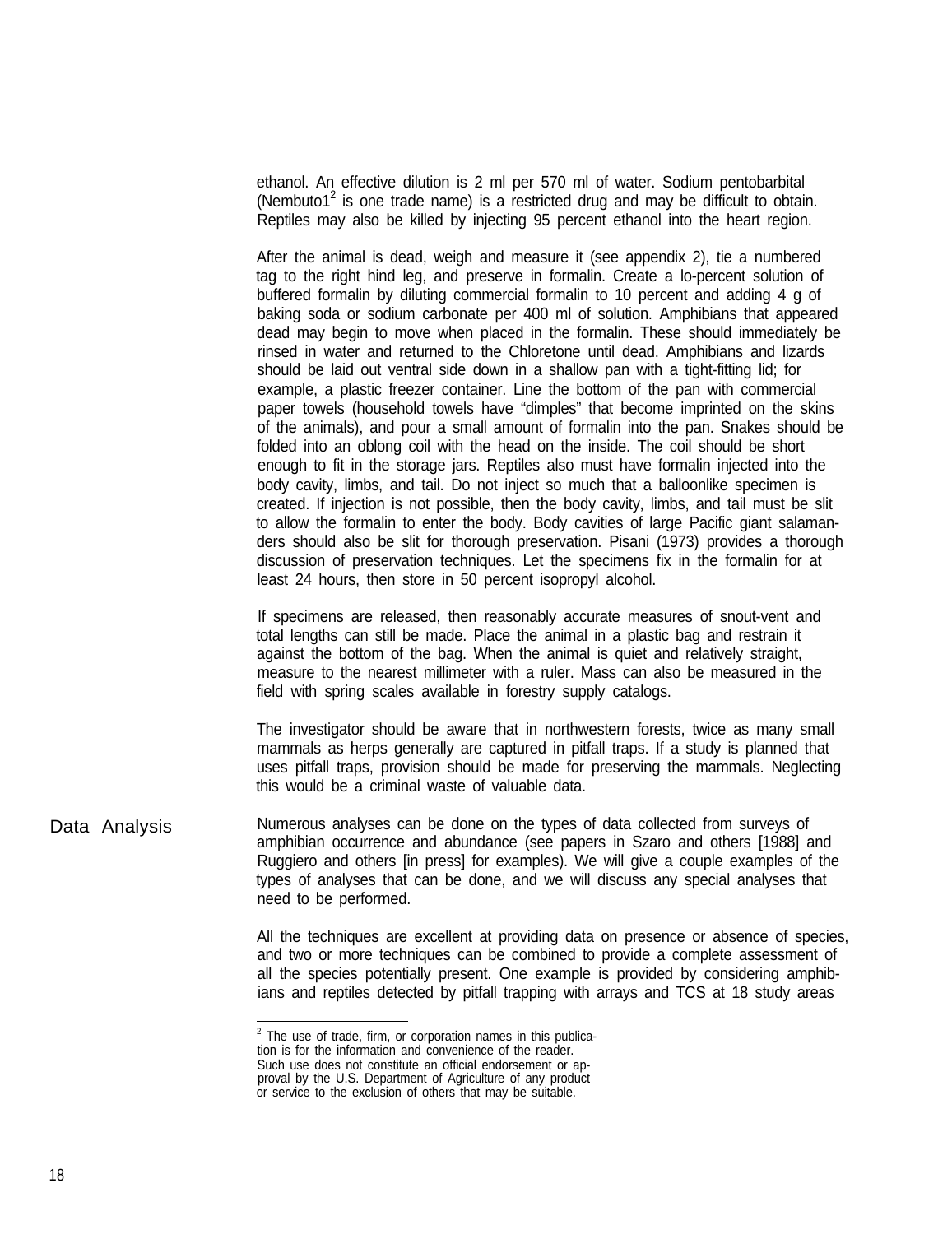in the Oregon Cascade Range in 1983 (table 5). Presence-absence data can be analyzed by calculating measures of similarity and then using a clustering procedure to look for patterns among groups of study areas (Pielou 1984). From the data matrix in table 5, similarities were calculated for every pair of stands by using Jaccard's index (Pielou 1984), which is the percentage of species both areas have in common compared to the total number of species present at either area. Clustering was accomplished by using the nearest-neighbor technique. One group of five old-growth and mature stands cluster together above the 60-percent level of similarity, but in general, there are few recognizable patterns related to habitat type (fig. 5). Pielou (1984) and Gauch (1982) are valuable sources of techniques for analyzing the structure and organization of communities.

Table 5-List of species of amphibians and reptiles present (P) at 18 study areas in and near the H.J. Andrews Experimental Forest, Lane County, Oregon, 1983

|                             |                   |              |              |              |              |              |              |              | Stand number  |              |              |              |              |              |              |                 |                       |                |
|-----------------------------|-------------------|--------------|--------------|--------------|--------------|--------------|--------------|--------------|---------------|--------------|--------------|--------------|--------------|--------------|--------------|-----------------|-----------------------|----------------|
|                             | Old-growth stands |              |              |              |              |              |              |              | Mature stands |              |              |              | Young stands |              |              | Clearcut stands |                       |                |
| Species                     | 2                 | 3            | 15           | 17           | 24           | 25           | 29           | 33           | 11            | 35           | 39           | 42           | 47           | 40           | 75           | 55              | 92                    | 93             |
| Amphibians:                 |                   |              |              |              |              |              |              |              |               |              |              |              |              |              |              |                 |                       |                |
| Northwestern salamander     |                   |              |              |              |              | $\mathbf{P}$ | $\, {\bf P}$ |              |               |              |              | P            | ${\bf P}$    |              | P            |                 | $\mathbf{P}$          | $\, {\bf P}$   |
| Pacific giant salamander    | P                 |              |              |              |              |              | P            |              | o the         |              |              | ${\bf P}$    |              | ${\bf P}$    | $\mathbf{P}$ | ${\bf P}$       |                       |                |
| Clouded salamander          | P                 | P            |              | $\, {\bf P}$ | $\mathbf{P}$ | $\mathbf{P}$ | ${\bf P}$    |              | $\rm \dot{P}$ | $\mathbf{P}$ | $\, {\bf P}$ |              | P            |              | P            | P               | $\mathbf{P}$          | $\, {\bf P}$   |
| Oregon slender salamander P |                   | P            | P            | $\mathbf{P}$ | $\mathbf{P}$ |              |              |              | ${\bf P}$     | $\, {\bf P}$ |              | $\, {\bf P}$ | $\mathbf{P}$ | $\mathbf{P}$ | $\mathbf{P}$ | P               | P                     |                |
| Ensatina                    | $\mathbf{P}$      | $\mathbf{P}$ | $\mathbf{P}$ | $\mathbf{P}$ | $\mathbf{P}$ | $\mathbf{P}$ | P            | $\mathbf{P}$ | $\mathbf{P}$  | $\mathbf{P}$ | ${\bf P}$    | ${\bf P}$    | ${\bf P}$    | ${\bf P}$    | $\mathbf{P}$ | $\mathbf{P}$    | $\, {\bf P}$          | ${\bf P}$      |
| Dunn's salamander           | P                 |              |              |              |              | $\mathbf{P}$ | $\, {\bf P}$ |              |               |              |              |              |              |              |              |                 |                       |                |
| Rough-skinned newt          | P                 |              | P            | $\mathbf{P}$ | ${\bf P}$    | $\mathbf{P}$ | P            |              | P             |              |              | $\mathbf{P}$ | $\mathbf{P}$ | $\mathbf{P}$ | $\mathbf{P}$ | $\mathbf{P}$    | $\mathbf P$           | ${\bf P}$      |
| Tailed frog                 | $\mathbf{P}$      | $\, {\bf P}$ |              | $\mathbf{P}$ | $\mathbf{P}$ |              | $\, {\bf P}$ | $\mathbf{P}$ | $\mathbf{P}$  |              | $\mathbf{P}$ | $\mathbf{P}$ |              | $\, {\bf p}$ |              |                 | ${\bf P}$             |                |
| Pacific trecfrog            |                   |              | ${\bf P}$    |              |              |              | ${\bf P}$    |              |               | $\mathbf{P}$ | $\mathbf{P}$ |              |              | $\mathbf{P}$ | $\mathbf{P}$ |                 | ${\bf P}$             | $\, {\bf P}$   |
| Red-legged frog             |                   |              |              |              |              |              | P            |              |               | P            |              |              |              |              | $\mathbf{P}$ |                 | $\mathbf{P}$          |                |
| Reptiles:                   |                   |              |              |              |              |              |              |              |               |              |              |              |              |              |              |                 |                       |                |
| Western skink               |                   |              |              |              |              |              | $\mathbf{P}$ |              |               |              |              |              |              |              |              | P               | $\bullet$ $\tau$<br>P |                |
| Northern alligator lizard   |                   |              |              | P            |              | $\mathbf{P}$ | $\mathbf{P}$ |              |               |              |              |              |              |              |              | P               | $\mathbf{P}$          | $\therefore$ P |
| Western fence lizard        |                   |              |              |              |              | $\mathbf{P}$ |              |              |               |              |              |              |              |              |              | $\mathsf{P}$    | $\mathsf{P}$          |                |
| Rubber boa                  |                   |              |              |              |              |              |              |              |               |              |              |              |              | P            |              |                 |                       |                |
| Northwestern garter snake   | P                 |              | P            | ${\bf P}$    |              |              |              |              |               |              |              |              |              |              |              | P               | ${\bf P}$             |                |
| Common garter snake         |                   | ${\bf P}$    | ${\bf P}$    |              | ${\bf P}$    |              |              | P            |               | ${\bf P}$    |              |              |              | P            | ${\bf P}$    |                 | P                     |                |
| Number of species           | 8                 | 5            | 6            | 7            | 6            | 7            | 11           | 3            | 5             | 6            | 4            | 6            | 5            | 8            | 9            | 9               | 13                    | 6              |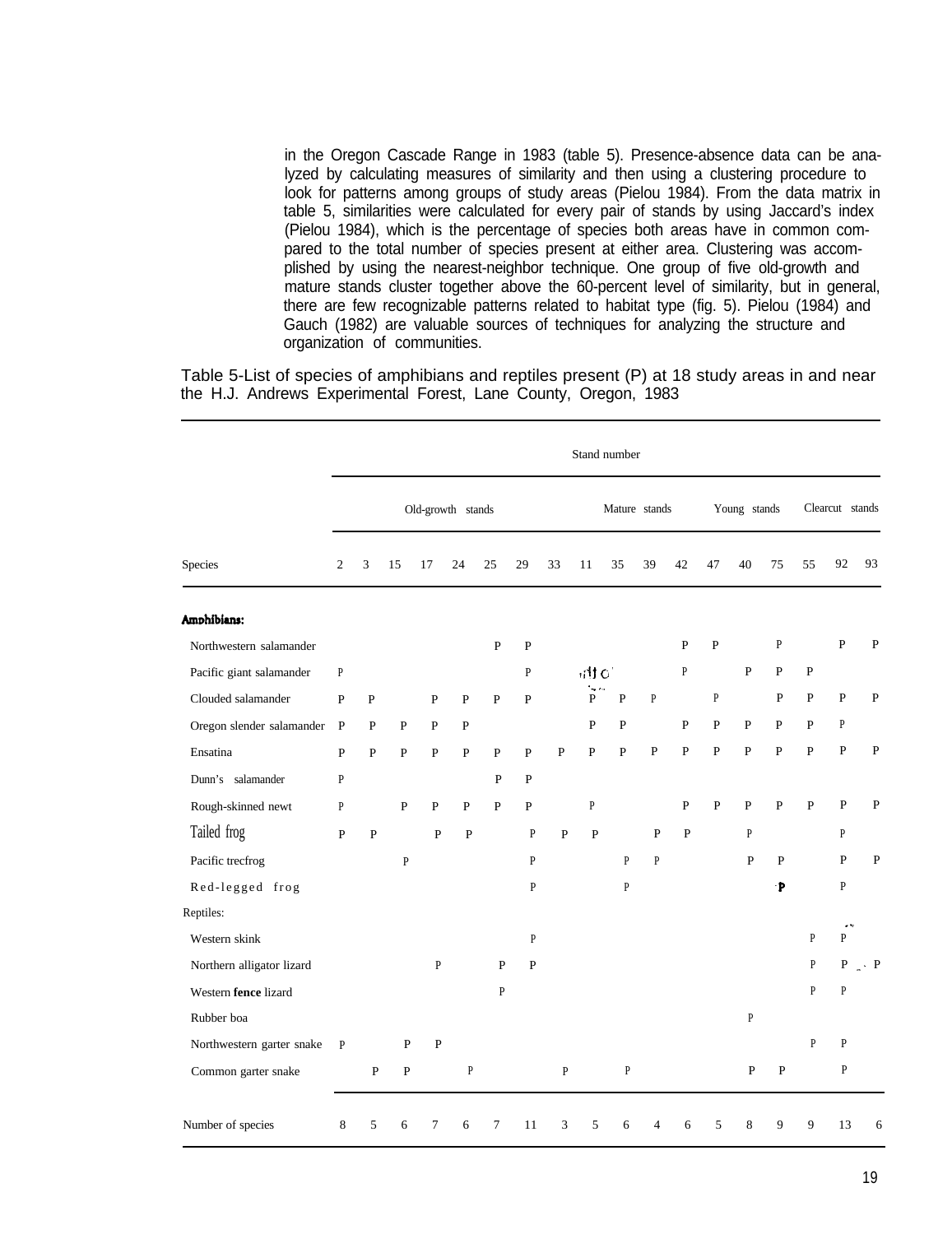

Figure 5-Nearest-neighbor clustering of herpetofauna at 18 study areas in the Oregon Cascade Range in 1983. Similarities were calculated by using presence-absence combined data from pitfall trapping and TCS.

.bit)

Surveys of CWD can provide initial estimates of population density. The density in downed wood of each species of salamander (number per cubic meter) is calculated as the number caught in each log, divided by the volume of wood sampled in each log. Mean densities in downed wood in each stand were calculated for each of the three decay categories (decay classes 1 and 2, class 3, and classes 4 and 5). Use a nested analysis of variance (stands within forest age classes) to test whether density (log transformed) in downed wood of any species varies among decay categories or age class (old growth, mature, and young growth).

We calculated predicted densities of plethodontid salamanders in 45 forest stands from the following formula:

$$
D = \sum_{i=1}^{3} (di \cdot V_i) ,
$$

where  $D =$  number of salamanders per ha,  $d_i =$  density in downed wood in decay category i, and  $V_i = m^3$  of downed wood per ha in category i. See Spies and others (1988) for techniques to determine the amount of downed wood present in a stand. Where d varied among age classes, D was calculated by using the mean density in downed wood for each age class.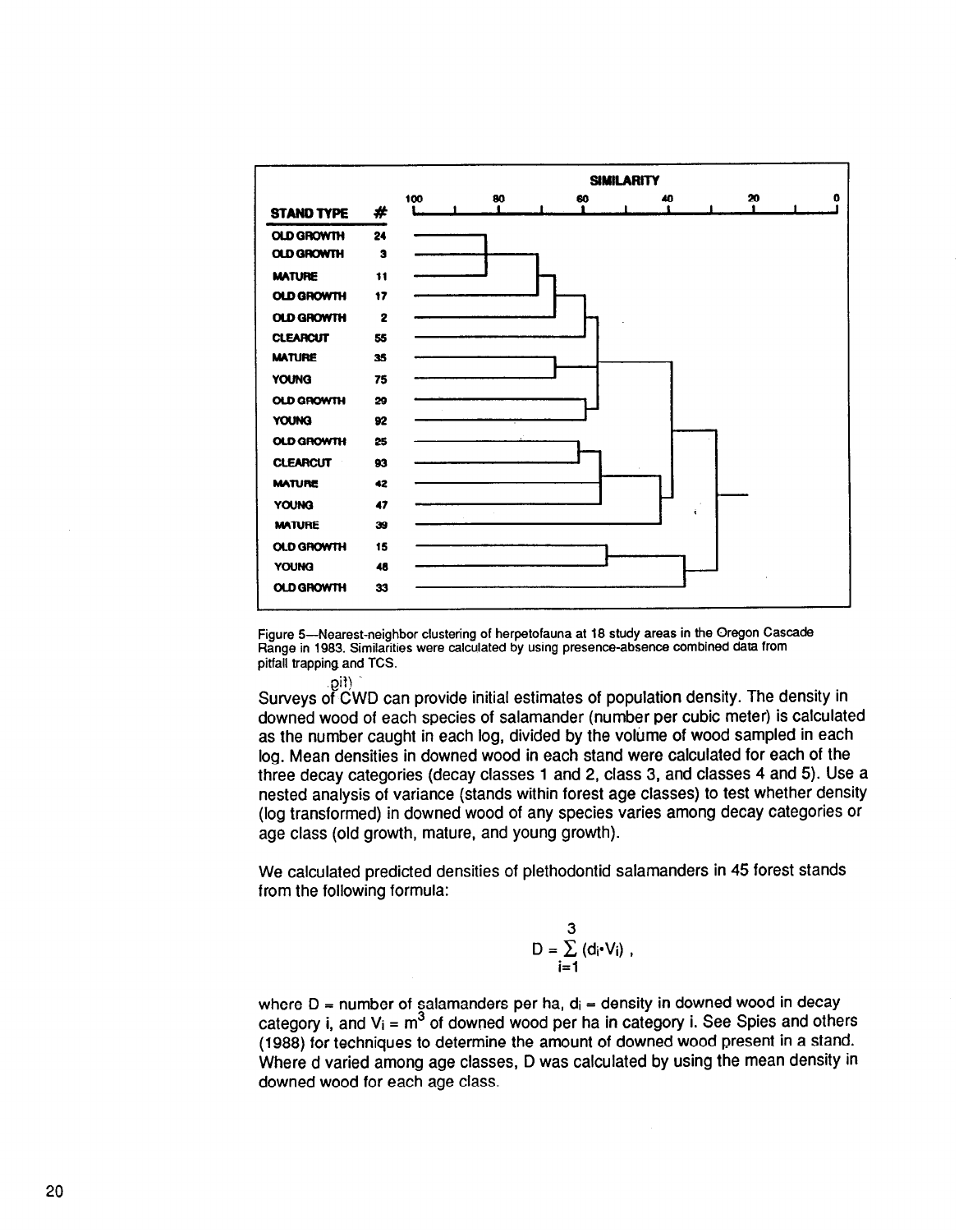

Figure B-Estimated densities of salamanders relative to forest age in the Oregon Coast Ranges in 1985. Data are based on surveys of CWD at 15 study areas. Density was estimated for an additional 30 stands, for which data existed on the volume of downed wood present in the study area.

Estimated density of plethodontid salamanders was related to stand age for 45 study areas in the Oregon Coast Ranges in 1985 (fig. 6). There were 15 study areas **with** surveys of CWD. Densities in the remaining 36 areas were estimated by using the average values of d for each habitat type and the measured value of V for each area.

Conclusions There is a vast literature on techniques for sampling and analyzing vertebrate populations, but it was not our intention to provide a complete overview. Rather, we have described the specialized methods for sampling herpetofauna that we have used and refined in 3 years of field work in the forests of Oregon and Washington. Comprehensive references on sampling techniques include Cooperrider and others (1986) and Schemnitz (1980).

> The methods we have described are most appropriate for surveys of forest-dwelling amphibians. Because these species use several habitats for breeding, feeding, and cover and differ widely in vagility, no single method is adequate to sample the entire community. Pitfall trapping needs to be combined with either time-constrained collecting or surveys of coarse woody debris in any comprehensive survey.

Acknowledgments We thank Michael Bogan, Andrew Carey, Lawrence Jones, and Leonard Ruggiero for reading and commenting on this paper. Development of these techniques was aided by Lawrence Jones and Martin Raphael and a dedicated corps of field biologists. This is contribution number 68 of the Wildlife Habitat Relationships in Western Oregon and Washington Project.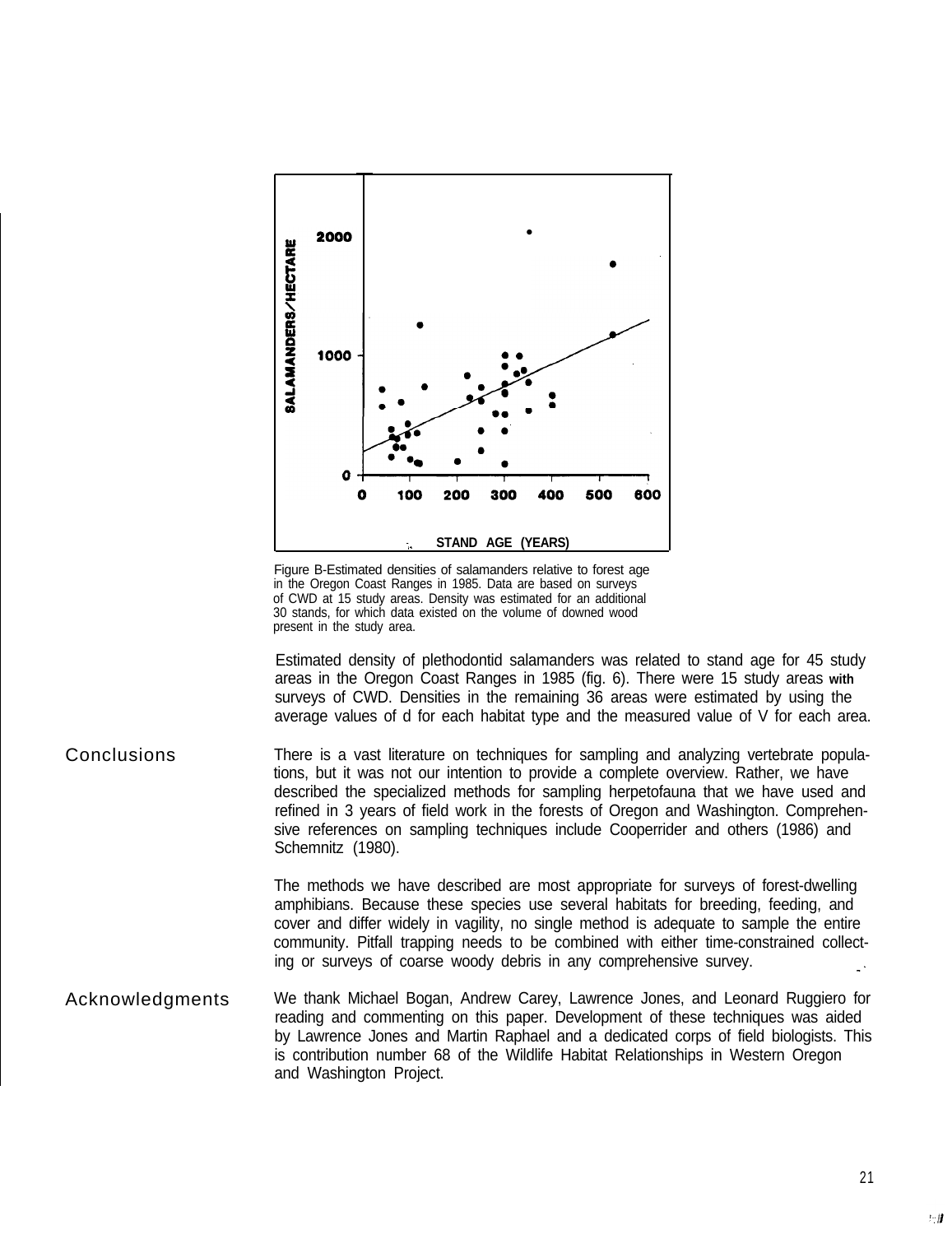| <b>Equivalents</b>      | When you know:                                                                                                                                                                                                                                                                                                                                                                                                                                                                                                                    | Multiply by:                                                  | To find:                                                                              |  |  |  |  |  |  |
|-------------------------|-----------------------------------------------------------------------------------------------------------------------------------------------------------------------------------------------------------------------------------------------------------------------------------------------------------------------------------------------------------------------------------------------------------------------------------------------------------------------------------------------------------------------------------|---------------------------------------------------------------|---------------------------------------------------------------------------------------|--|--|--|--|--|--|
|                         | Centimeters (cm)<br>Meters (m)<br>Square meters $(m2)$<br>Hectares (ha)<br>Cubic meters $(m^3)$<br>Grams (g)<br>Milliliters (ml)                                                                                                                                                                                                                                                                                                                                                                                                  | 0.394<br>3.281<br>10.764<br>2.471<br>35.315<br>0.035<br>0.035 | Inches<br>Feet<br>Square feet<br>Acres<br>Cubic feet<br><b>Ounces</b><br>Fluid ounces |  |  |  |  |  |  |
| <b>Literature Cited</b> | American Society of Ichthyologists and Herpetologists; The Herpetologists'<br>League; Society for the Study of Amphibians and Reptiles. 1987. Guidelines<br>for the use of live amphibians and reptiles in field research. [Location of publishers<br>unknown]: 14 p.                                                                                                                                                                                                                                                             |                                                               |                                                                                       |  |  |  |  |  |  |
|                         | American Society of Mammaloglsts. 1987. Acceptible field methods in mammal-<br>ogy: preliminary guidelines approved by the American Society of Mammalogists.<br>Journal of Mammalogy. 68 (suppl.): I-18.                                                                                                                                                                                                                                                                                                                          |                                                               |                                                                                       |  |  |  |  |  |  |
|                         | Aubry, Keith B.; Jones, Lawrence L.C.; Hall, Patricia A. 1988. Use of woody<br>debris by plethodontid salamanders in Douglas-fir in Washington. In: Szaro,<br>Robert C.; Severson, Keith E.; Patton, David R., tech. coords. Management of<br>amphibians, reptiles, and small mammals in North America: Proceedings of a<br>symposium; 1988 July 19-21; Flagstaff, AZ. Gen. Tech. Rep. RM-166. Fort<br>Collins, CO: U.S. Department of Agriculture, Forest Service, Rocky Mountain<br>Forest and Range Experiment Station: 32-37. |                                                               |                                                                                       |  |  |  |  |  |  |
|                         | Banks, Richard C.; McDiarmid, Roy W.; Gardner, Alfred L. 1987. Checklist of<br>vertebrates of the United States, the U. S. Territories, and Canada. Resour. Publ.<br>166. Washington, DC: U.S. Department of the Interior, Fish and Wildlife Service.<br>79 p.                                                                                                                                                                                                                                                                    |                                                               |                                                                                       |  |  |  |  |  |  |
|                         | Burton, Thomas M.; Likens, Gene E. 1975. Salamander populations and biomass<br>in the Hubbard Brook Experimental Forest, New Hampshire. Copeia. 1975:<br>541-546.                                                                                                                                                                                                                                                                                                                                                                 |                                                               |                                                                                       |  |  |  |  |  |  |
|                         | Bury, R. Bruce. 1983. Differences in amphibian populations in logged and old growth<br>redwood forest. Northwest Science. 57: 167-178.                                                                                                                                                                                                                                                                                                                                                                                            |                                                               |                                                                                       |  |  |  |  |  |  |
|                         | Bury, R. Bruce. 1988. Habitat relationships and ecological importance of amphibians<br>and reptiles. In: Raedeke, Kenneth J., ed. Streamside management: riparian wild-<br>life and forestry interactions: Proceedings of a symposium; 1987 February 11-13;<br>University of Washington, Seattle. Contribution 59. Seattle: Institute of Forest<br>Resources, University of Washington: 61-76.                                                                                                                                    |                                                               |                                                                                       |  |  |  |  |  |  |
|                         | Bury, R. Bruce; Corn, Paul Stephen. 1987. Evaluation of pitfall trapping in north-<br>western forests: trap arrays with drift fences. Journal of Wildlife Management.<br>51: 112-119.                                                                                                                                                                                                                                                                                                                                             |                                                               |                                                                                       |  |  |  |  |  |  |
|                         |                                                                                                                                                                                                                                                                                                                                                                                                                                                                                                                                   |                                                               |                                                                                       |  |  |  |  |  |  |

 $\ddot{\phantom{a}}$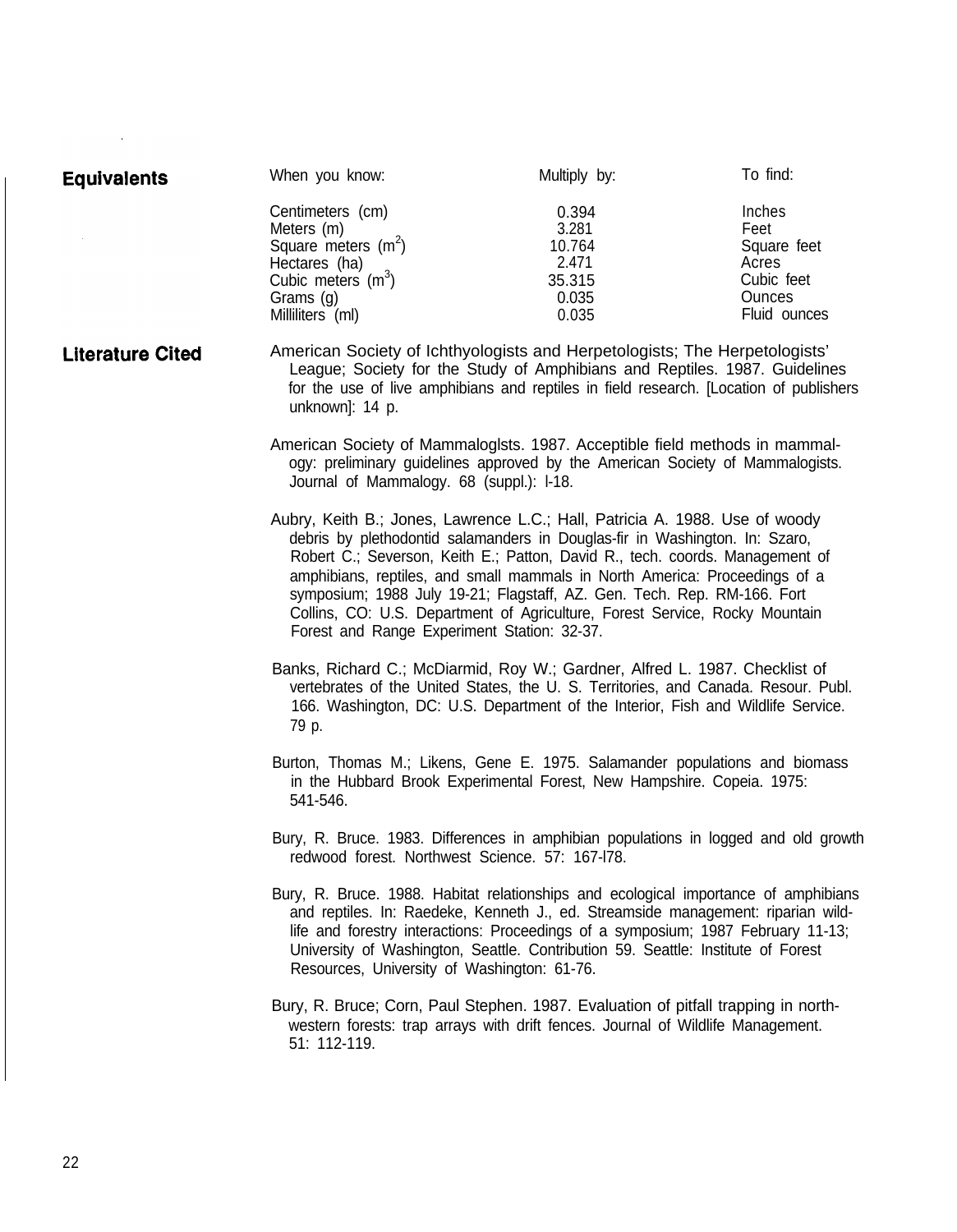- Bury, R. Bruce; Corn, Paul Stephen. 1988. Douglas-fir forests in the Oregon and Washington Cascades: relation of the herpetofauna to stand age and moisture. In: Szaro, Robert C.; Severson, Keith E.; Patton, David R., tech. coords. Management of amphibians, reptiles, and small mammals in North America: Proceedings of a symposium; 1988 July 19-21; Flagstaff, AZ. Gen. Tech. Rep. RM-166. Fort Collins, CO: U.S. Department of Agriculture, Forest Service, Rocky Mountain Forest and Range Experiment Station: 11-22.
- Bury, R. Bruce; Corn, Paul Stephen. [in press]. Sampling methods for aquatic amphibians. Gen. Tech. Rep. Portland, OR: U.S. Department of Agriculture, Forest Service, Pacific Northwest Research Station.
- Bury, R. Bruce, Raphael, Martin G. 1983. Inventory methods for amphibians and reptiles. In: Bell, John F.; Atterbury, Toby, eds. Renewable resource inventories for monitoring changes and trends: Proceedings of an international conference; 1983 August 15-19; Corvallis, OR. SAF 83-14. Corvallis, OR: Society of American Foresters: 416-419.
- Campbell, Howard W.; Christman, Steven P. 1982. Field techniques for herpetofaunal community analysis. In: Scott, Norman J., Jr., ed. Herpetological communities. Wildlife Res. Rep. 13. Washington, DC: U.S. Department of the Interior, Fish and Wildlife Service: 193-200.
- Carey, Andrew B.; Spies, Thomas A. [in press]. Sampling design of the old-growth community studies. In: Ruggiero, Leonard F.; Aubry, Keith B.; Carey, Andrew B.; Huff, Mark H., tech. coords. Wildlife and vegetation of unmanaged Douglas-fir forests: Proceedings of a symposium; 1969 March 29-31; Portland, OR. Gen. Tech. Rep. Portland, OR: U.S. Department of Agriculture, Forest Service, Pacific Northwest Research Station.
- Cooperrider, Alien Y.; Boyd, Raymond J.; Stuart, Hanson R., eds. 1986. Inventory and monitoring of wildlife habitat. Denver, CO: U.S. Department of the Interior, Bureau of Land Management. 858 p.
- Corn, Paul Stephen; Bury, R. Bruce. [in press]. Terrestrial amphibian communities in the Oregon Coast Ranges. In: Ruggiero, Leonard F.; Aubry, Keith B.; Carey, Andrew B.; Huff, Mark H., tech. coords. Wildlife and vegetation of unmanged Douglas-fir forests: Proceedings of a symposium; 1989 March 29-31; Portland, OR. Gen. Tech. Rep. Portland, OR: U.S. Department of Agriculture, Forest Service, Pacific Northwest Research Station. ,.
- Franklin, J.F.; Cromack, K., Jr.; Denison, W. [and others]. 1981. Ecological characteristics of old-growth Douglas-fir forests. Gen. Tech. Rep. PNW-118. Portland, OR: U.S. Department of Agriculture, Forest Service, Pacific Northwest Forest and Range Experiment Station. 48 p.
- Friend, Gordon R. 1984. Relative efficiency of two pitfall-drift fence systems for sampling small vertebrates. Australian Zoologist. 21: 423-433.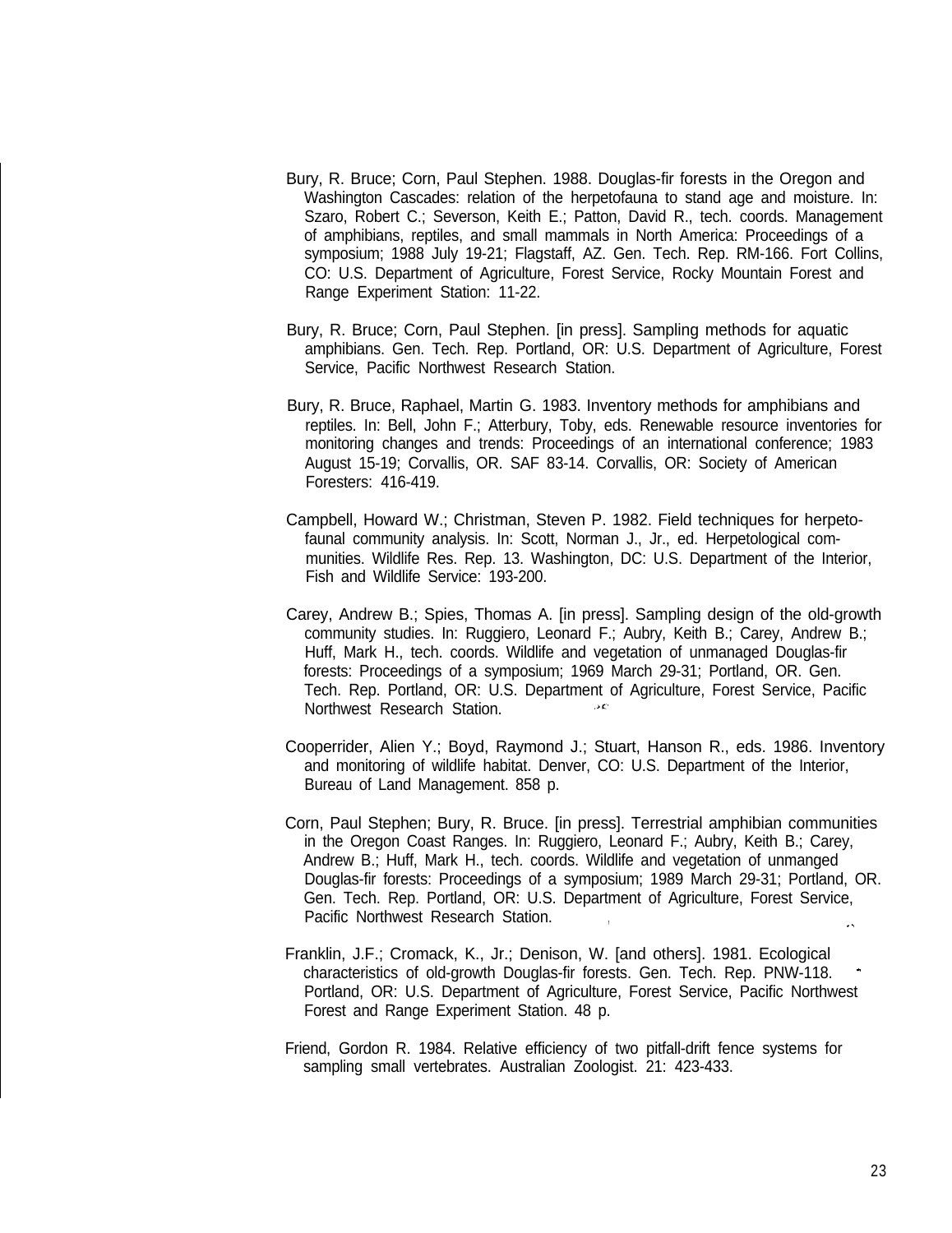- Gauch, Hugh G., Jr. 1982. Multivariate analysis in community ecology. New York: Cambridge University Press. 298 p.
- Gibbons, J. Whitfield; Semlitsch, Raymond D. 1981. Terrestrial drift fences with pitfall traps: an effective technique for quantitative sampling of animal populations. Brimleyana. 7: l-16.
- Green, David M.; Campbell, R. Wayne. 1984. The amphibians of British Columbia. Handb. 45. Victoria, BC: British Columbia Provincial Museum. 101 p.
- Gregory, Patrick T.; Campbell, R. Wayne. 1984. The reptiles of British Columbia. Handb. 44. Victoria, BC: British Columbia Provincial Museum. 103 p.
- Hairston, Nelson G., Sr. 1987. Community ecology and salamander guilds. New York: Cambridge University Press. 230 p.
- Harmon, M.E.; Franklin, J.F.; Swanson, F.J. [and others]. 1986. Ecology of coarse woody debris in temperate ecosystems. Advances in Ecological Research. 15: 133-302.
- Herrington, Robert E. 1988. Talus use by amphibians and reptiles in the Pacific Northwest. In: Szaro, Robert C.; Severson, Keith E.; Patton, David R., tech. coords. Management of amphibians, reptiles, and small mammals in North America: Proceedings of a symposium; 1988 July 19-21; Flagstaff, AZ. Gen. Tech. Rep. RM-166. Fort Collins, CO: U.S. Department of Agriculture, Forest Service, Rocky Mountain Forest and Range Experiment Station: 216-221.  $\cdot$ :ris
- Jaeger, Robert G. 1979. Seasonal spatial distributions of the terrestrial salamander *Plethodon cinereus.* Herpetologica. 35: 90-93.
- Jones, K. Bruce. 1981. Effects of grazing on lizard abundance and diversity in western Arizona. Southwestern Naturalist. 26: 107-l15.
- Jones, K. Bruce. 1986. Amphibians and reptiles. In: Cooperrider, Allen Y.; Boyd, Raymond J.; Stuart, Hanson R., eds. Inventory and monitoring of wildlife habitat. Denver, CO: U.S. Department of the Interior, Bureau of Land Management: 267-290.
- Maser, Chris; Trappe, James M., tech. eds. 1984. The seen and unseen world of the fallen tree. Gen. Tech. Rep. PNW-164. Portland, OR: U.S. Department of Agriculture, Forest Service, Pacific Northwest Forest and Range Experiment Station. *56* p.
- Mendenhall, William; Ott, Lyman; Scheaffer, Richard L. 1971. Elementary survey sampling. Belmont, CA: Duxbury Press. 247 p.
- Metter, Dean E. 1967. Variation in the ribbed frog, *Ascaphus truei* Copeia. 1967: 634-649.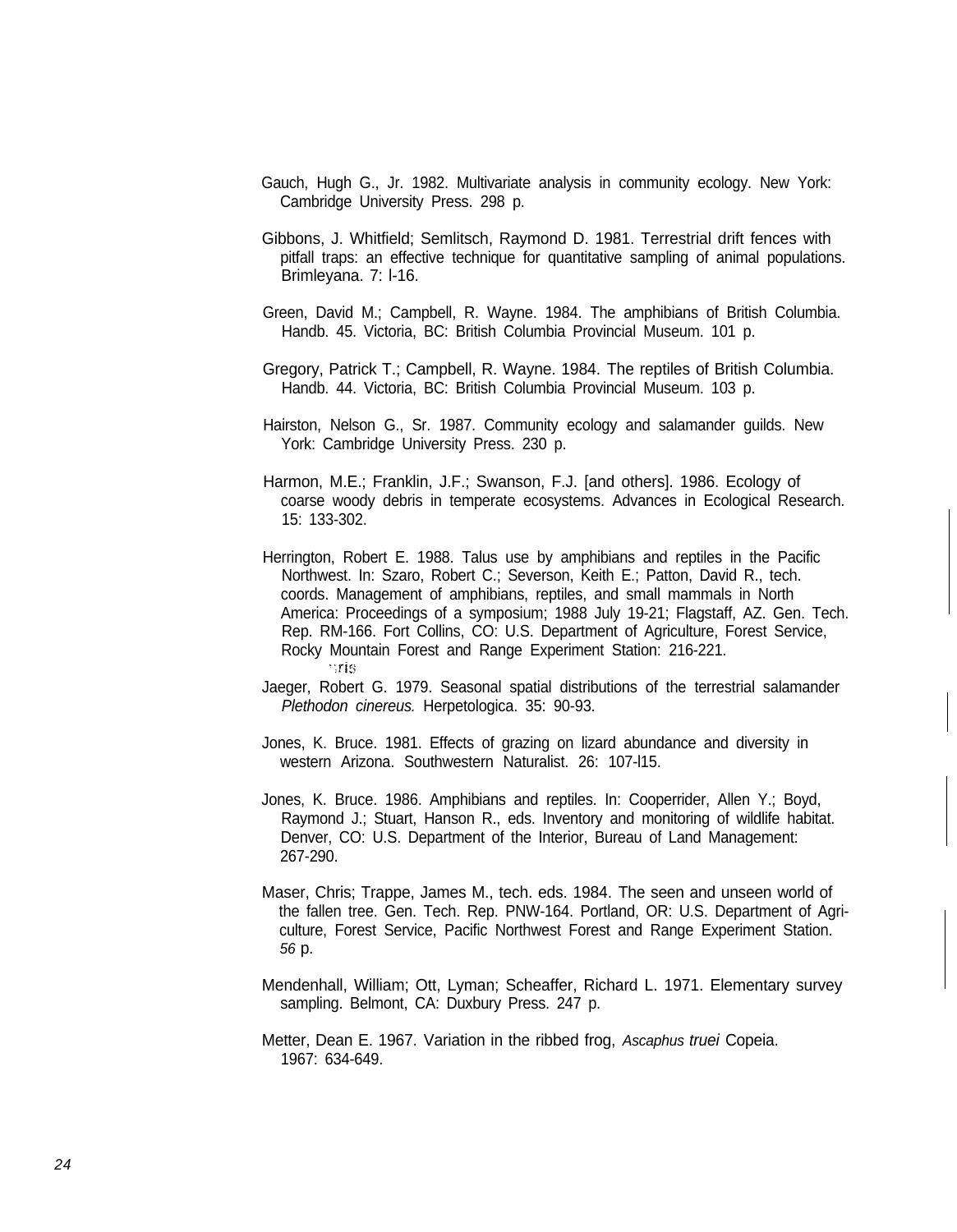- Nussbaum, Ronald A.; Brodie, Edmund D., Jr.; Storm Robert M. 1983. Amphibians and reptiles of the Pacific Northwest. Moscow, ID: University Press of Idaho. 332 p.
- Pielou, E.C. 1984. The interpretation of ecological data. A primer on classification and ordination. New York: John Wiley and Sons: 263 p.
- Pisani, G.R. 1973. A guide to preservation techniques for amphibians and reptiles. Society for the Study of Amphibians and Reptiles Herpetological Circular. 1: l-22. Available from: Dr. Henri Seibert, Department of Zoology, Ohio University, Athens, OH 45701. [Current (1990) price is \$1.OO per copy.]
- Raphael, Martin G. 1984. Wildlife populations in relation to stand age and area in Douglas-fir forests of northwestern California. In: Meehan, William R.; Merrell, Theodore R., Jr.; Hanley, Thomas A., eds. Fish and wildlife relationships in old-growth forests: Proceedings of a symposium: 1982 April 12-15; Juneau, AK. Morehead City, NC: American Institute of Fishery Research Biologists: 259-274.
- Raphael, Martin G.; Barrett, Reginald H. 1981. Methodologies for a comprehensive wildlife survey and habitat analysis in old-growth Douglas-fir forests. Cal-Neva Wildlife Transactions. 1981: 106-l21.
- Ruggiero, Leonard F.; Aubry, Keith B.; Carey, Andrew B.; Huff, Mark H., tech. coords. [in press]. Wildlife and vegetation of unmanaged Douglas-fir forests: Proceedings of a symposium; 1989 March 29-31; Portland, OR. Gen. Tech. Rep. Portland, OR: U.S. Department of Agriculture, Forest Service, Pacific Northwest Research Station.
- Ruggiero, Leonard F.; Carey, Andrew B. 1984. A programmatic approach to the study of old-growth forest-wildlife relationships. In: Proceedings of the 1983 national convention; 1983 October 16-20; Portland, OR. Washington, DC: Society of American Foresters: 340-345.
- Schemnitz, Sanford D., ed. 1980. Wildlife management techniques manual. 4th ed., rev. Washington, DC: The Wildlife Society. 686 p.
- Scott, Norman J., Jr. 1976. The abundance and diversity of the herpetofaunas of tropical leaf litter. Biotropica 8:41-58.
- Scott, Norman J., Jr. 1982a. The herpetofauna of forest leaf litter plots from Cameroon, Africa. In: Scott, Norman J., Jr., ed. Herpetological communities. Wildlife Res. Rep. 13. Washington, DC: U.S. Department of the Interior, Fish and Wildlife Service: 145-150
- Scott, Norman J., Jr., ed. 1982b. Herpetological communities. Wildlife Res. Rep. 13. Washington, DC: U.S. Department of the Interior, Fish and Wildlife Service. 239 p.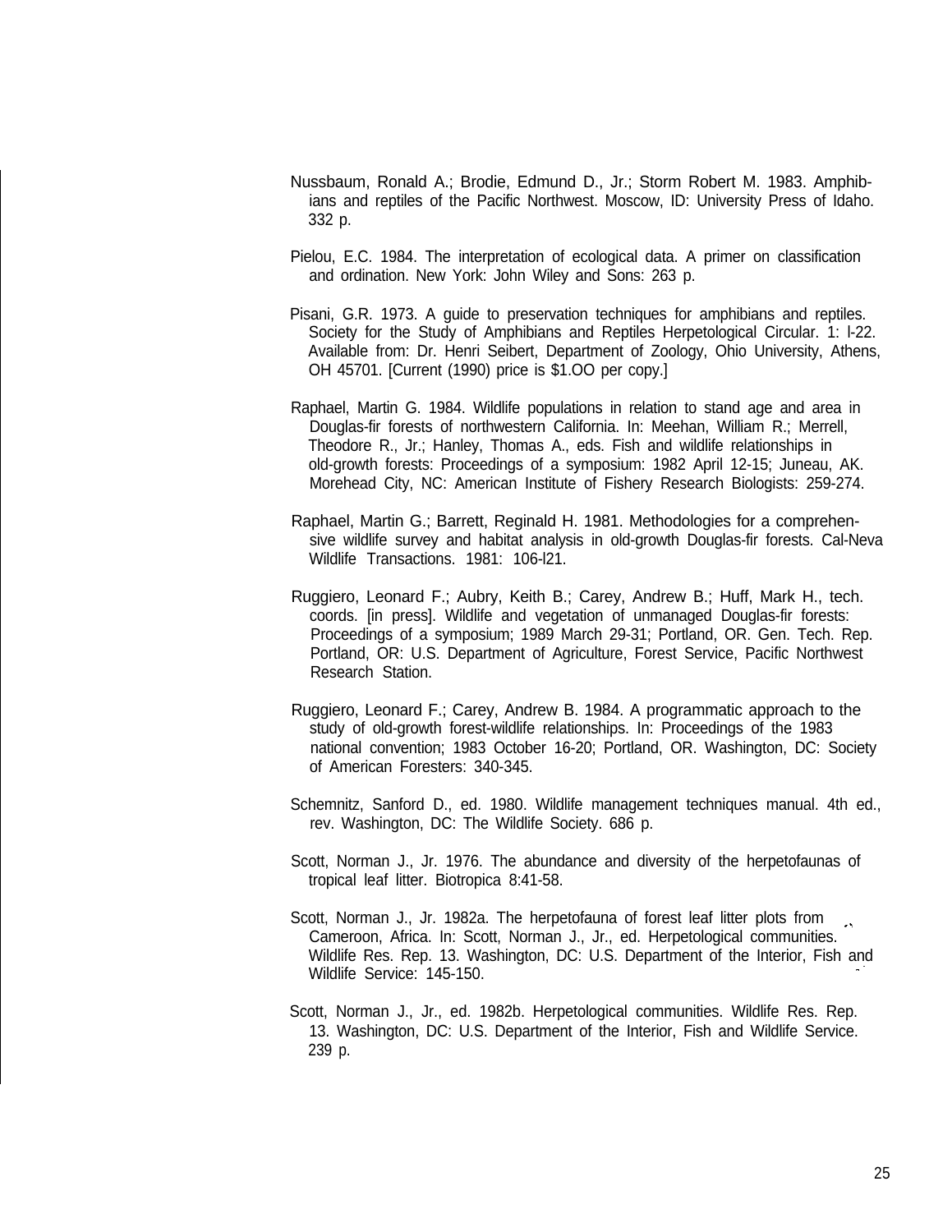- Shoop, CR. 1968. Migratory orientation of *Ambystoma maculatum* movements near breeding ponds and displacement of migrating individuals. Biological Bulletin. 135: 230-238.
- Spies, Thomas A.; Franklin, Jerry F.; Thomas, Ted B. 1988. Coarse woody debris in Douglas-fir forests of western Oregon and Washington. Ecology. 69: 1689-1702.
- Stebbins, Robert C. 1985. A field guide to western amphibians and reptiles. 2d ed. Boston, MA: Houghton Mifflin Company. 336 p.
- Storm, Robert M.; Pimentel, R.A. 1954. A method for studying amphibian breeding populations. Herpetologica. 10: 161-l66.
- Szaro, Robert C.; Severson, Keith E.; Patton, David R., tech. coords. 1988. Management of amphibians, reptiles, and small mammals in North America: Proceedings of a symposium; 1988 July 19-21; Flagstaff, AZ. Gen. Tech. Rep. RM-166. Fort Collins, CO: U.S. Department of Agriculture, Forest Service, Rocky Mountain Forest and Range Experiment Station. 458 p.
- Vogt, Richard C.; Hine, Ruth L. 1982. Evaluation of techniques for assessment of amphibian and reptile populations in Wisconsin. In: Scott, Norman J., Jr., ed. Herpetological communities. Wildlife Res. Rep. 13. Washington, DC: U.S. Department of the Interior, Fish and Wildlife Service: 201-217.
- Welsh, Hartwell H., Jr.; Lind, Amy J. 1988. Old growth forests and the distribution of the terrestrial herpetofauna. In: Szaro, Robert C.; Severson, Keith E.; Patton, David R., tech. coords. Management of amphibians, reptiles, and small mammals in North America: Proceedings of a symposium; 1988 July 19-21; Flagstaff, AZ. Gen. Tech. Rep. RM-166. Fort Collins, CO: U.S. Department of Agriculture, Forest Service, Rocky Mountain Forest and Range Experiment Station: 439-458.
- Willlams, Daniel F.; Braun, Suzanne E. 1983. Comparison of pitfall and conventional traps for sampling small mammals. Journal of Wildlife Management. 47: 841-845.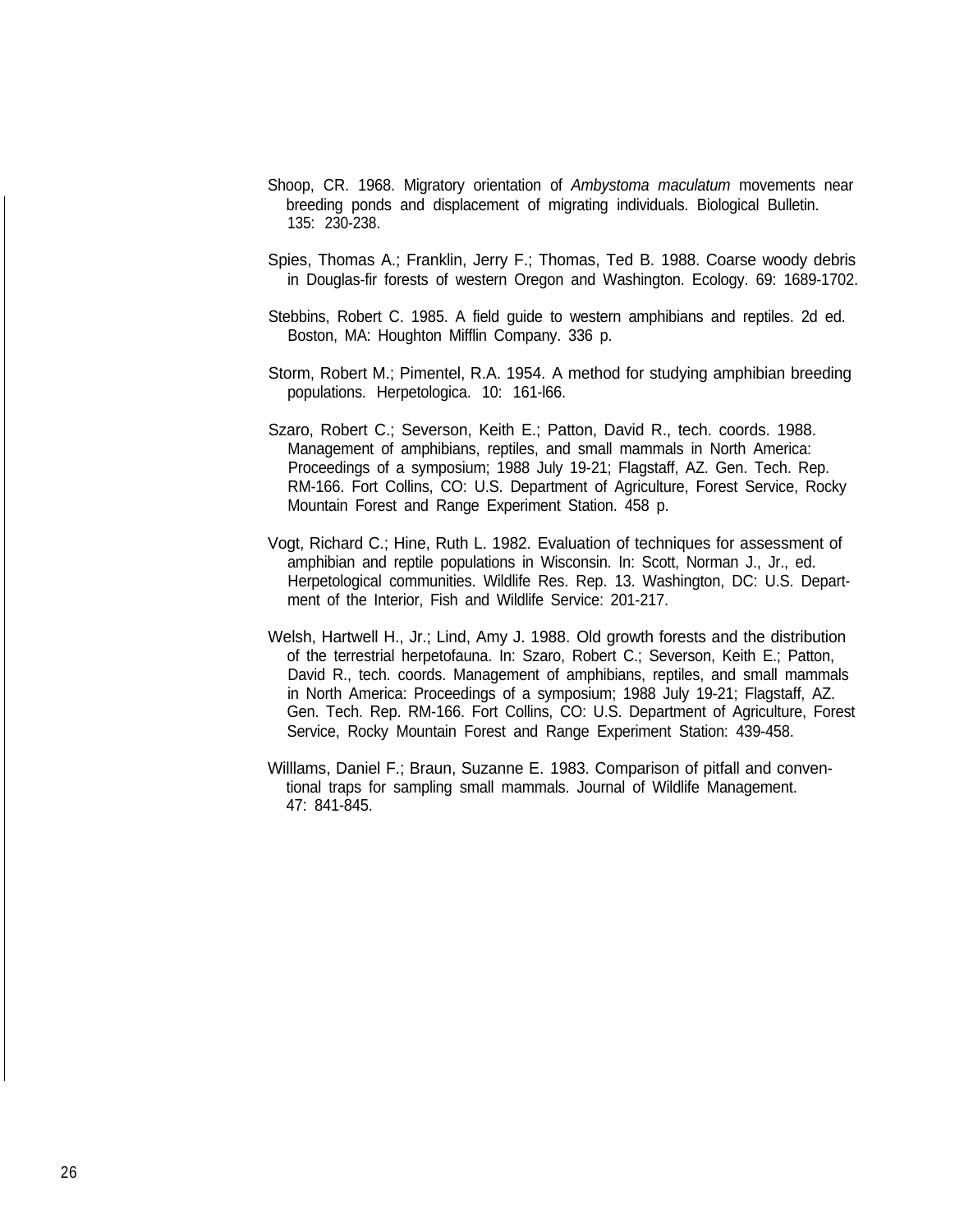### Appendix 1 Table 6-Scientific and common names of amphibians and reptiles found in the Pacific Northwest west of the Cascade Range from northern California to British Columbia

| Scientific name <sup>a</sup>                   | 4-letter<br>code    | Common name <sup>a</sup>                          |
|------------------------------------------------|---------------------|---------------------------------------------------|
| Amphibia, order Urodela (salamanders):         |                     |                                                   |
| Family Ambystomatidae-                         |                     |                                                   |
| Ambystoma gracile                              | AMGR                | Northwestern salamander                           |
| A. macrodactylum                               | AMMA                | Long-toed salamander                              |
| Family Dicamptodontidae-                       |                     |                                                   |
| Dicamptodon copei                              | <b>DICO</b>         | Cope's giant salamander                           |
| D. ensatus                                     | <b>DIEN</b>         | California giant salamander                       |
| D. tenebrosus                                  | DITE.               | Pacific giant salamander                          |
| Rhyacotriton olmpicus                          | RHOL                | Olympic salamander                                |
| Family Plethodontidae-                         |                     |                                                   |
| Aneides ferreus                                | ANFE                | Clouded salamander                                |
| A. flavipunctatus                              | ANFL                | Black salamander                                  |
| A. lugubris                                    | ANLU                | Arboreal salamander                               |
| Batrachoseps attenuatus                        | BAAT                | California slender salamander                     |
| B. wrighti                                     | <b>BAWR</b>         | Oregon slender salamander                         |
| Plethodon dunni                                | <b>PLDU</b>         | Dunn's salamander                                 |
| P. elongatus                                   | PLEL                | Del Norte salamander                              |
|                                                |                     | (includes P, stormi)<br>Larch Mountain salamander |
| P, larselli                                    | PLLA<br>PLVA        | Van Dyke's Salamander                             |
| P. vandykei                                    | PLVE                | Western red-backed                                |
| P. vehiculum                                   |                     | salamander                                        |
| Family Salamandridae-                          |                     |                                                   |
| Taricha granulosa                              | TAGR                | Rough-skinned newt                                |
| T. rivularis                                   | TARI                | Red-bellied newt                                  |
| T. torosa                                      | <b>TATO</b>         | California newt                                   |
| Amphibia, order Anura (frogs and toads):       |                     |                                                   |
| Family Leiopelmatidae, Ascaphus truei          | ASTR                | Tailed frog<br>Western toad                       |
| Family Bufonidae, Bufo boreas                  | <b>BUBO</b><br>HYRE |                                                   |
| Family Hylidae, Hyla regilla                   |                     | Pacific treefrog                                  |
| Family Ranidae-                                | RAAU                | Red-legged frog                                   |
| Rana aurora                                    | RABO                | Foothill yellow-legged frog                       |
| R. boylii<br>R. cascadae                       | RACA                | Cascades frog                                     |
| R. catesbeiana                                 | RACT                | Bullfrog (introduced)                             |
| R. clamitans                                   | RACL                | Green frog (introduced)                           |
| R. pretiosa                                    | RAPR                | Spotted frog                                      |
| Reptilia, order Chelonia (turtles):            |                     |                                                   |
| Family Emydidae-                               |                     |                                                   |
| Chrysemys picta                                | CHPI                | Painted turtle<br>$\bullet$ $\bullet$             |
| Clemmys marmorata                              | CLMA                | Western pond turtle                               |
| Reptilia, order Squamata (lizards and snakes): |                     |                                                   |
| Family Anguidae-                               |                     | $\mathbf{a}^{(k)}$                                |
| Gerrhonotus coeruleus                          | GECO                | Northern alligator lizard                         |
| G. multicarinatus                              | <b>GEMU</b>         | Southern alligator lizard                         |
| Family Iguanidae-                              |                     |                                                   |
| Phrynosoma douglassii                          | <b>PHDO</b>         | Short-horned lizard                               |
| Sceloporus graciosus                           | <b>SCGR</b>         | Sagebrush lizard                                  |
| S. occidentalis                                | <b>SCOC</b>         | Western fence lizard                              |
| Family Scincidae, Eumeces skiltonianus         | <b>EUSK</b>         | Western skink                                     |
| Family Boidae, Charina bottae                  | CHBO                | Rubber boa                                        |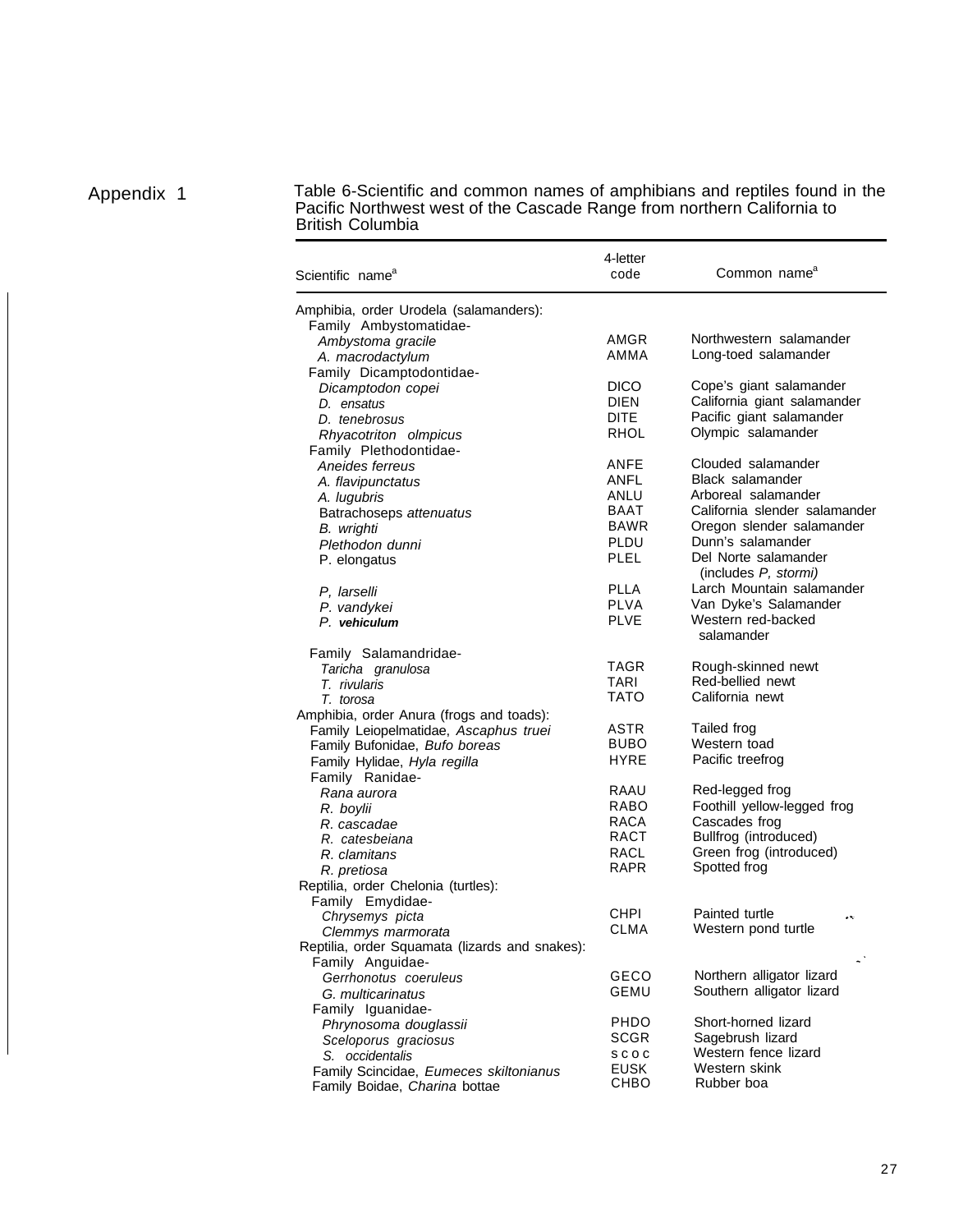Table 6-continued

| Scientific name <sup>a</sup>                                                                                                                                                                                                                                                        | 4-letter<br>code                                                                                                  | Common name'                                                                                                                                                                                                                                                                |
|-------------------------------------------------------------------------------------------------------------------------------------------------------------------------------------------------------------------------------------------------------------------------------------|-------------------------------------------------------------------------------------------------------------------|-----------------------------------------------------------------------------------------------------------------------------------------------------------------------------------------------------------------------------------------------------------------------------|
| Family Colubridae-<br>Coluber constrictor<br>Contia tenuis<br>Diadophis punctatus<br>Lampropeltis getulus<br>L. zonata<br>Masticophis taeniatus<br>Pituophis melanoleucus<br>Thamnophis couchi<br>T. elegans<br>T. ordinoides<br>T. sirtalis<br>Family Crotalidae, Crotalus viridis | coca<br>COTE<br><b>DIPU</b><br>LAGE<br>LAZO<br>MATE<br>PIMF<br>THCO<br>THEL<br><b>THOR</b><br><b>THSI</b><br>CRVI | Racer<br>Sharptail snake<br>Ringneck snake<br>Common king snake<br>California mountain kingsnake<br>Striped whipsnake<br>Gopher snake<br>Sierra garter snake<br>Western terrestrial garter snake<br>Northwestern garter snake<br>Common garter snake<br>Western rattlesnake |

a Scientific and common names follow Banks and others (1987). Sources: Nussbaum and others (1983) and Stebbins (1985).

Appendix 2

Data Sheets

Data sheet for TCS-This data sheet (fig. 7) needs to be on waterproof paper. The number of data sheets needed will depend on the number of animals captured. Note that each area search (1 staff hour) is listed separately and there is room for five animals per search. If more than five animals are captured in one area, then continue the data in the space for the next area, but if fewer than five animals are captured, then skip to the space for the next area before recording data from the new area. Data categories are explained below:

- 1. Standard header. This will differ by study. We illustrate the information we recorded in the old-growth study.
- 2. Weather (WR). Use the codes listed at the bottom of the data sheet.
- 3. Temperature (°C).
- 4. Start time, end time. Use 24-hour notation.
- 5. Crew. List the initials of the other crew members. The recorder should be the same person for each stand. Note whether or not the recorder participated in the collecting.
- 6. Catalog initials. Initials of the collector in whose catalog the specimens will be recorded.
- 7. Area. Each-l -staff hour search should be numbered sequentially.
- 8. Aspect (degrees). Record for each area searched.
- Slope (percent). Record for each area searched.
- 10. Specimen number. Each herptile encountered is given a unique number, either sequentially for the entire stand (1, 2, 3,...n), or sequentially for each area searched (l-l, 1-2, l-3,...n; 2-1, 2-2, and so forth). Whichever method is used, the data collected in the laboratory (see below) must be matched to the data collected in the field.
- 11. Catalog number. This is the number given to preserved specimens. We use small, rectangular tags, preprinted with the catalog number.
- 12. Species. This is the four-digit code for each species (see appendix 1).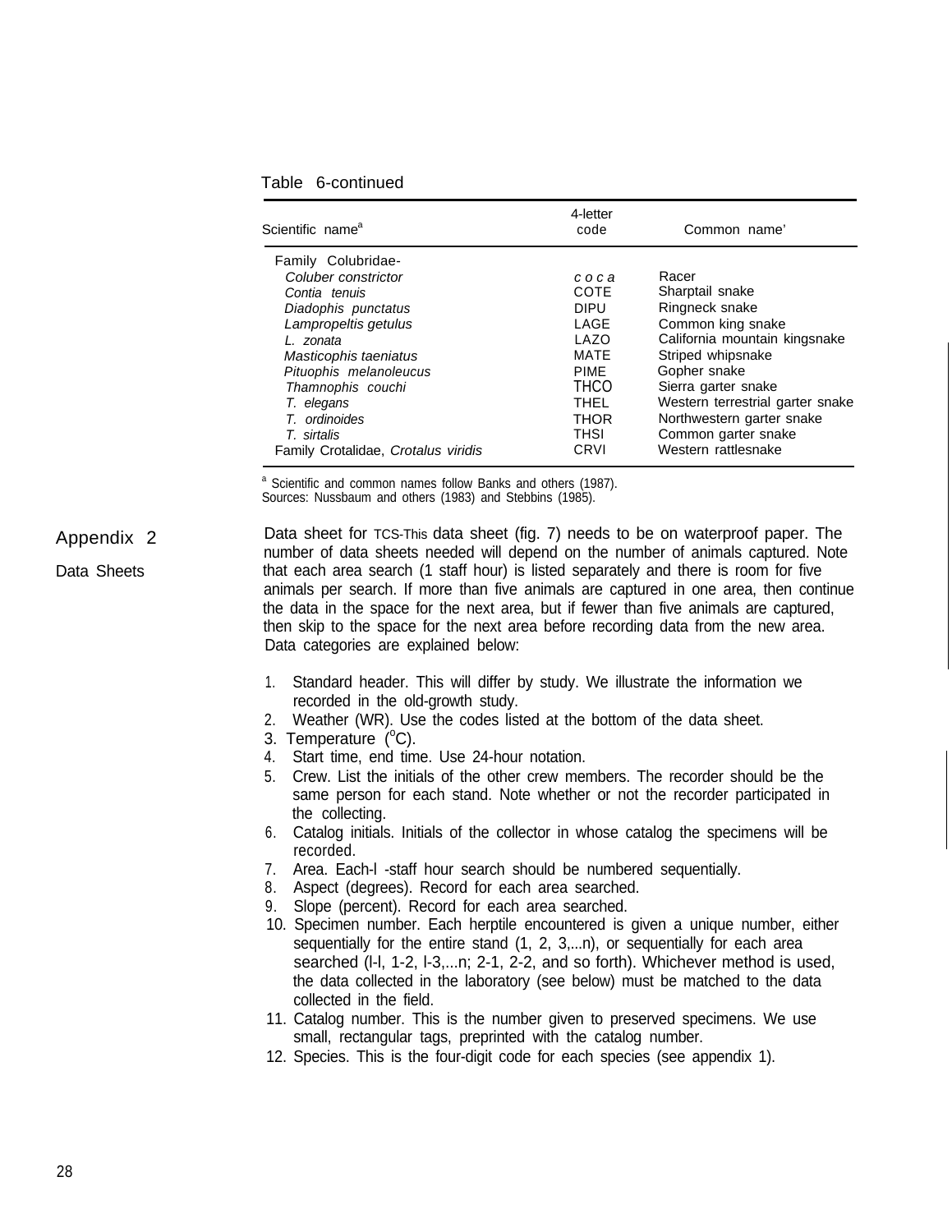$\sum_{i=1}^{\infty} \sum_{i=1}^{\infty} \sum_{i=1}^{\infty} \sum_{i=1}^{\infty} \sum_{i=1}^{\infty} \sum_{i=1}^{\infty} \sum_{i=1}^{\infty} \sum_{i=1}^{\infty} \sum_{i=1}^{\infty} \sum_{i=1}^{\infty} \sum_{i=1}^{\infty} \sum_{i=1}^{\infty} \sum_{i=1}^{\infty} \sum_{i=1}^{\infty} \sum_{i=1}^{\infty} \sum_{i=1}^{\infty} \sum_{i=1}^{\infty} \sum_{i=1}^{\infty} \sum_{i$ recorder width width cover object (cm) covex object (cm) cover object (cm) snout-vent mee decay cover object (cm) 6 - Showers 7-Rain 8 - Snow length length crew decay<br>class decay class species species  $\mathbf{g}$ snout-vent total vertical rree tree 1 - Clear<br>2 - Partly Cloudy end time 2 - Partly Clou 3-overcast WEATHER: vertical vertical VERTICAL FOSlTlON: WEATHER 4<br>5 - Drizle<br>5 - Drizle ğ. ğ<br>S  $\cdot$ . start time  $\text{mass}(\text{g})$  $\max(y)$ temp 7 - Under Bark on Log<br>8 - Under Bark on Ground < 1 m from Snag<br>9 - Under Bark on Ground < 1 m from Log length (mm) length (mm) 8-Under Bark on Ground < 1 m from Sn 9-UnderBarkonGround < I mfromLog total total ₹ month year length (mm) length (mm)  $(> 1$  m from  $log$  or snag) snout-vent 10 - Under Bark on Ground snout-vent 10 - Under Bark on Ground l-onsulface 7 - Under Bark on Log  $(>1$  m from log or day š \$ă 11 -other stand  $#$ species species % slope % slope habitat catalog number ,, Ļ, o - Under Bark on Snag 1 - On Surface<br>2 - Under Rock (not in talus) 2 - Under Rock (not in talus) catalog number catalog number aspect 3 - Under Rock in Talus aspect 5 - In Log<br>6 - Under Bark on Snag technique province VERTICAL POSITION: 3 - Under Rock in T  $4 - UnderLog$  $\overline{\mathbf{s}}$  $4 -$ Underl  $\overline{\mathbf{c}}$ arca area ;Tpec# II spec #  $\overline{F}$ 

TIME-CONSTRAtNED COLLECTING DATA

TIME-CONSTRAINED COLLECTING DATA

Figure 7—Data sheet for recording information from time-constrained surveys. This sheet should be on<br>waterproof paper. Figure 7-Data sheet for recording information from time-constrained surveys. This sheet should be on waterproof paper.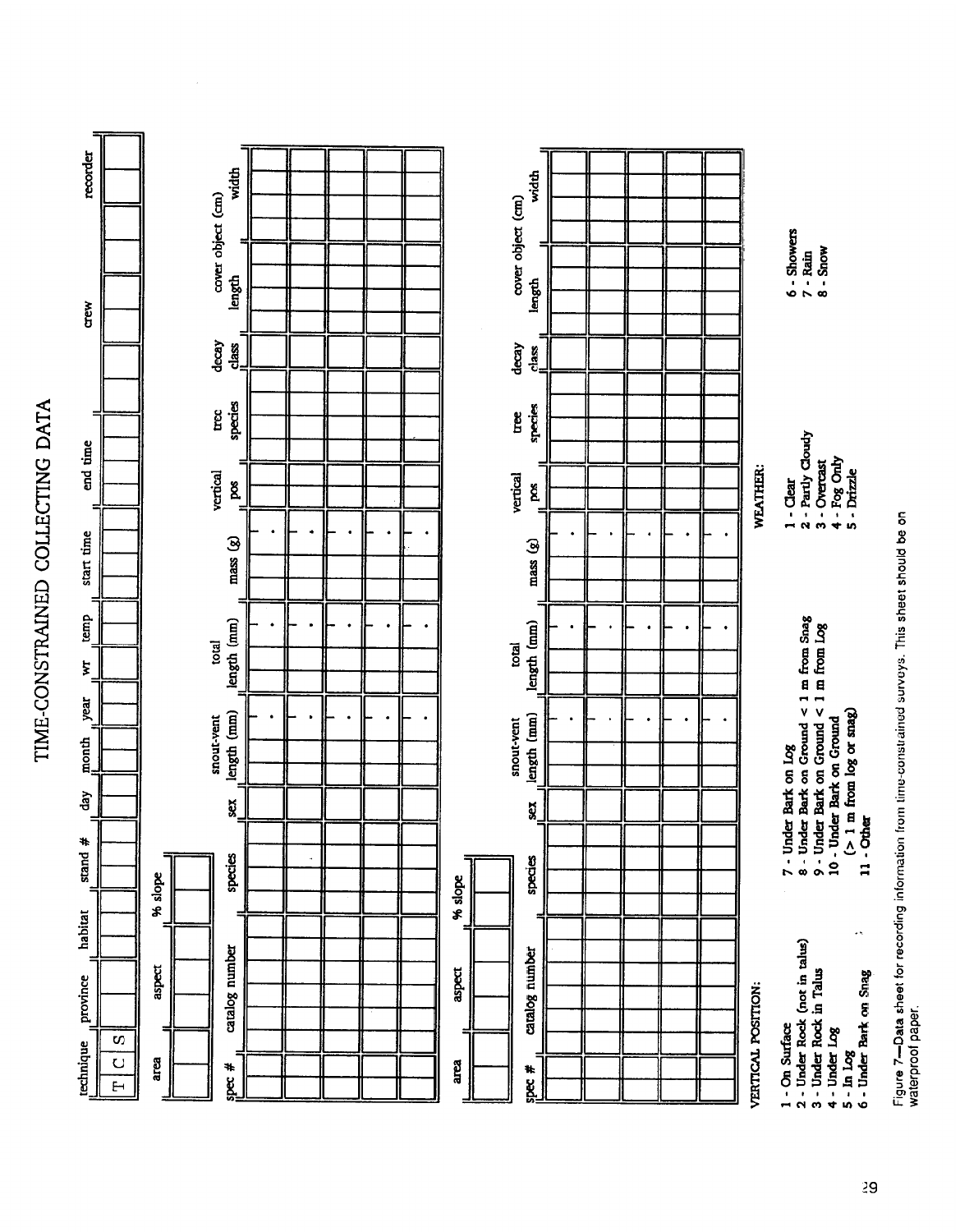The following data items (13-17) are recorded most accurately from anesthetized animals in the laboratory. Animals should be placed individually in plastic bags with the specimen number (item 9) so that the data can be properly recorded. If animals are released after collecting, these data can still be recorded; they will have slightly lower accuracy.

- 13. Sex.  $M =$  male;  $F =$  female; if unknown, leave blank.
- 14. Age.  $A =$  adult,  $J =$  juvenile.
- 15. Snout-vent length. Record to the nearest 0.1 millimeter.
- 16. Total length. Record to the nearest 0.1 millimeter. If the tail has been broken or is otherwise incomplete, leave this blank.
- 17. Mass. Record to the nearest 0.1 gram.

Items 18-21 are recorded in the field.

- 18. Vertical position. Use the codes at the bottom of the data sheet.
- 19. Tree species. The four-digit code for the species (if known) of the snag or log.
- 20. Decay class. Use the code for either snags or logs, as appropriate.
- 21. Cover-object dimensions. Record length and width to the nearest centimeter.

Data sheet for surveys of CWD-This data sheet (fig. 8) also needs to be on waterproof paper. Data for the specimens collected at each log are recorded directly below the data for the log. At least 15 data sheets will be needed per study area. As with the data for TCS, there is room for five animals per log. If the number of animals captured exceeds the space available, then follow the same procedures as for TCS. Data items are explained below:

- 1. Standard header. The first two lines at the top of the page are the same as for TCS. The following items (2-13) are data collected on each log before it is searched for animals.
- 2. Log number. Number logs sequentially from the start of each survey.
- 3. Time. Record the number of minutes required to search the log (20 staff minutes, maximum).
- 4. Decay class. Use the five-class scale. Other decay categories can be assigned during data analysis.
- 5. Tree species.
- 6. Aspect.
- 7. Slope. Record the percent slope over a 10-m run, with the log at the midpoint.
- 8. Total log: length. Record to the nearest meter.
- 9. Total log: maximum diameter (cm).
- 10. Total log: minimum diameter (cm).
- 11. Portion sampled: length (m). Record the amount of the log that was actually searched.
- 12. Portion sampled: maximum diameter (cm).
- 13. Portion sampled: minimum diameter (cm).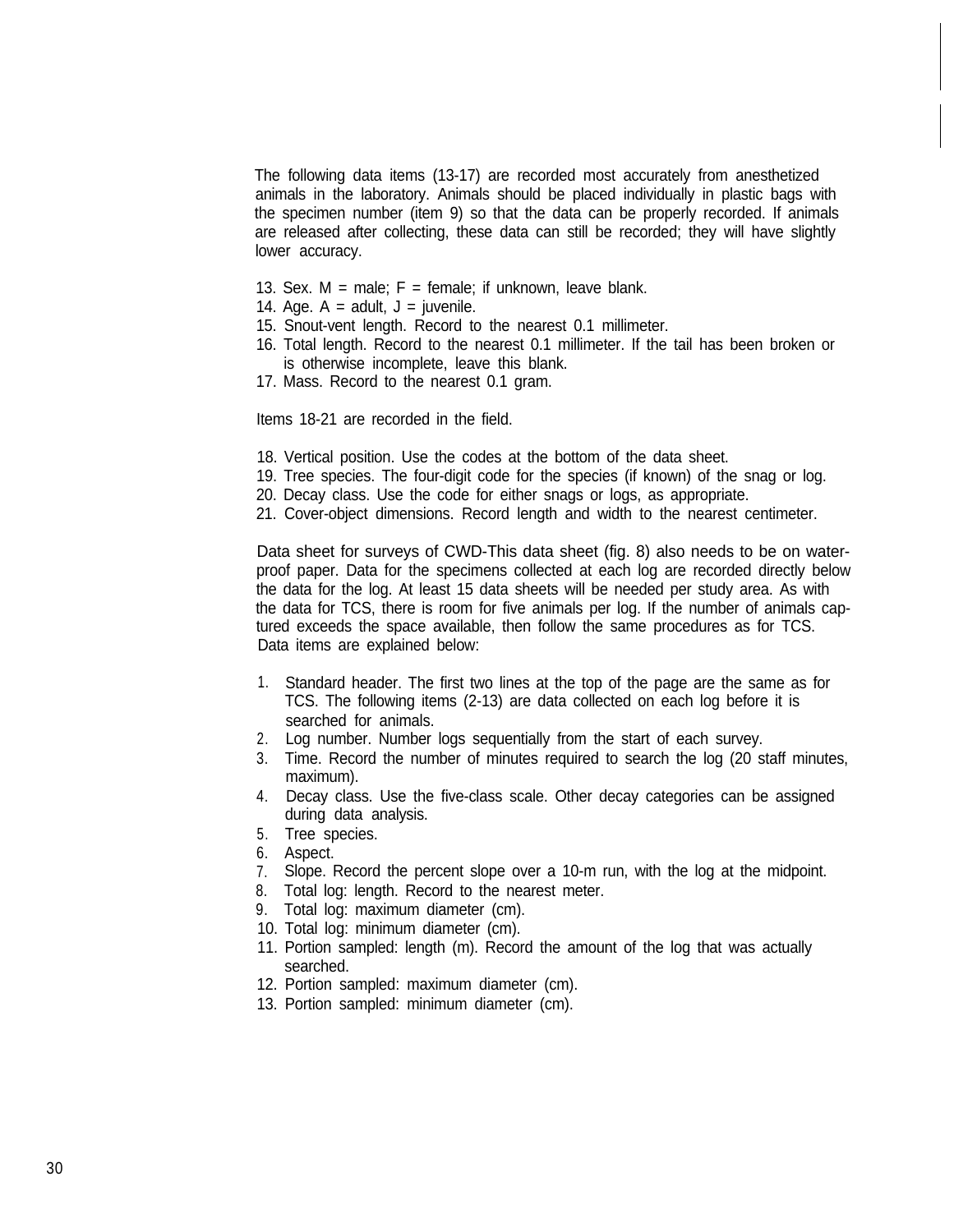uamn-n~ffimmommi3mnmmmm min diam (cm) tree species as aspect we shope length (m) ,max diam (cm) ,min diam (cm) ,max diam (cm) ,min diam (cm) ,min diam (cm) ,min diam (cm) ,min diam (cm) ,min diam (cm) ,min diam (cm) ,min diam (cm) ,min diam (cm) ,min diam (cm) % slope length (m) max diam (cm) min diam (cm) length (m) max diam (cm) min diam (cm) min diam (cm) recorder habitat stand # day month year wr temp start time end time end time crew recorder  $mass<sub>(g)</sub>$  $mass(g)$ portion sampled:<br>max diam (cm). total log:<br> **total log:** portion sampled:<br>max diam (cm)<sub>,</sub> total log: portion sampled: crew total<br>length (mm) length (mm) length  $(m)$ length (m)  $\ddot{\phantom{0}}$ total specimen snout-vent depth depth snow- depth min diam (cm) min diam (cm) end time snout-vent<br>length (mm) snout-vent<br>length (mm) posi- depth snout-vent total log:<br>max diam (cm) total log:<br>max diam (cm) sex sex II-II  $\lim_{n \to \infty}$  $\underset{\scriptscriptstyle \mathfrak{h}}{\text{length}}$  (m)  $\ddot{\phantom{0}}$ depth<br>in log depth<br>in log  $\lim_{n \to \infty}$  $\sum_{i=1}^{n}$ posi-<br>tion posi-<br>1501 % slope % slope year  $\sum_{n=1}^{\infty}$ aspect aspect species species log # ime class are species aspect day tree species tree species stand  $#$ catalog number catalog number catalog number JI-llday-l--J&t habitat time class ,, , decay<br>class decay<br>class province technique province  $\dim$  $\dim\!e$ 1% # ,  $\overline{\mathbf{v}}$ technique specimen specimen number  $# so<sub>1</sub>$  $\#$  801 number O  $\overline{H}$ 

 $\bar{z}$ 

LOG SURVEY DATA

LOG SURVEY DATA

POSITION: 1 - Under Bark (on log); 2 - Under Bark (on ground); 3 - Under Log; 4 - In Log; 5 - Other 2 POSITION: 1 - Under Bark (on log); 2 - Under Bark (on ground); 3 - Under Log; 4 - In Log; 5 - Other

Figure 8-Data sheet for recording information from surveys of coarse woody debris. This sheet should be on waterproof paper. Figure 8-Data sheet for recording information from surveys of coarse woody debris. This sheet should be on waterproof paper,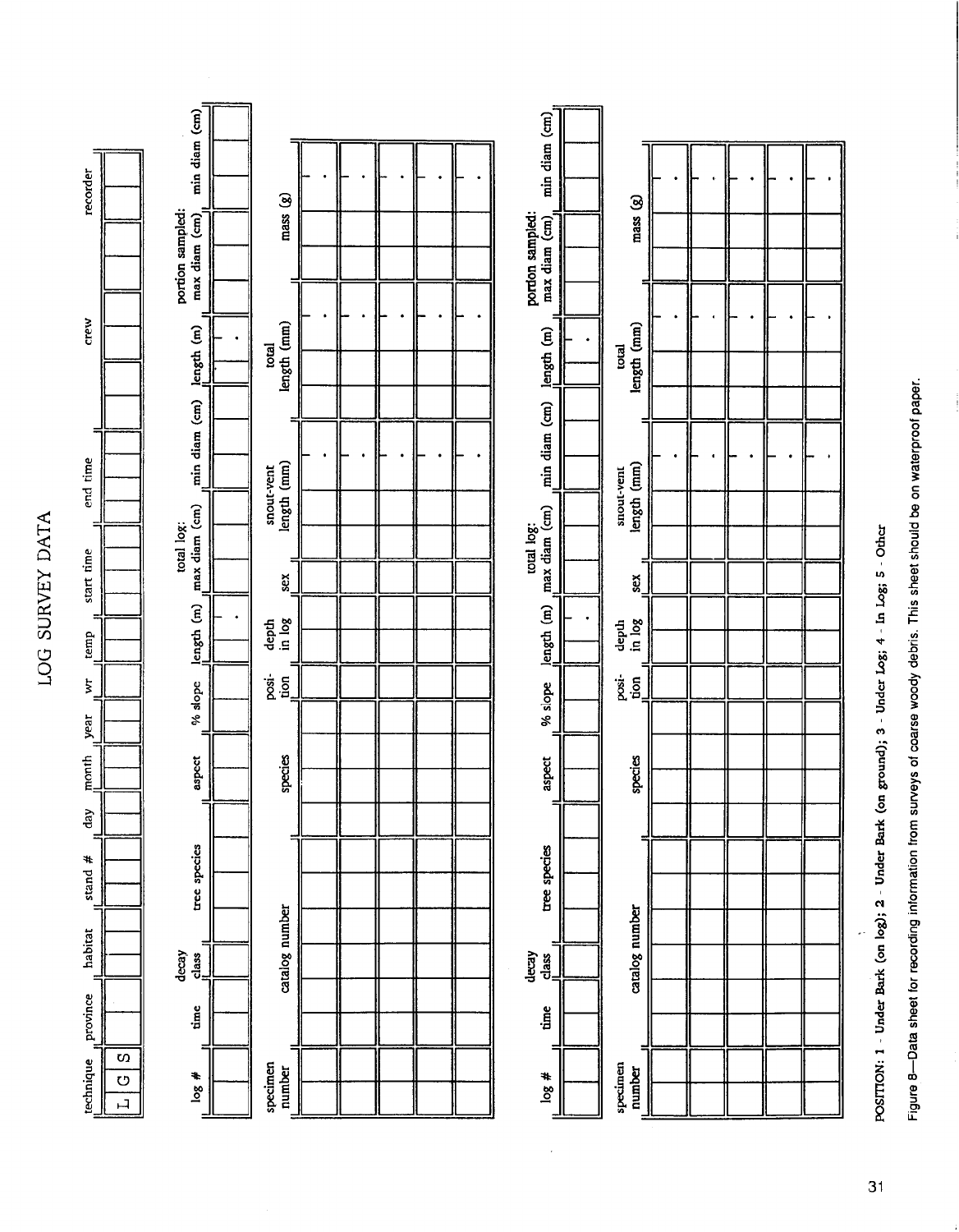The following items are collected for each animal encountered. Most are the same as for TCS and may be recorded in the field or in the lab, if all the animals are retained. Data unique to log surveys that are recorded in the field are:

14. Position (POS). Use the codes at the bottom of the data sheet.

15. Depth in log (cm). Record the distance to the exterior surface of the log.

Pitfall trapping data sheet-These data (fig. 9) are recorded in the lab when the animals are processed. A waterproof sheet is not necessary. Use a new data sheet for each time the traps are checked. Most of the data are the same as those collected for TCS and surveys of CWD. Unique elements are:

- 1. Trap night. Record the number of nights since the traps were opened; for example, if the traps were opened October 1, and these are data for animals picked up when the traps were checked on October 18, then trap nights are 17.
- 2. Trap number. Record the trap position (column and row) for each animal.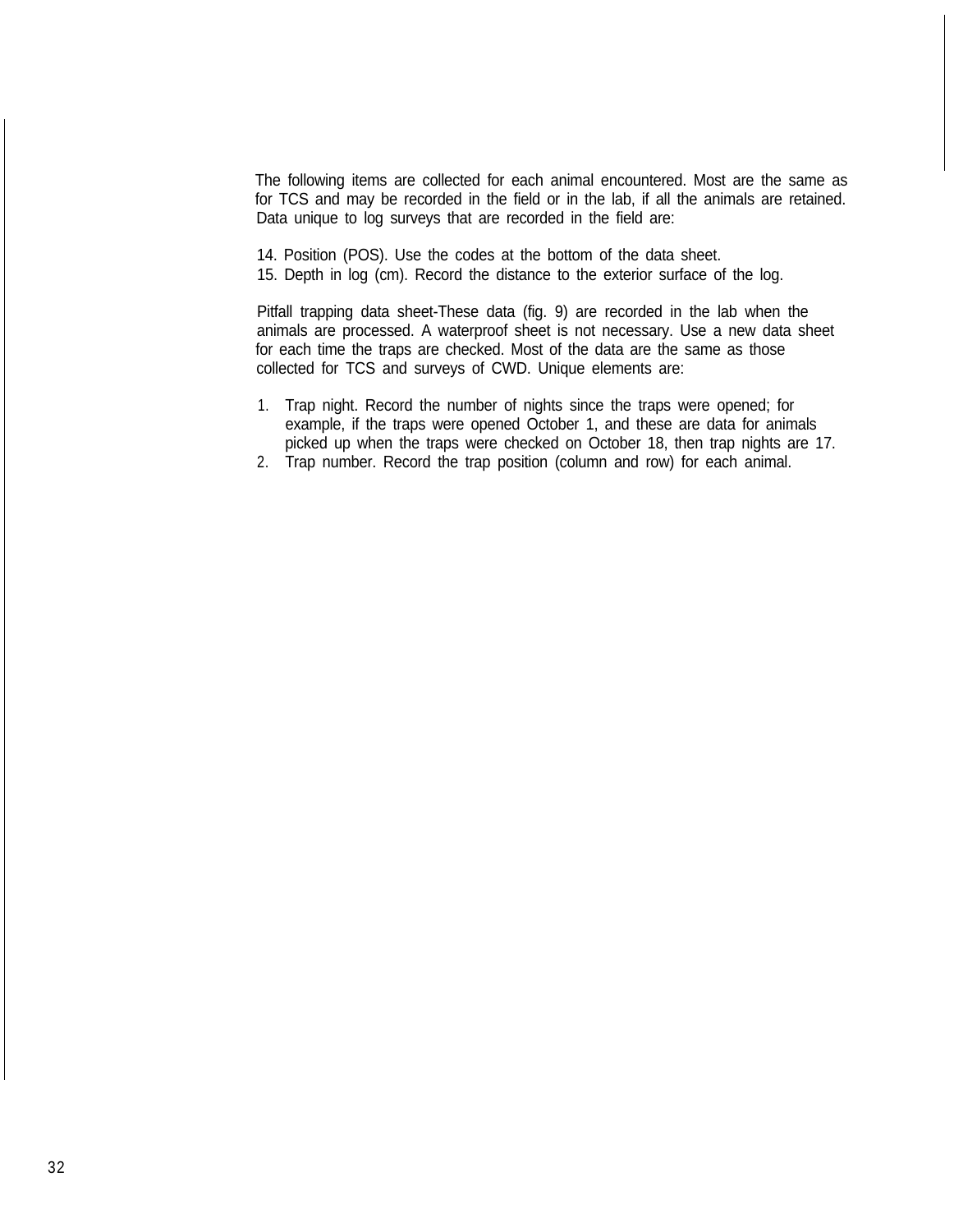## PITFALL DATA

|              | technique      |             | province |           | stand # |                                                                                                                    | habitat            |    | day                       | month | year                 |                 | trap night | JL.            |        | catalog initials | Л   |
|--------------|----------------|-------------|----------|-----------|---------|--------------------------------------------------------------------------------------------------------------------|--------------------|----|---------------------------|-------|----------------------|-----------------|------------|----------------|--------|------------------|-----|
| $\mathbf{P}$ | $\mathbf I$    | $\mathbf T$ |          |           |         |                                                                                                                    |                    |    |                           |       |                      |                 |            |                |        |                  |     |
|              | catalog number |             |          | $species$ |         | $\boldsymbol{\mathrm{trap}}$<br>$\begin{bmatrix} \text{col} & \text{row} \\ \text{low} & \text{low} \end{bmatrix}$ |                    | ĪĹ | snout-vent<br>length (mm) |       | total<br>length (mm) |                 | л          | mass (g)       |        | sex              | age |
|              |                |             |          |           |         |                                                                                                                    |                    |    | ٠                         |       |                      | $\bullet$       |            |                | т<br>٠ |                  |     |
|              |                |             |          |           |         |                                                                                                                    |                    |    | ٠                         |       |                      | ٠               |            |                |        |                  |     |
|              |                |             |          |           |         |                                                                                                                    |                    |    | ı                         |       |                      | ı               |            |                |        |                  |     |
|              |                |             |          |           |         |                                                                                                                    |                    |    | $\bullet$<br>п            |       |                      | ٠<br>Т          |            |                |        |                  |     |
|              |                |             |          |           |         |                                                                                                                    |                    |    |                           |       |                      | $\bullet$<br>Т  |            |                |        |                  |     |
|              |                |             |          |           |         |                                                                                                                    |                    |    |                           |       |                      | $\bullet$       |            |                |        |                  |     |
|              |                |             |          |           |         |                                                                                                                    |                    |    |                           |       |                      | J.<br>٠         |            | ٠              |        |                  |     |
|              |                |             |          |           |         |                                                                                                                    |                    |    | $\bullet$                 |       |                      | $\bullet$       |            | $\bullet$      |        |                  |     |
|              |                |             |          |           |         |                                                                                                                    |                    |    |                           |       |                      | Т               |            |                |        |                  |     |
|              |                |             |          |           |         |                                                                                                                    | $\epsilon_{\rm B}$ |    | $\bullet$                 |       |                      | $\bullet$<br>Т  |            | $\bullet$<br>L |        |                  |     |
|              |                |             |          |           |         |                                                                                                                    |                    |    | $\bullet$                 |       |                      | $\bullet$       |            | $\bullet$<br>Ŧ |        |                  |     |
|              |                |             |          |           |         |                                                                                                                    |                    |    | $\bullet$                 |       |                      | $\bullet$       | i,         | $\bullet$      |        |                  |     |
|              |                |             |          |           |         |                                                                                                                    |                    |    | $\bullet$                 |       |                      | $\bullet$       |            | н              |        |                  |     |
|              |                |             |          |           |         |                                                                                                                    |                    |    | $\bullet$                 |       |                      | $\bullet$       |            |                |        |                  |     |
|              |                |             |          |           |         |                                                                                                                    |                    |    |                           |       |                      |                 |            |                |        |                  |     |
|              |                |             |          |           |         |                                                                                                                    |                    |    |                           |       |                      | $\bullet$       |            |                |        |                  |     |
|              |                |             |          |           |         |                                                                                                                    |                    |    |                           |       |                      |                 |            |                |        |                  |     |
|              |                |             |          |           |         |                                                                                                                    |                    |    |                           |       |                      |                 |            |                |        |                  |     |
| Ιř<br>I      |                |             |          |           |         |                                                                                                                    |                    |    |                           |       |                      |                 |            |                |        |                  |     |
|              |                |             |          |           |         |                                                                                                                    |                    |    | $\bullet$                 |       |                      | L<br>$\bullet$  |            | ٠              |        |                  |     |
| ║            |                |             |          |           |         |                                                                                                                    |                    |    |                           |       |                      | J.              |            |                |        |                  |     |
|              |                |             |          |           |         |                                                                                                                    |                    |    | $\bullet$                 |       |                      | $\bullet$<br>J, |            | $\bullet$      |        |                  |     |
| l            |                |             |          |           |         |                                                                                                                    |                    |    | $\bullet$                 |       |                      | $\bullet$<br>Ţ  |            | ٠              |        |                  |     |
|              |                |             |          |           |         |                                                                                                                    |                    |    | $\bullet$                 |       |                      | $\bullet$       |            | ٠              |        |                  |     |

TRAP NIGHT: Number of nigh& since the traps were opened. SEX: <u>M</u>ale, <u>F</u>emale (if unknown, leave blank) AGE: <u>A</u>dult, <u>S</u>ubadult, <u>J</u>uvenile

Figure 9--Data sheet for recording information on animals collected in pitfall traps. This sheet does not need to be on waterproof paper.